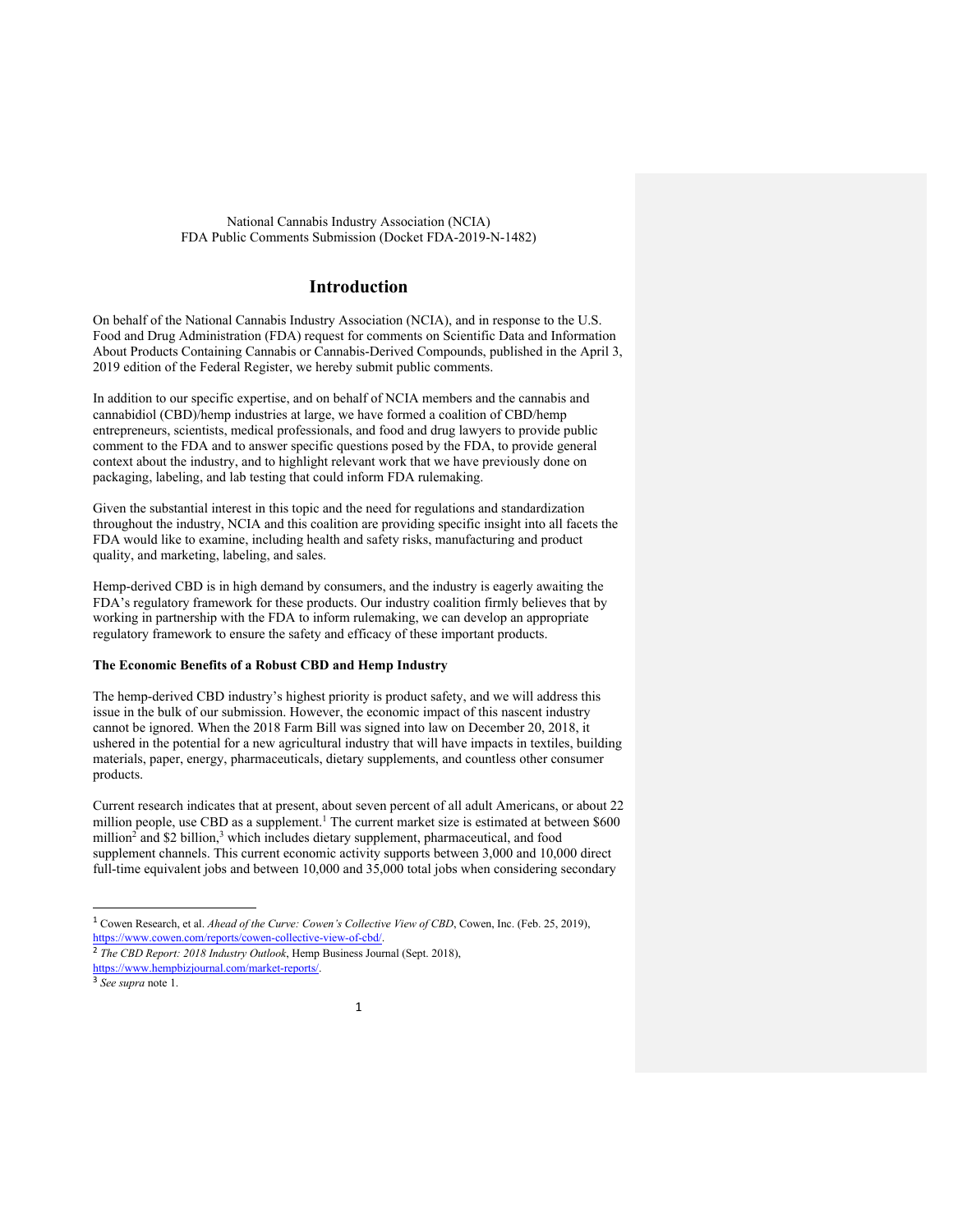economic impacts. <sup>4</sup> A five-year projection shows a potential \$16 billion domestic market that supports about 82,000 direct jobs and 278,000 total jobs. These figures include jobs across the supply chain, including agriculture, manufacturing, transportation, legal, accounting, and management roles.

These figures represent the observable, industry-related economic potential, but that is not the complete picture. CBD consumers have widely reported health benefits regarding symptoms ranging from arthritis pain to serious seizures, and the economic benefit of the increased productivity of these individuals, and from avoiding more costly treatment options, will be sizable.

The global CBD product market represents another potentially large market opportunity of about \$22 billion by 2022.<sup>5</sup> The United States can be competitive in the international market only with clear and fair domestic regulations. The FDA can foster or stifle these projected benefits based on its approach to regulating the production, manufacture, and sale of extracted hemp products. Above all, there needs to be a transparent and operable system that promotes consumer safety and confidence while also nurturing this significant economic and employment opportunity.

#### **Importance of Having a Robust Regulatory System**

Because safe and effective use of hemp-derived CBD is our industry's goal, we welcome appropriate regulation and oversight by the FDA. We believe in the safety and efficacy of CBD products and that normalizing hemp-derived CBD as a regulated dietary supplement and ingredient in food products, like conventional food and supplements, will enhance product safety and consumer confidence. CBD is one of many cannabinoids found within cannabis to possess therapeutic effects.6 Under a regulated system, the hemp-derived CBD industry can benefit from

 <sup>4</sup> Estimates derived using standard industry multipliers. Josh Bivens, *Updated employment multipliers for the U.S.*  economy, Economic Policy Institute (Jan. 23, 2019), https://www.epi.org/publication/updated-employmentmultipliers-for-the-u-s-economy/.

<sup>5</sup> *CBD Market Insights,* Brightfield Group, https://www.brightfieldgroup.com/products/cbd-market-research (last visited May 21, 2019).

<sup>6</sup> Up until the recent passage of the Farm Bill, all cannabis plants, and cannabis derivatives and extracts, violated the federal Controlled Substances Act (CSA). The CSA established five schedules of controlled substances known as Schedules I, II, III, IV, and V. Schedule I controlled substances are deemed to have a high potential for abuse, possess no currently accepted medical use in treatment, and lack accepted safety for use under medical supervision. Marijuana is identified as a Schedule I substance. Marijuana is defined as all parts of the plant *Cannabis sativa L.*, including the seeds and resin and any compound, manufacture, salt, derivative, mixture, or preparation of such plant. *Cannabis sativa L.* is a broad category, which includes hemp, effectively making the substances derived from hemp illegal under the CSA.

The \$867 billion Farm Bill provides billions in aid to U.S. farmers, but more importantly for cannabis and the cannabis industry, hemp (including its cannabinoids) was exempt from the CSA and is no longer considered a Schedule I substance. Per section 10113 of the Farm Bill, hemp is defined as a cannabis plant containing 0.3 percent or less of tetrahydrocannabinol (THC). Any cannabis plant that contains more than 0.3 percent THC would be considered non-hemp cannabis—or marijuana—under the CSA and lack legal protection under the Farm Bill. Moreover, the Farm Bill allowed for hemp cultivation and the transfer of hemp-derived products across state lines for commercial purposes as well as qualifying it for crop insurance. Regulating hemp cultivation is designed for dual efforts by the United State Department of Agriculture (USDA) and state departments of agriculture. Finally, it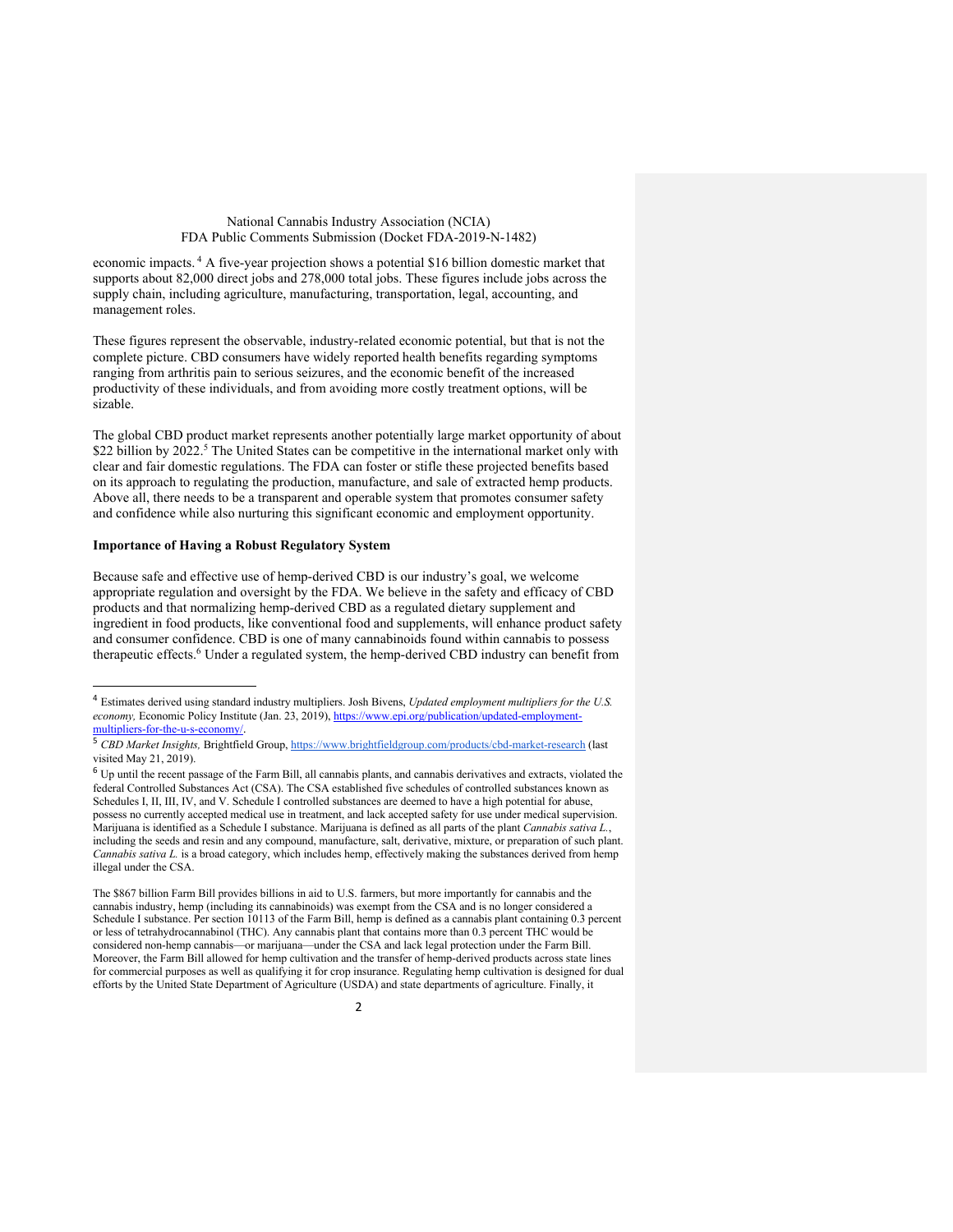governmental oversight, maximizing compliance. Currently, hemp CBD products are already being sold in various markets, including retail CBD shops and online. With such a burgeoning market, it is imperative to effectively regulate hemp CBD products, particularly products having a direct impact on public health.

We hope that our submission, along with others being considered, will provide the FDA with the data necessary to establish a regulatory pathway for hemp-derived CBD. At the same time, additional data should be gathered to support the regulatory process. Data gathering and research are being conducted in the private sector, but collaboration with regulators will be necessary to validate the process.

We strongly recommend that the FDA act quickly to clarify the regulatory environment because there is significant confusion in the market. Consumers consistently ask why a federally legal substance is currently prohibited in foods, drugs, cosmetics, and wellness products under FDA regulations. These inquiries will likely remain a source of confusion, especially when so many individuals already use CBD products. In addition, banks, insurance companies, and other professional entities do not currently understand the regulatory landscape, and as a result, many CBD companies are at risk of losing necessary professional services. Because of this, it is critical for the FDA to advance relevant and appropriate regulations to satisfy the health, safety, and security needs of consumers in a timely fashion.

We appreciate that the FDA's current position is that hemp-derived CBD cannot be used as an ingredient in dietary supplements or food.<sup>7</sup> At the same time, we are confident that the FDA will quickly change this position in recognition of the broad use, efficacy, and safety of these products.

In addition, until such time as the FDA issues a new regulation, we recommend that the FDA continue to exercise its enforcement discretion to allow consumers continued access hempderived CBD products. We support the FDA's issuing warning letters for drug claims that go

j

should be noted that Section 12619 allows any cannabinoid derived from hemp to be considered legal, provided the production meets federal and state regulations.

<sup>&</sup>lt;sup>7</sup> The FDA has clearly stated its position that such inclusion is unlawful under the Federal Food, Drug, and Cosmetic Act (FDCA). The FDCA, as amended by the Dietary Supplement Health and Education Act of 1994 (DSHEA), defines a "dietary supplement" as a product intended to supplement the diet that contains one or more of the following: (a) a vitamin; (b) a mineral; (c) an herb or other botanical; (d) an amino acid; (e) a dietary substance for use by man to supplement the diet by increasing the total dietary intake; or (f) a concentrate, metabolite, constituent, extract, or combination of any ingredient described in clause (a) through (e). Thus, the law permits a wide range of dietary ingredients in dietary supplements, including CBD, which is an extract of a botanical (*Cannabis sativa L*.). CBD also falls under clause (e) because it is a dietary substance for use by man to supplement the diet by increasing the total dietary intake. The justification is premised on section 301(II) of the FDCA, which prohibits interstate commerce of foods containing an active ingredient in an approved drug, such as Epidiolex (known as IND Preclusion). This position has been communicated through Warning Letters sent to hemp-CBD businesses, along with FDCA Q&A postings. It should be noted that controversy exists with this position. Some have argued that the FDA misinterpreted the Investigational New Drug (IND) Preclusion rule because the FDA believes the preclusion date is the date it authorized CBD as an IND, without giving deference to the remaining portion of the statute, which requires that substantial clinical investigation be commenced and that such substantial clinical investigation be made public.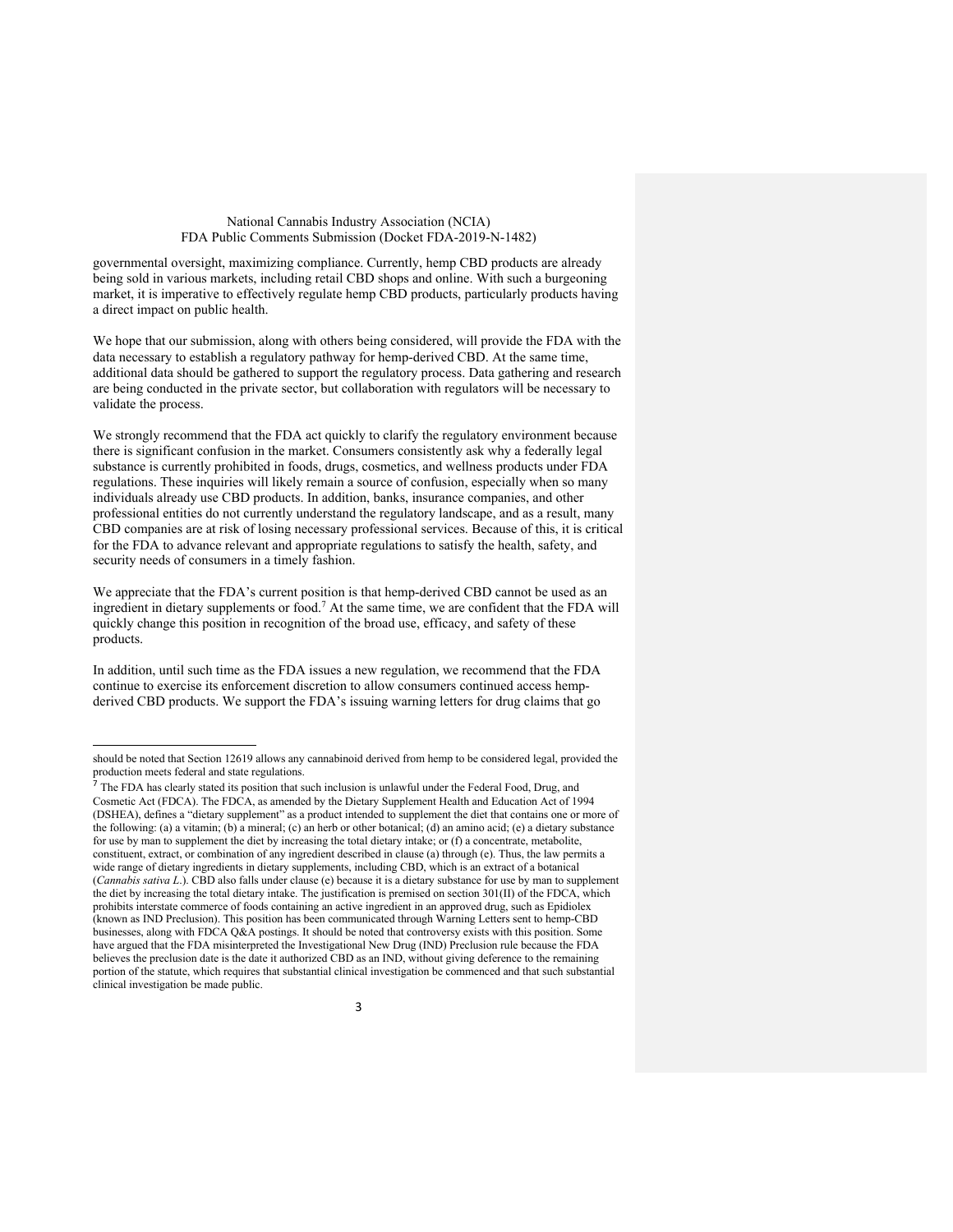beyond substantiated claims and believe that this is the best approach until the FDA issues rules establishing a pathway for regulating food and supplements containing CBD.

## **Significant Issues with Banking and Processing of Transactions**

The FDA recently announced that hemp/CBD for human consumption is not legal without a new drug agreement and clinical trials, because it has now classified CBD as an approved drug. Since that pronouncement, Elavon (U.S. Bank) announced that it would close all merchant accounts because of uncertainty related to health claims being made by some CBD companies, federal/state conflict of laws, and a lack of clarity on how the FDA intends to regulate this industry. Our coalition would like to work with the FDA on an interim fix, clarifying that the FDA intends to allow (or does not intend to pursue action against) the sale of ingestible CBD, as long as there are no disease claims associated with the marketing or labeling of the products. But, we also believe that a legislative fix is desirable, and strongly support the SAFE Banking Act.

The stakes could not be higher for this industry. If we do not succeed in working together to reassure the card brands that they can safely support our industry, then we predict a significant decrease in CBD sales within the next few months. The majority of e-commerce businesses will be forced to conceal the nature of their business, which will inevitably lead to them being discovered during banking audits and likely cause them to be placed on MasterCard's MATCH list of prohibited merchants for transaction laundering. Such a development would prevent a business and its owner from taking credit card payments for five years.

## **Roadmap to the Questions Posed by the FDA**

Below are answers to the various questions posed by FDA in the request for comments on Scientific Data and Information About Products Containing Cannabis or Cannabis-Derived Compounds, published in the April 3, 2019 edition of the Federal Register. Based on the questions posed, it is clear that FDA's principal concern is making certain that CBD products are safe. As we explain in greater detail below, an overwhelming preponderance of evidence indicates that cannabis and cannabis-derived compounds, in the course of their normal use in healthy adult consumers, present minimal safety concerns. In the absence of federal requirements, the industry as a whole has been working collaboratively to create standards and best practices to address safety, consistency, and quality when manufacturing cannabis-derived products. We look forward to working with industry to make certain that we are putting our best foot forward. And we look forward to an open dialogue with the FDA as we navigate these new regulatory waters together.

## **Health and Safety Risks**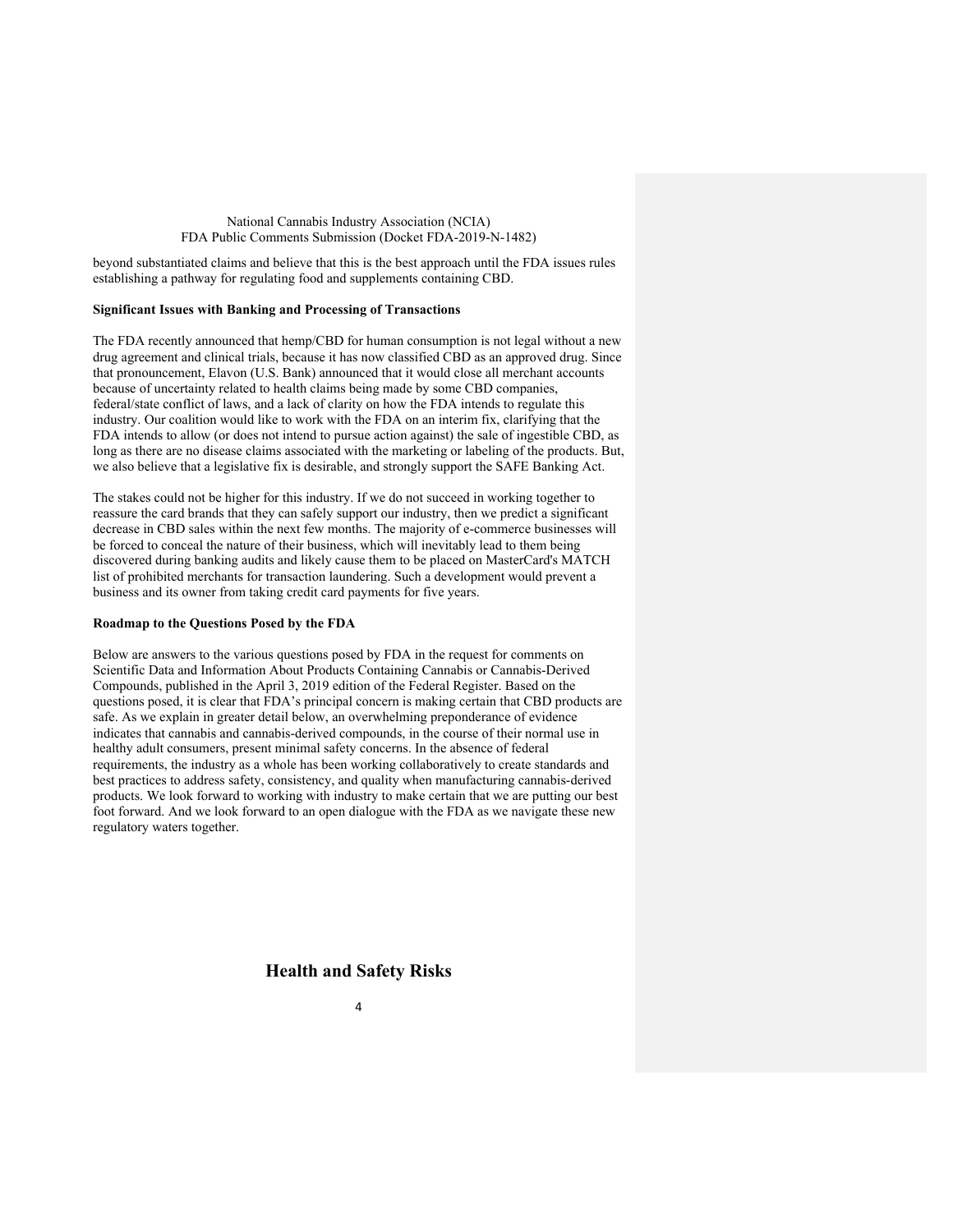#### **1. Based on what is known about the safety of products containing cannabis and cannabisderived compounds, are there particular safety concerns that FDA should consider regarding regulatory oversight and monitoring of all of these products? For example:**

### ● **What levels of cannabis and cannabis-derived compounds cause safety concerns?**

Public health and safety should always be a priority and concern when introducing new consumer products into the market, regardless of industry. And certainly, health and safety must be prioritized when considering a regulatory framework for cannabis and cannabis-derived compounds. Fortunately, an overwhelming preponderance of evidence indicates that cannabis and cannabis-derived compounds, in the course of their normal use in healthy adult consumers, present minimal safety concerns.

A study published in *The Lancet* used scientific and medical criteria to determine the relative harm of drugs and established that alcohol, heroin, cocaine, and methamphetamine are far more harmful to individuals and society than cannabis.<sup>8</sup> To date, there are still no reported deaths due to the intoxicating effects of cannabis, while the annual number of deaths from prescription opiates may exceed 63,000.<sup>9</sup>Alcohol-related deaths total approximately 88,000 annually,<sup>10</sup> and the figure for tobacco is 480,000.11 Another reliable research study that compared the relative risk assessments of alcohol, tobacco, cannabis, and other illicit drugs using the margin of exposure approach showed that cannabis, by a wide margin, is the least risky of these recreational drugs.12

The safety of cannabis-derived compounds in isolation has also been evaluated by the federal government. For example, the safety of  $(-)$ -*trans*-Δ<sup>9</sup>-tetrahydrocannabinol (THC) and cannabidiol (CBD) in humans, the two chemical components of cannabis most widely used in formulated cannabis products, has been very well established in a large number of FDAregistered clinical studies. A search in the U.S. National Library of Medicine for CBD and THC yields results for over 875 clinical studies.<sup>13</sup>

 $\overline{a}$ 

<sup>8</sup> David J. Nuitt, Leslie A. King, & Lawrence D. Phillips, *Drug harms in the UK: A multicriteria decision analysis*, 376 Lancet 1558 (Nov. 1, 2010).

<sup>9</sup> Press Release, Centers for Disease Control and Prevention, U.S. drug overdose deaths continue to rise; increase fueled by synthetic opioids (March 29, 2018), https://www.cdc.gov/media/releases/2018/p0329-drug-overdosedeaths.html.

<sup>10</sup> *Alcohol Facts and Statistics,* National Institute on Alcohol Abuse and Alcoholism, https://www.niaaa.nih.gov/alcohol-health/overview-alcohol-consumption/alcohol-facts-and-statistics (last updated Aug. 2018).

<sup>11</sup> *Smoking and Tobacco Use: Fast Facts,* Centers for Disease Control and Prevention, https://www.cdc.gov/tobacco/data\_statistics/fact\_sheets/fast\_facts/index.htm (last reviewed Feb. 6, 2019).

<sup>12</sup> Dirk W. Leachenmeier & Jürgen Rehm, *Comparative risk assessment of alcohol, tobacco, cannabis and other illicit drugs using the margin of exposure approach,* 5 Sci. Reports 8126 (Jan. 30, 2015).

<sup>13</sup> U.S. National Library of Medicine, https://www.clinicaltrials.gov (last visited May 21, 2019).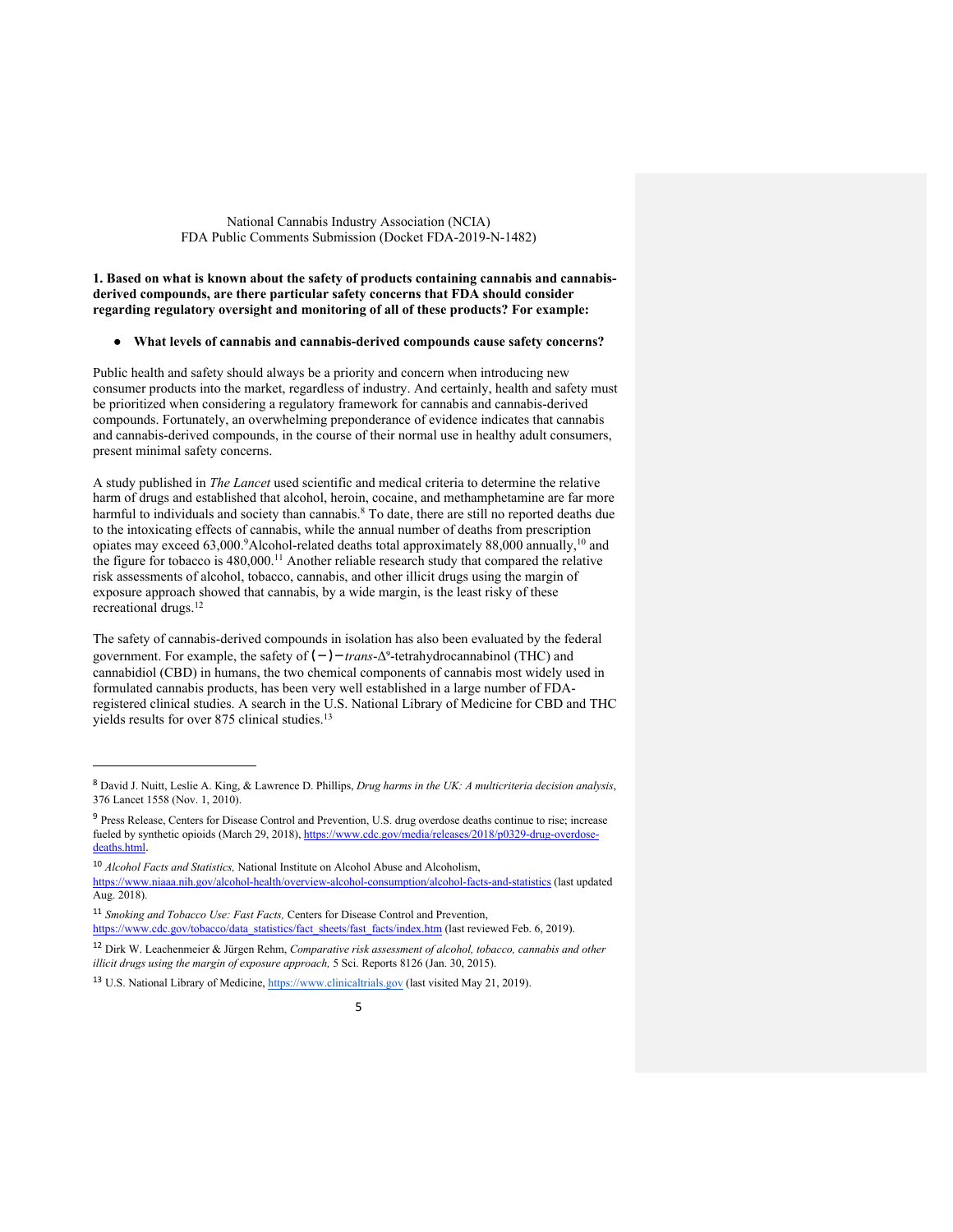Numerous clinical studies have shown that CBD is safe and well tolerated in humans, even at very high (> 30 mg/kg/day) doses. This dose is approximately equivalent 2,800 mg per day for the average adult male, 2,000 mg per day for the average adult female, and 550 mg per day for the average child. In humans, CBD exhibits no effects indicative of any abuse or dependence potential.<sup>14, 15, 16, 17</sup> To date, there is no evidence of recreational use of CBD or any public healthrelated problems associated with the use of pure CBD.18 In a large longitudinal clinical study, the two most common side effects of high-dose CBD (25-50 mg/kg/day) were diarrhea and somnolence, which occurred only in a minority of subjects studied (24% and 30%, respectively).19

It should be noted that while the cannabis plant contains hundreds of molecules in addition to THC and CBD ( $\sim$ 140 cannabinoids have been identified in cannabis extracts to date),<sup>20</sup> little or no information exists regarding their safety in humans. The plant also contains numerous terpenes and phenolic compounds, including flavonoids, but these compounds are present in cannabis plants at lower levels<sup>21</sup> and are not known to present any major safety concerns. In fact, a correlation has been shown in humans between dietary phenolic compounds and reduced incidence of chronic diseases such as cancer and neurodegenerative diseases.22 For this reason, cannabis-derived compounds in food may actually be beneficial to human health.

As with any substance that is consumed, large doses can in some instances cause undesirable effects. In cannabis, we've seen a condition recently identified as cannabis hyperemesis syndrome (CHS).<sup>23</sup> CHS is a rare condition that has been diagnosed in a small number of daily,

 $\overline{a}$ 

<sup>17</sup> Linda C. Laux, et al., *Long-term safety and efficacy of cannabidiol in children and adults with treatment resistant Lennox-Gastaut syndrome or Dravet syndrome: Expanded access program results*, Epilepsy Research, Aug. 2019, at 13.

<sup>18</sup> Fortieth Meeting of the Expert Comm. on Drug Dependence, *Cannabidiol (CBD) Critical Review Report* (2018), https://www.who.int/medicines/access/controlled-substances/CannabidiolCriticalReview.pdf.

<sup>19</sup> Linda C. Laux, et al., *Long-term safety and efficacy of cannabidiol in children and adults with treatment resistant Lennox-Gastaut syndrome or Dravet syndrome: Expanded access program results*, Epilepsy Research, Aug. 2019, at 13.

<sup>20</sup> Oier Aizpurua-Olaizola, et al., *Evolution of the Cannabinoid and Terpene Content during the Growth of Cannabis sativa Plants from Different Chemotypes*, 79 Journal of Natural Products 324 (2016).

<sup>21</sup> Christelle M. Andre, Jean-Francois Hausman & Gea Guerriero, *Cannabis sativa: The Plant of the Thousand and One Molecules*, 7 Frontiers in Plant Science, no. 19, Feb. 14, 2016, https://doi.org/10.3389/fpls.2016.00019.

<sup>22</sup> Ilja C. W. Arts & Peter C. H. Hollman, *Polyphenols and disease risk in epidemiologic studies*, 81 Am. Journal of Clinical Nutrition 317S (Jan. 1, 2005).

<sup>23</sup> Neera Khatter & Joanne C. Routsolias, *Emergency Department Treatment of Cannabinoid Hyperemesis Syndrome: A Review*, 25 Am. Journal of Therapeutics e357 (2018).

**Commented [1]:** Should this cite be updated to use Vanessa's article?

**Commented [2]:** Yes, that is fine.

**Commented [3]:** Actually, I changed my mind. Her article does not reference the original study. It does not make sense to cite a random paper that mentions a fact. That fact is published in a separate study. I will insert a good reference for this

<sup>14</sup> Orrin Devinsky, et al., *Randomized, dose-ranging safety trial of cannabidiol in Dravet syndrome,* 90 Neurology e1204 (Apr. 3, 2018).

<sup>15</sup> Kerstin Iffland & Franjo Grotenhermen, *An Update on Safety and Side Effects of Cannabidiol: A Review of Clinical Data and Relevant Animal Studies*, 2.1 Cannabis Cannabinoid Research 139 (2017).

<sup>16</sup> Mateus Machado Bergamaschi, et al., *Safety and Side Effects of Cannabidiol, A Cannabis sativa Constituent*, 6 Current Drug Safety 237 (2011).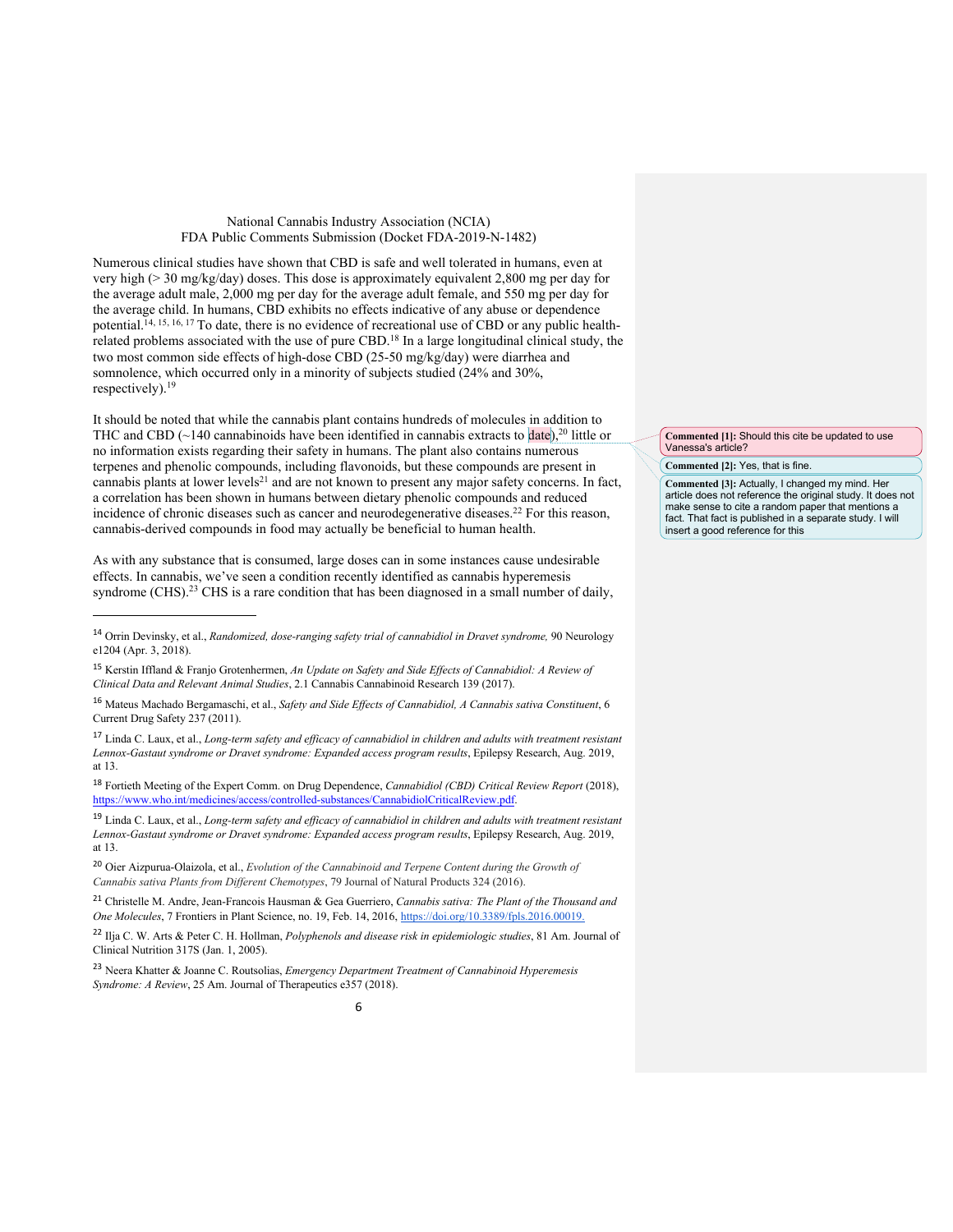long-term and heavy users of cannabis and is characterized by nausea, abdominal pain, and severe bouts of vomiting. These symptoms are temporary and subside within a short time after discontinuation of cannabis. Although the exact causes for CHS are not known, it is important to emphasize that this condition is extremely rare relative to the percentage of the population that uses cannabis.24

A small number of epidemiological studies have associated long-term cannabis use with mental illness.<sup>25</sup> However, these are all association studies that, by design, could not establish a causal link. We are unaware of any prospective clinical studies examining the potential negative effects of cannabis on mental illness. In contrast, one recent study indicated that CBD might actually benefit children with autism spectrum disorder,<sup>26</sup>and numerous clinical studies of the effects of CBD on autism are now underway.

While cannabis itself may not have been proven to be harmful for humans, there may be safety concerns associated with potential contaminants found in formulated cannabis products. For example, the Centers for Disease Control and Prevention reported that 52 people in Utah were poisoned by an unregulated CBD product, which contained a synthetic cannabinoid.27 To address potential safety concerns, most states that have legalized the sale of cannabis have enacted strict regulations to ensure that all cannabis products are tested in a licensed analytical laboratory to ensure that dangerous levels of potential contaminants (e.g., residual solvents, pesticides, and heavy metals) are absent from products that are consumed. This coalition believes that the FDA should ubiquitously require that such testing be performed, either in-house or by a third party.

The introduction of terpenes, minor cannabinoids, or other molecules not found in the cannabis plant to formulated cannabis products may also raise some safety concerns. For example, while most cannabis goods on the market contain levels of terpenes similar to those that occur naturally in the cannabis plant, some products contain terpenes at much higher concentrations. High levels of terpenes and other molecules can also occur if chemical procedures such as distillation are used to concentrate THC or CBD from cannabis or hemp oil. In general, terpenes are benign at low concentrations. However, overexposure to concentrated terpenes has the potential to lead to negative effects, including hypersensitive (allergic) reactions in chemically sensitive people.<sup>28</sup> Cannabis manufacturers that make formulated products must ensure that safe levels of any molecules that are introduced into these products, including but not limited to terpenes and minor cannabinoids, are introduced at levels known to be safe for human consumption.

 $\overline{a}$ 

<sup>24</sup> Joseph Habboushe, et al., *The Prevalence of Cannabinoid Hyperemesis Syndrome Among Regular Marijuana Smokers in an Urban Public Hospital*, 122 Basic & Clinical Pharmacology & Toxicology 660 (Jan. 12, 2018).

<sup>25</sup> Koby Coehn, Abraham Weizman & Aviv Weinstein, *Positive and Negative Effects of Cannabis and Cannabinoids on Health*, 105 Clinical Pharmacology & Therapeutics 1139 (Jan. 31, 2019).

<sup>26</sup> Marika Premoli, et al., *Cannabidiol: Recent advances and new insights for neuropsychiatric disorders treatment*, 224 Life Sciences 120 (May 1, 2019).

<sup>27</sup> Roberta Z. Horth, et al., *Notes from the Field: Acute Poisonings from a Synthetic Cannabinoid Sold as Cannabidiol - Utah, 2017-2018,* 67 Morbidity and Mortality Weekly Report 587 (May 25, 2018), https://www.cdc.gov/mmwr/volumes/67/wr/mm6720a5.htm.

<sup>28</sup> Yaqin Pan, William J. Rea & Carolina Restrepo, *Terpenes and Terpenoids in Chemical Sensitivity*, Alternative Therapies in Health and Medicine, July 2015, at 12.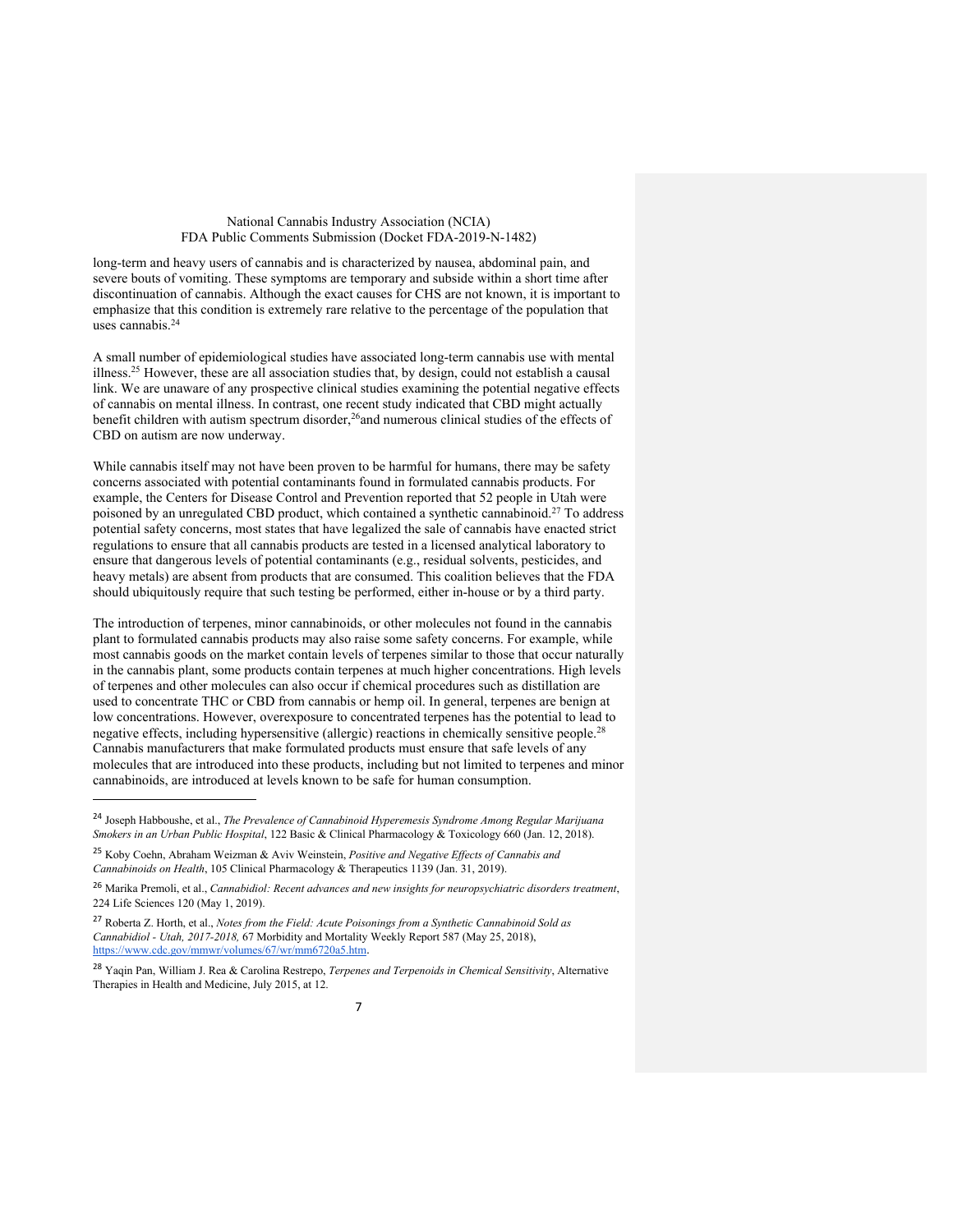## ● **How does the mode of delivery (e.g., ingestion, absorption, inhalation) affect the safety and exposure to cannabis and cannabis-derived compounds?**

Cannabis is widely consumed in human populations by different modes of delivery, and each mode produces unique and different effects on human physiology, in large part because the pharmacology (e.g., adsorption, distribution, metabolism, and excretion) of cannabis-derived compounds varies depending on the route of consumption.

Inhalation is the most common form of cannabis consumption and is achieved by inhaling the cannabis flower after combustion in a joint, pipe, or water bong. Because THC and many other molecules in cannabis are highly lipophilic, this form of cannabis consumption results in very rapid absorption of these compounds into the bloodstream and brain (within minutes). As such, smokers of cannabis experience physiological changes within minutes of inhaling that include altered senses and euphoria. These effects typically dissipate within 30-90 minutes after inhaling. As described above, the inhalation of cannabis has not been associated with any significant adverse safety issues in humans, despite its widespread use.

While it was originally hypothesized that cannabis might impair lung function similar to the impairment that occurs with the smoking of cigarettes, a large federally funded study found no adverse effects of inhaling cannabis chronically on lung function, and in fact cannabis appeared to protect against the damage of cigarette smoking in people who inhaled both, suggesting that compounds in cannabis might actually improve lung function, perhaps due to their effects on bronchodilation and/or inflammation.29 Moreover, cigarette smokers typically exhibit much heavier usage than those who inhale combusted cannabis flower, which may relate to the highly addictive nature of nicotine and other molecules found in cigarettes.

"Vaping" is another form of inhaling cannabis oil that is rising in popularity. In this form of consumption, an oil extract from cannabis is placed into an atomizer device that heats the oil, causing it to form a vapor that is then inhaled into the lungs. As with the inhalation of cannabis flower, vaping is associated with rapid onset of cannabis-induced effects because the cannabis molecules are rapidly absorbed into the bloodstream and brain. Inhalation modes, such as vaping, provide more immediate feedback than ingestion, thereby allowing the consumer to better selftitrate/control exposure. There are newer vaping devices already on the market and/or entering the market that claim the ability to control metered doses with resolution in the 0.5 mg to 2.5 mg range. These products will enable consumers to more accurately measure and control their consumption/exposure when compared to combustible and perhaps even ingested modes.

In principle, the vaping of cannabis extracts is considered a safer alternative to inhalation of combusted cannabis flower because it avoids all of the potential carcinogens that are produced upon combustion of cannabis. Nonetheless, some safety concerns related to vaping have arisen. Most of the safety concerns relate to potential contaminants that are found in the cannabis or

 <sup>29</sup> Pletcher, et al., *Association Between Marijuana Exposure and Pulmonary Function over 20 Years*, 307 JAMA 173 (Jan. 2012).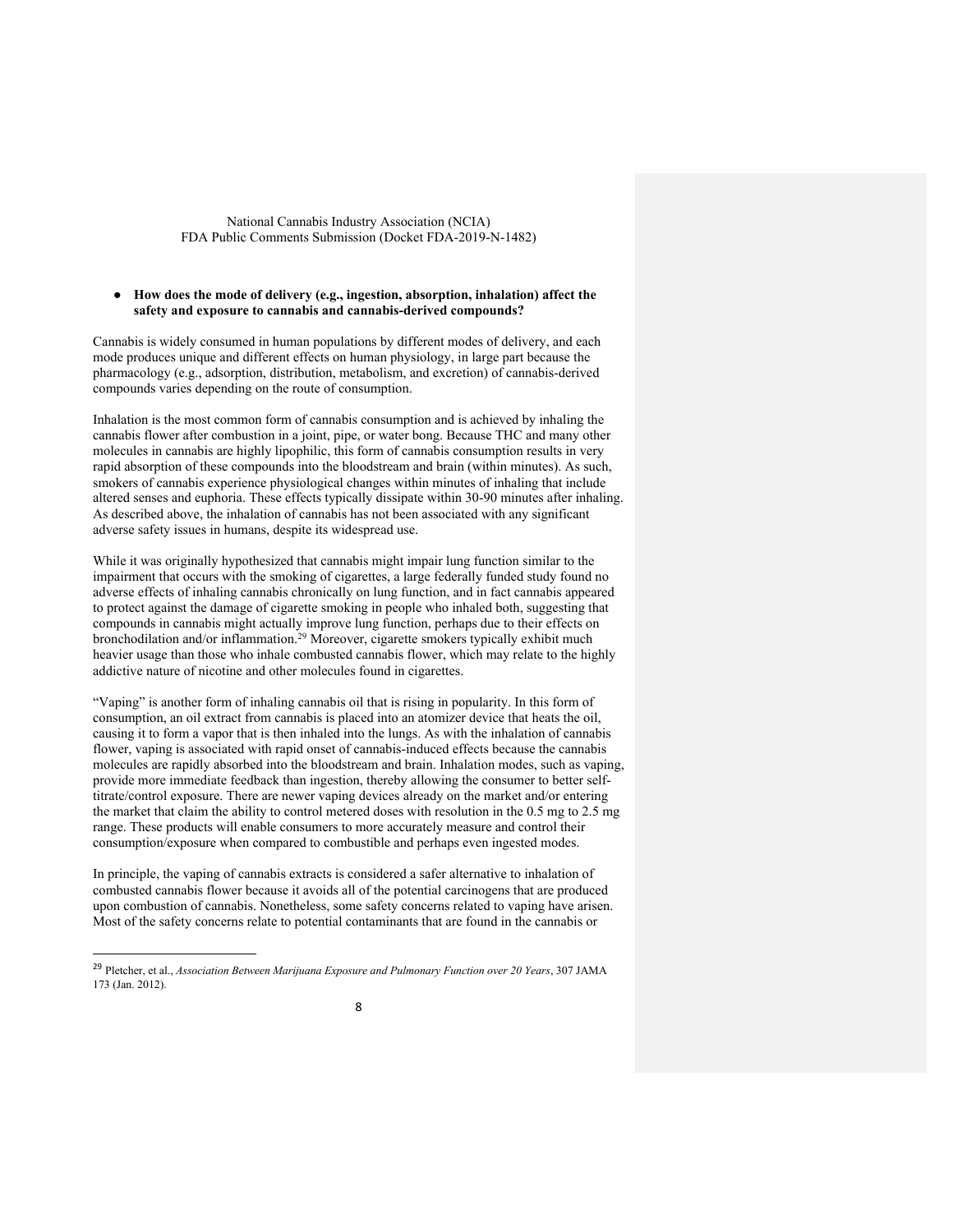hemp extracts. For example, in some instances, carcinogenic contaminants like butane (which is sometimes used to make the oil extract) have been identified. Another major safety concern relates to potential contamination due to pesticides used when the cannabis plants are grown. Because these pesticides can be greatly concentrated in the extraction process, they can present a significant health risk to consumers. However, to address the potential safety concerns, most states that have legalized cannabis have enacted strict regulations to ensure that all cannabis vape oils are tested in a licensed analytical laboratory to ensure that dangerous levels of potential contaminants (e.g., residual solvents, pesticides, and heavy metals) are absent from products that are consumed. Again, our coalition strongly supports the FDA in requiring stringent lab testing to make certain that harmful chemicals are not being ingested by consumers.

Some cannabis oils in vape pens contain a mix of propylene glycol and glycerin, similar to that used in the electronic cigarette industry, which can also lead to potential safety concerns. For example, the heating of propylene glycol and glycerin can result in their degradation into glyceraldehyde, lactaldehyde, dihydroxyacetone, hydroxyacetone, glycidol, acrolein, propanal, acetone, allyl alcohol, acetic acid, acetaldehyde, formic acid, and formaldehyde.<sup>30</sup> The abundance of these decomposition products may depend upon the temperature of the metal heating element but could also depend upon some catalytic aspect of the metal surface. Some high-strength batteries heat the cannabis oil to a very high temperature, which is often far above the melting points of compounds found in cannabis. In certain instances, this has been shown to lead to thermal decomposition of some molecules in cannabis extracts, such as terpenes, resulting in the formation of new molecules with established toxicities.31 Analytical tests for aerosolized cannabis, similar to those used in the electronic-cigarette industry, should be developed, implemented, and mandated to address such safety concerns.

When considering the vaporization mode of delivery, one should also evaluate the safety of the delivery system itself. The primary safety considerations of electronic vaporizers relate to the battery cell and electrical system. Electronic vaporizers used to aerosolize cannabis oil are substantially similar to, and sometimes identical to, electronic vaporizers used for nicotine delivery. These systems are commonly known as Electronic Nicotine Delivery Systems (ENDS). Historically, some ENDS devices were associated with a risk of fire or explosion. This was primarily due to poor-quality battery cells and inadequate safety features incorporated in certain ENDS devices sold by small manufacturers. Data on the incidence of battery-related fires and explosions related to the use of ENDS devices as well as methods to make ENDS devices safer were presented to the FDA during the Battery Safety Concerns in Electronic Nicotine Delivery Systems (ENDS) Public Workshop conducted in April 2017. Subsequently, standards have been developed to guide the improvement in safety of ENDS devices, including ANSI/CAN/UL 8139, Standard for Safety of Electrical Systems of Electronic Cigarettes. The adoption of such standards in the design of ENDS devices should result in an electrical risk profile similar to that of other mass-produced consumer electronics devices, such as mobile phones, because they

j

<sup>30</sup> James C. Salamanca, et al., *Formaldehyde Hemiacetal Sampling, Recovery, and Quantification from Electronic Cigarette Aerosols*, 7 Sci. Reports 11044 (2017).

<sup>31</sup> Jiries Meehan-Atrash, Wentai Luo & Robert M. Strongin, *Toxicant Formation in Dabbing: The Terpene Story*, 2 ACS Omega 6112 (Sept. 22, 2017).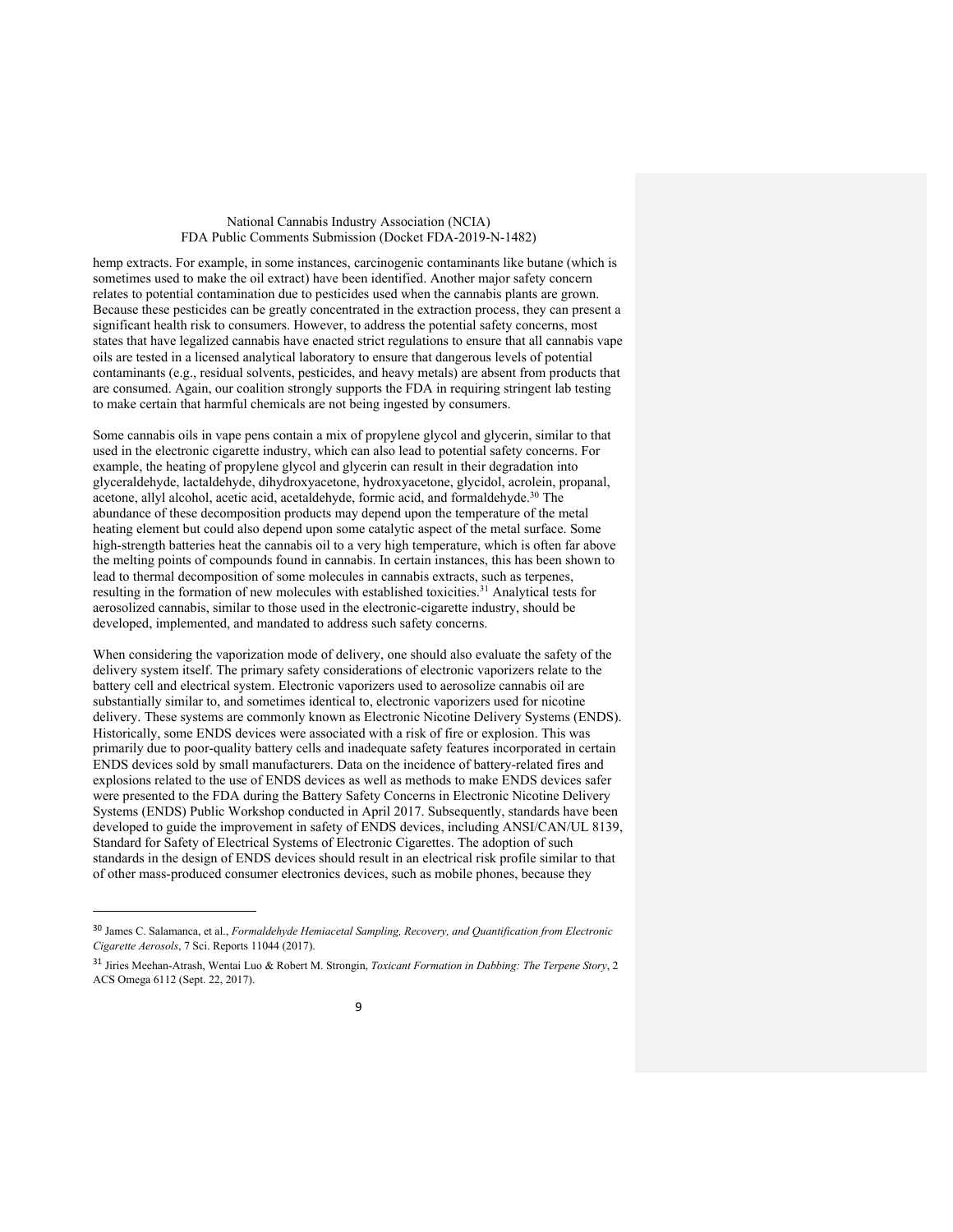employ the same underlying battery cell technologies and manufacturing methods. Similar standards could be developed and implemented nationally for devices used to vaporize cannabis.

A third mode of cannabis inhalation called dabbing has also risen in popularity in recent years. In this mode of consumption, a significant amount of a cannabis extract (anywhere from milligrams to grams) is rapidly heated to very high temperatures in an apparatus called a dabbing rig (essentially a bong coupled to a strong heating element), which allows the user to rapidly inhale a very large dose of cannabis extract in one or two breaths. This form of cannabis use may be associated with safety concerns. For example, users often use very high cannabis doses (even in the gram range) that are very likely to produce effects due to interaction with protein receptors in addition to cannabinoid receptors, leading to off-target induced physiological changes. Some dabbers have reported symptoms—potent hallucinations, loss of balance, nausea, and vomiting—that are not typically associated with other forms of cannabis consumption. As described above, a second concern relates to the very high temperature used in dabbing, resulting in the formation of new molecules with established toxicities.

The consumption of cannabis-containing edible products is another common and growing form of cannabis consumption. In this case, an extract of cannabis oil is introduced into a food or beverage (e.g., into candies, chocolates, or cookies). The oral consumption of cannabiscontaining products results in physiological responses that have a delayed onset (30-90 minutes) relative to inhaling cannabis and are more pronounced and longer-lasting than when cannabis is smoked or vaped. It is hypothesized that these effects may be due to the metabolism of  $(-)$ *trans*-Δ<sup>9</sup>-tetrahydrocannabinol (THC) to 11-OH-Δ<sup>9</sup>-THC in the gut and liver. 11-OH-Δ<sup>9</sup>-THC is hypothesized to cause a stronger high than THC, and the pharmacokinetics of cannabinoid accumulation is a gradual increase to very high levels over a long time rather than the fast spike in levels that occurs after inhalation. As with the inhalation of cannabis, the oral ingestion of cannabis does not present any major safety concerns (beyond the more intense physiological high connected to oral ingestion). Nonetheless, because some consumers, especially naïve consumers making their first purchase of a cannabis edible, are unaware of the strength of an edible, some states like California have instituted regulations that limit the dose of edibles (e.g., 10 mg max per ingested unit size, 100 mg max/package in California). These regulations allow consumers to carefully control the desired dose of cannabis they want.

A final mode of delivery of cannabis is through absorption, which occurs with transdermal patches, salves, and balms that contain cannabis or hemp oil. The pharmacokinetics of cannabinoid absorption into the bloodstream in topical products has not been well studied, but it is generally accepted that insignificant concentrations of THC, CBD and other cannabinoids accumulate in blood after the use of such products. Most of these products are intended to have a local effect, for example, on inflammation. To date, no significant safety issues have arisen with these products.

● **How do cannabis and cannabis-derived compounds interact with other substances (e.g., drug ingredients)?**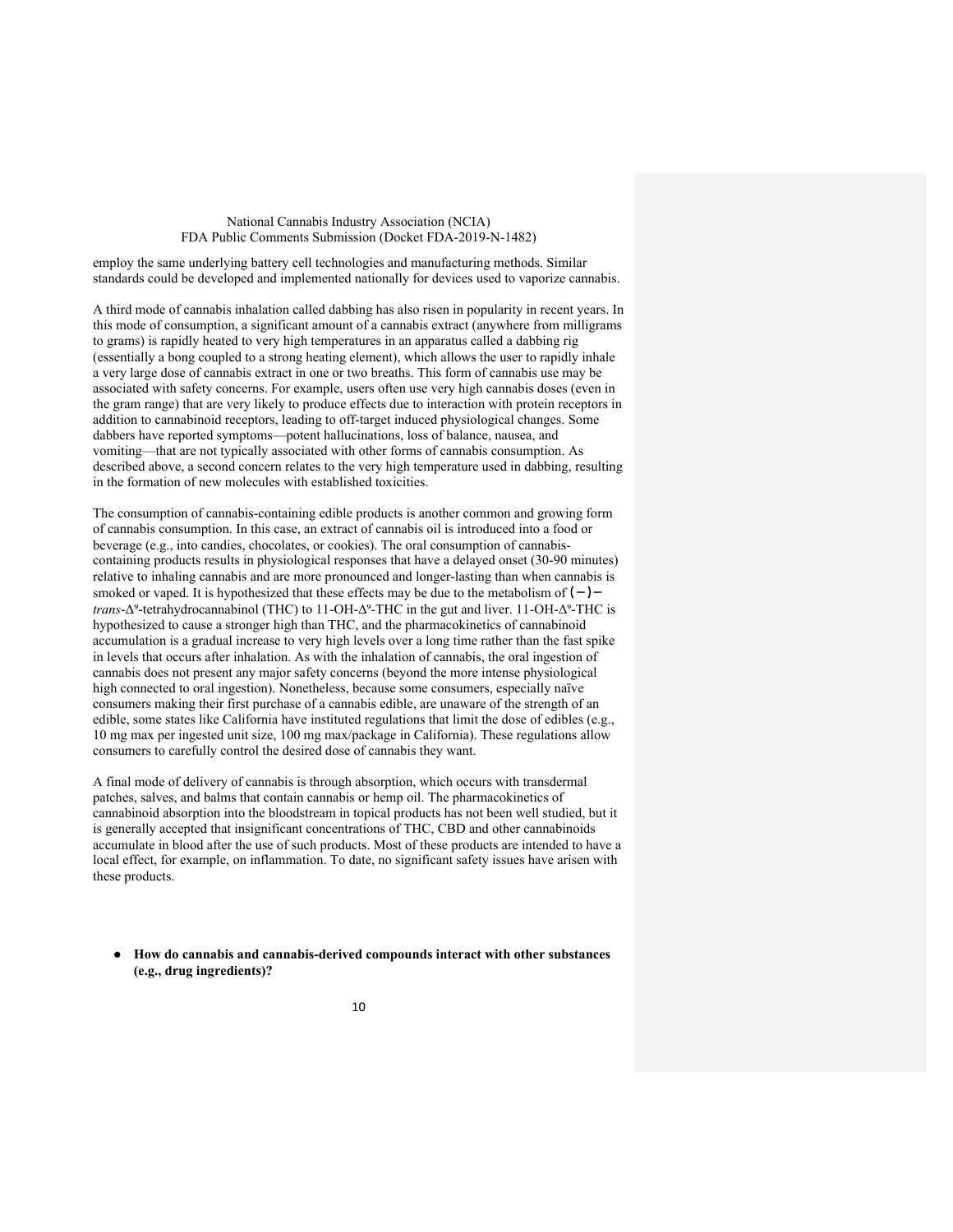Unfortunately, only a limited number of scientific studies have formally addressed whether cannabis or cannabis-derived compounds interact with other substances.32 It is known that THC and CBD are metabolized by a class of proteins that metabolize drugs in the liver, called cytochrome p450 enzymes, which could theoretically lead to potential drug-drug interactions. For example, CBD inhibits two of these drug-metabolizing enzymes, CYP3A4 and CYP2D6. As CYP3A4 metabolizes about a quarter of all drugs, CBD may increase serum concentrations of macrolides, calcium channel blockers, benzodiazepines, cyclosporine, sildenafil (and other PDE5 inhibitors), antihistamines, haloperidol, antiretrovirals, and some statins (atorvastatin and simvastatin, but not pravastatin or rosuvastatin). CYP2D6 metabolizes many antidepressants, so CBD may increase serum concentrations of selective serotonin reuptake inhibitors (SSRIs), tricyclic antidepressants, antipsychotics, beta blockers, and opioids (including codeine and oxycodone). One recent case report described a drug-drug interaction between CBD and tacrolimus, an immunosuppressant drug used after organ transplants.<sup>33</sup> Another case study also found a drug-drug interaction between CBD and warfarin.<sup>34</sup> It is also well established that cannabis has additive central nervous system (CNS) depressant effects with alcohol, barbiturates, and benzodiazepines. Overall, given the widespread consumption of cannabis in society and relative absence of adverse events associated with cannabis use, one can infer that drug-drug interactions are unlikely to present a significant safety concern with cannabis or its components. Nonetheless, further research could address this question formally. Mechanisms to report potential drug-drug interactions should also be established.

Another possible safety concern relates to the effects of cannabis and its components on the endocannabinoid system. A wealth of data indicates that phytocannabinoids interact with numerous cannabinoid receptors, which are expressed on most cells, including neurons, and mediate numerous physiological reactions that are critically important in health and disease. How exactly cannabis and its components modulate the endocannabinoid system is not well understood. However, it is possible that daily exposure to CBD or other phytocannabinoids might influence normal physiological responses to drugs via an indirect effect on the endocannabinoid system. For example, if CBD has an anxiolytic (anti-anxiety) effect, which has been shown in one clinical study, $35$  then one could infer that consumers who have anxiety and decide to take CBD might need to adjust their drug treatment regimen (for example, they might need to lower the dose they are taking of an SSRI). Nevertheless, these potential safety concerns are likely to be relevant only for consumers/patients taking high doses of CBD or other cannabinoids (for example, patients taking Epidiolex®). The doses of CBD that are ingested by

 <sup>32</sup> *Medical Cannabis: Adverse Effects & Drug Interactions*, Government of the District of Columbia Department of Health (Dec. 22, 2015), at 12-13, https://dchealth.dc.gov/publication/medical-cannabis-adverse-effects-and-druginteractions (follow "Attachment(s)" hyperlink).

<sup>33</sup> Abbie D. Leino, et al., *Evidence of a clinically significant drug-drug interaction between cannabidiol and tacrolimus*, Am. Journal of Transplantation (Apr. 23, 2019), https://onlinelibrary.wiley.com/doi/pdf/10.1111/ajt.15398.

<sup>34</sup> Leslie Grayson, et al., *An interaction between warfarin and cannabidiol, a case report*, Epilepsy & Behavior Case Reports, 2018, at 10.

<sup>35</sup> Ila M. Linares, et al., *Cannabidiol presents an inverted U-shaped dose-response curve in a simulated public speaking test*, 41 Brazilian Journal of Psychiatry 9 (2019).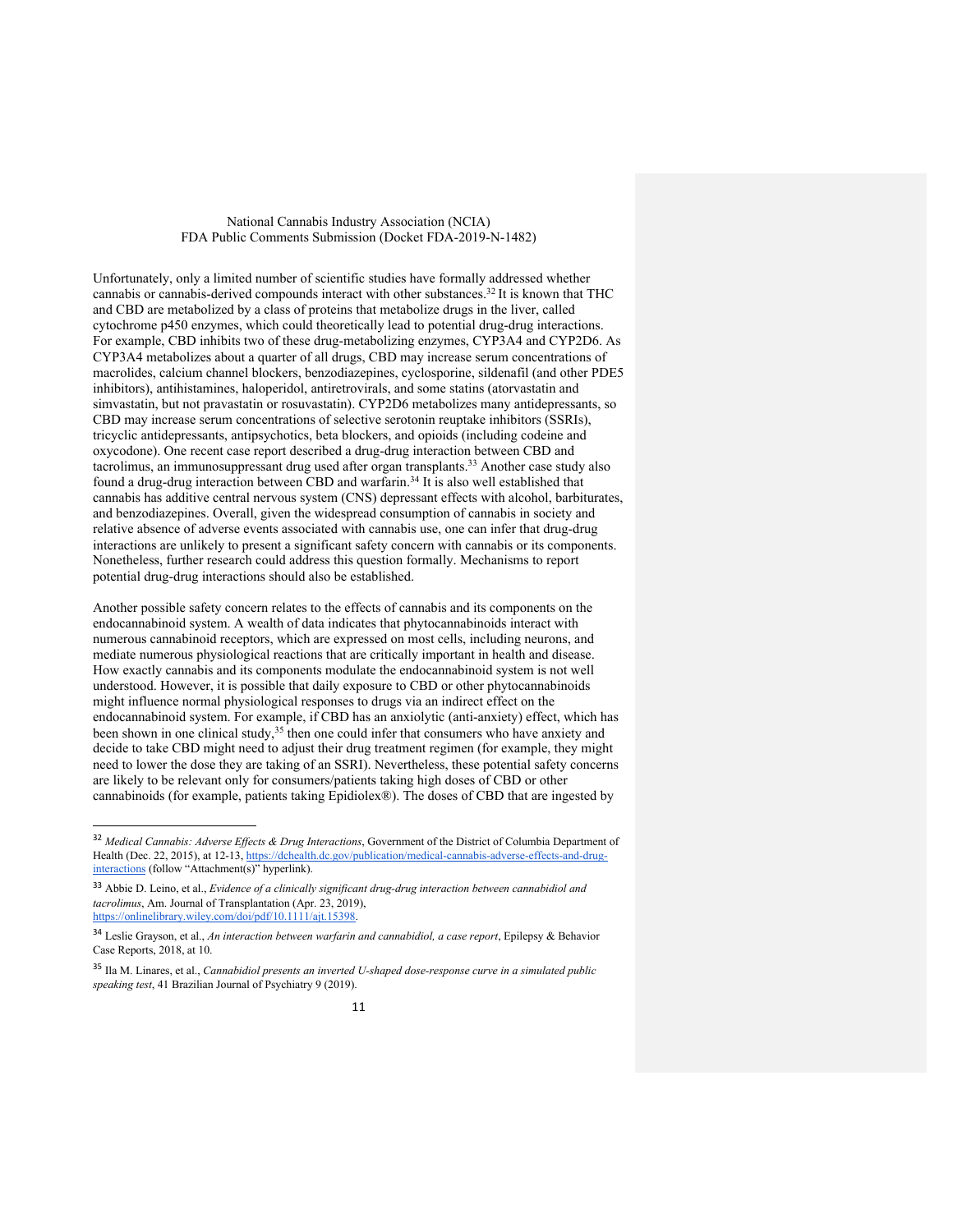the majority of consumers who purchase CBD products over the counter, in cannabis dispensaries, or online are in a much lower range (5-100 mg/dose) than the doses of Epidiolex® used to treat an illness (>1 g/day) and are unlikely to present any significant safety concerns due to drug-drug interactions.

## **2. Are there special human populations (e.g. children, adolescents, pregnant or lactating women) or animal population (e.g. species, breed, or class) that should be considered when assessing the safety of products containing cannabis and cannabis-derived compounds.**

There is scientific evidence that some human populations need to be considered carefully when assessing the safety of products containing cannabis and cannabis-derived compounds. Therapeutic regimes of cannabis and cannabis-derived compounds need to be approached carefully in medically fragile populations such as young children, seniors, and immunocompromised patients. There is compelling evidence from studies in animals that the endocannabinoid system influences brain development.<sup>36</sup> Therefore, because cannabis and cannabis-derived compounds interact with the endocannabinoid system, pregnant women, nursing women, children, and adolescents should consult their physician before being exposed to cannabis and its component molecules. THC exposure has been shown to impair brain development in young animals even at low doses,  $37$  so children, pregnant women, and nursing women using CBD products with trace amounts of THC (0.3% or less) should do so only under the supervision of a physician. Furthermore, patients with psychiatric diseases should also consider avoiding cannabis, given that cannabis use might exacerbate psychiatric symptoms in these patients.

#### **3. What are the characteristics of a successful system to collect representative safety information at the national or state level about products containing cannabis or cannabisderived compounds?**

● **Are there systems that currently exist for the collection of this information (other than FDA's systems)?**

We believe that states that legalize medical and adult-use cannabis consumption should establish a successful system to collect representative safety information on cannabis products sold in those states. Oversight by state governmental regulatory bodies by using seed-to-sale inventory tracking systems has successfully identified cannabis products contaminated with pesticides and other contaminants, but we are unaware of any formal systems in place to report potential adverse events due to cannabis consumption. At the same time, it is important to emphasize that it is difficult to collect safety information at the state level on alcohol, cigarettes, or opiates, all of which have been scientifically proven to cause far more severe safety concerns than cannabis*.*

We believe that the best way to oversee potential safety issues with cannabis is to implement an effective and efficient regulatory program that monitors products in the market. Defining what

 <sup>36</sup> Ila M. Linares, et al., *Cannabidiol presents an inverted U-shaped dose-response curve in a simulated public speaking test*, 41 Brazilian Journal of Psychiatry 9 (2019).

<sup>37</sup> Patrícia Schonhofen, et al., *Cannabinoid-Based Therapies and Brain Development: Potential Harmful Effect of Early Modulation of the Endocannabinoid System*, 32 CNS Drugs 697 (Aug. 2018).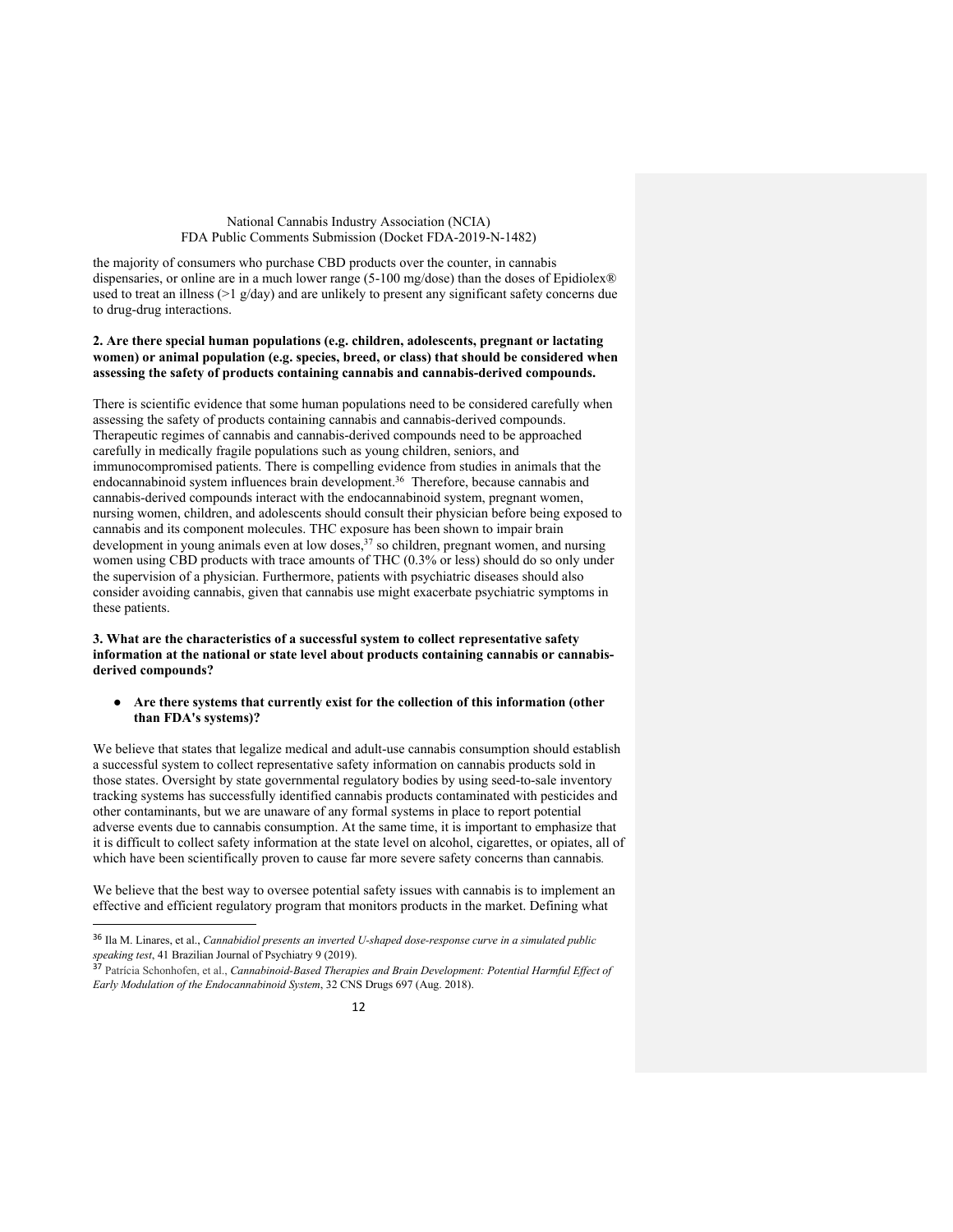information must be accessible on a product label and what claims can be made about a company's products is an important first step in protecting public health and safety, and in states that have legalized cannabis, laws have been passed to address such concerns. A system should provide guidelines for what additives are safe in end products and what agricultural practices are safe for ingested products. These guidelines should be similar to what are used in the nutraceutical and food additives industries. Consumers should be able to know where the products come from, where they were manufactured, and what additives are in those products.

● **Are there particular safety concerns related to the overlap of therapeutic dose levels from approved drug products, with potential exposure from other uses (e.g., from food, dietary supplements, cosmetics)? Please identify any safety concerns and include relevant data or studies.**

We are unaware of any safety concerns related to the overlap of therapeutic dose levels from approved drug products with potential exposure from other uses (e.g., from food, dietary supplements, or cosmetics).

**4. What end points or outcomes would define a maximal acceptable daily intake from all products?**

● **What margin of exposure would represent an appropriate and safe level from anticipated cumulative exposure? Does that margin of exposure vary based on the form of consumption (e.g., from ingestion, absorption, inhalation)? Please explain your reasoning and include relevant data or studies.**

It is difficult to define a maximal acceptable daily intake from cannabis products because levels and modes of consumption in the general population vary widely. For example, one consumer using cannabis for anxiety might ingest an edible product with 5 mg of THC once daily, while a patient with severe post-traumatic stress disorder (PTSD) might require 500 mg THC once daily to function normally. In the case of CBD, as stated above, numerous clinical studies have shown that CBD is safe and well tolerated in humans, even at very high (> 30 mg/kg/day) doses. This dose is approximately equivalent to 2,800 mg per day for the average adult male, 2,000 mg per day for the average adult female, and 550 mg per day for the average child. In humans, CBD exhibits no effects indicative of any abuse or dependence potential.  $38, 39, 40, 41$  To date, there is no evidence of recreational use of CBD or any public health-related problems associated with the use of pure CBD.<sup>42</sup> In a large clinical study, the two most common side effects of high-dose

j

<sup>38</sup> *See supra* note 14.

<sup>39</sup> *See supra* note 15.

<sup>40</sup> *See supra* note 16.

<sup>41</sup> *See supra* note 17.

<sup>42</sup> *See supra* note 18.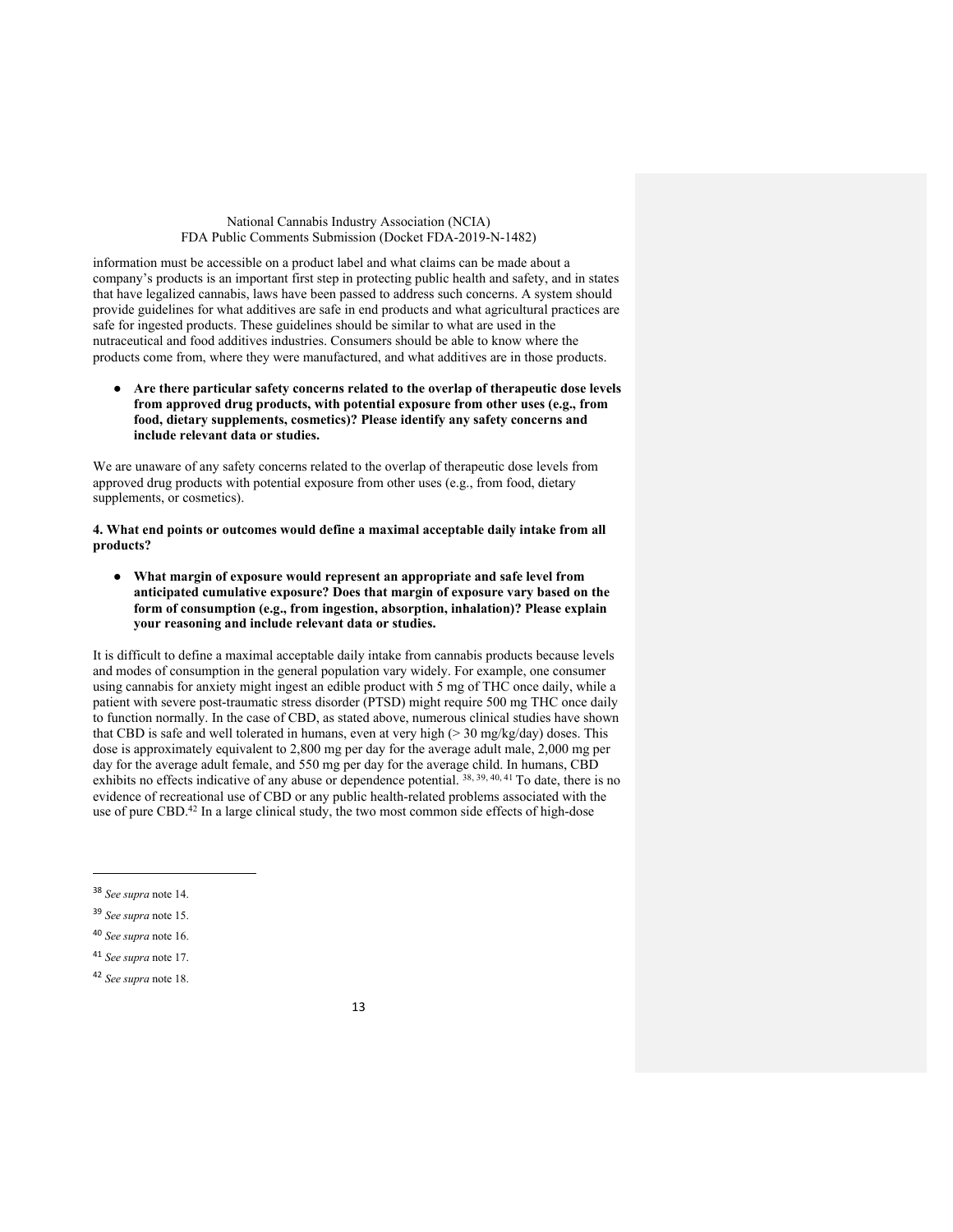CBD (25-50 mg/kg/day) were diarrhea and somnolence, which occurred in only a minority of subjects studied (24% and 30%, respectively).<sup>43</sup>

The vast majority of cannabis consumers are able to determine a maximal acceptable daily intake from cannabis products based on their own personal experience, given that scientific data supporting the establishment of a maximum safe level for cannabis is lacking except in the case of isolated CBD and THC, which we believe present no significant safety concerns even at high doses. As described in detail above, the margin of exposure for cannabis products does vary based on the form of consumption.

## ● **What mechanisms would be available to help ensure that this margin of exposure was maintained at a level sufficiently protective of public health?**

As stated above, studies to determine how the margin of exposure to cannabis products relates to public health are uncommon, and the few studies that exist suggest that there are no major safety concerns at any margin of exposure, except in certain individuals with severe psychiatric or immunocompromised conditions. States should consider instituting a formal system for reporting adverse events that may help further investigate whether high margins of exposure are correlated to an increase in adverse events.

Considering that most CBD products on the market are dosed in the 5-50 mg range, we have confidence, based on clinical research to date, that these products are very safe for public consumption. One might consider establishing regulations in which there is a bifurcation of CBD products: (1) FDA-approved drugs in the pharmaceutical market that are allowed to make health claims based on clinical research; and (2) cannabis products in the consumer market that do not and cannot make any health claims but are safe for public consumption because they are sold at lower doses already established by published clinical research to be safe.

More broadly speaking, it is clear that many individuals combine modern medicine and herbal remedies, including cannabis, to improve their health and even treat diseases. It is not uncommon to hear patients indicate that they beat cancer through changing their lifestyle and eating habits and by using supplements that helped mediate bouts with chemotherapy, as an example.

## **5. Are there any data known that would support the safe use of cannabis and cannabis related compounds in general food use (including dietary supplements), including data regarding exposure levels to cannabis and cannabis-related compounds in foods (including dietary supplements) that would be acceptable from a food safety perspective?**

We are unaware of any formal scientific study that has investigated safety issues relating to consumption of cannabis-containing food products. As stated above, given the widespread consumption of cannabis in edible products and minimal amount of cannabis-induced adverse events reported in emergency rooms, the consumption of cannabis-containing food products does

 <sup>43</sup> Linda C. Laux, et al., *Long-term safety and efficacy of cannabidiol in children and adults with treatment resistant Lennox-Gastaut syndrome or Dravet syndrome: Expanded access program results*, Epilepsy Research, Aug. 2019, at 13.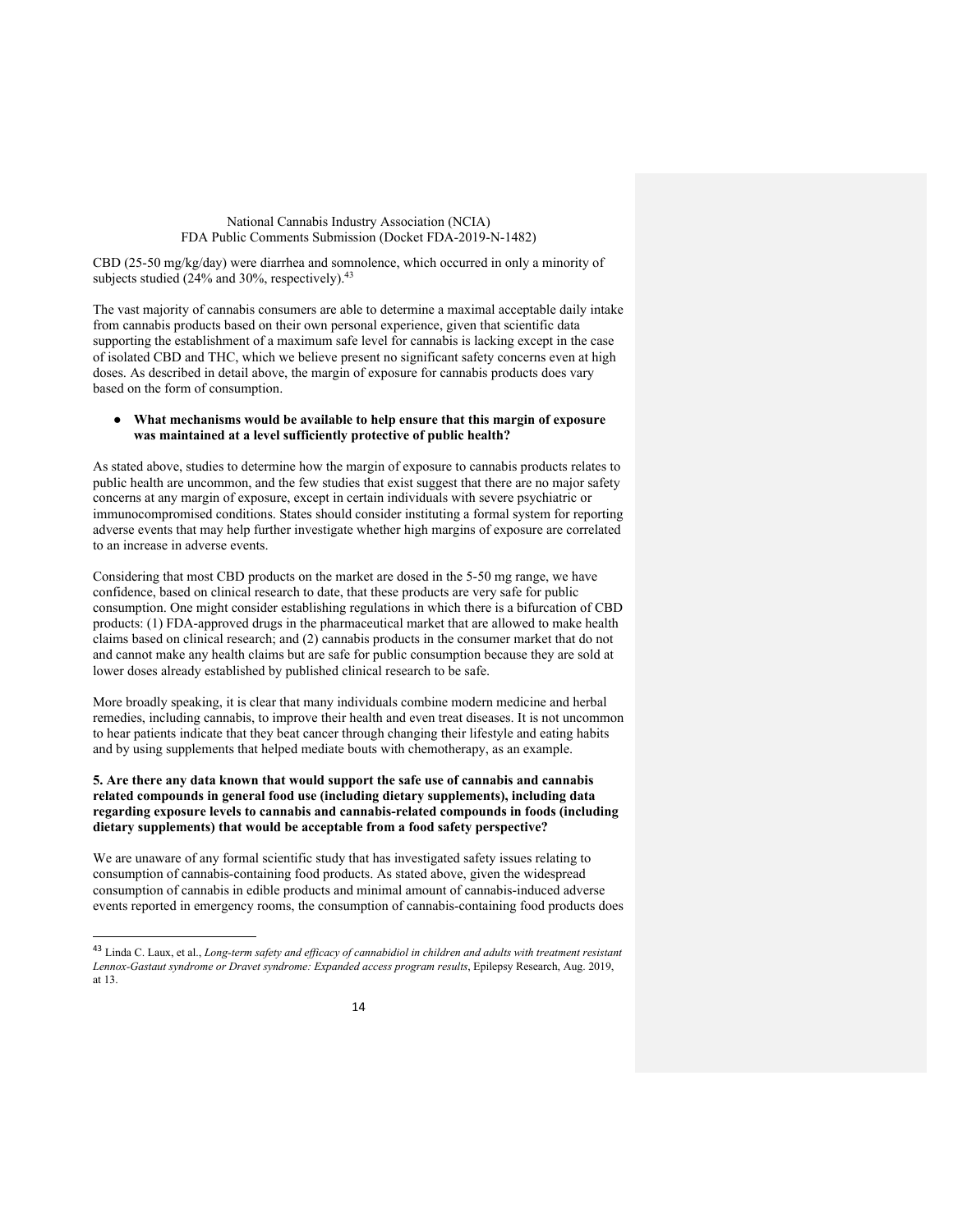not appear to present any significant safety concerns. The same is true for food products containing CBD.

● **What data are available about residues of cannabis-derived compounds in human foods (e.g., meat, milk, or eggs) that come from animals that consume cannabis or cannabis-derived compounds? Are there residue levels that should be tolerated in these foods? Please provide data or other information to support your reasoning.**

We are unaware of any scientific studies that attempted to determine whether cannabis-derived compounds are found in human foods that come from animals that consume cannabis or cannabis-derived compounds.

**6. How does the existing commercial availability of food products containing cannabis derived compounds such as CBD (which may in some cases be lawful at the state level but not the federal level) affect the incentives for, and the feasibility of, drug development programs involving such compounds?**

● **How would the incentives for, and the feasibility of, drug development be affected if food products containing cannabis-derived compounds, such as CBD, were to become widely commercially available?** 

The widespread commercial availability of food products containing cannabis-derived compounds (such as CBD) has no significant effect on the incentives for, and feasibility of, drug development of compounds in the cannabinoid space. Strong evidence to support this argument is the fact that numerous cannabinoid-based medicines already exist in the pharmacopeia (e.g., Marinol® (dronabinol), Sativex® (nabiximols), Cesamet™ (nabilone), and Epidiolex®).

A completely novel way to trigger the beneficial pathways that cannabinoid receptors regulate is to target the enzymes that determine the fate of endocannabinoids themselves. A number of pharmaceutical companies (e.g., Pfizer, Johnson & Johnson, and Merck) are in clinical development to test inhibitors of an enzyme called fatty acid amide hydrolase (FAAH) for a wide variety of clinical indications, including social anxiety disorder, osteoarthritis pain, insomnia, and Tourette's.

With respect to CBD, it is important to emphasize that Epidiolex® is distinct from over-thecounter (OTC) products currently sold in consumer markets. Epidiolex® is a highly purified (>99% pure) form of CBD, essentially free from any other hemp-derived phytocompounds. The extraction and isolation of CBD and the exclusion of the other elements of the hemp plant provides a far different product than products derived from the whole hemp plant that contain naturally occurring CBD, which are becoming more and more commonplace in the nutraceutical and supplement markets.

The federal government should not be in the business of restricting the sale of cannabis-based products to enable a small number of pharmaceutical companies to profit greatly from the sale of cannabis-based drugs. If pharmaceutical companies choose to develop a cannabis-based drug, the FDA drug-approval process offers a viable and proven system to accomplish that goal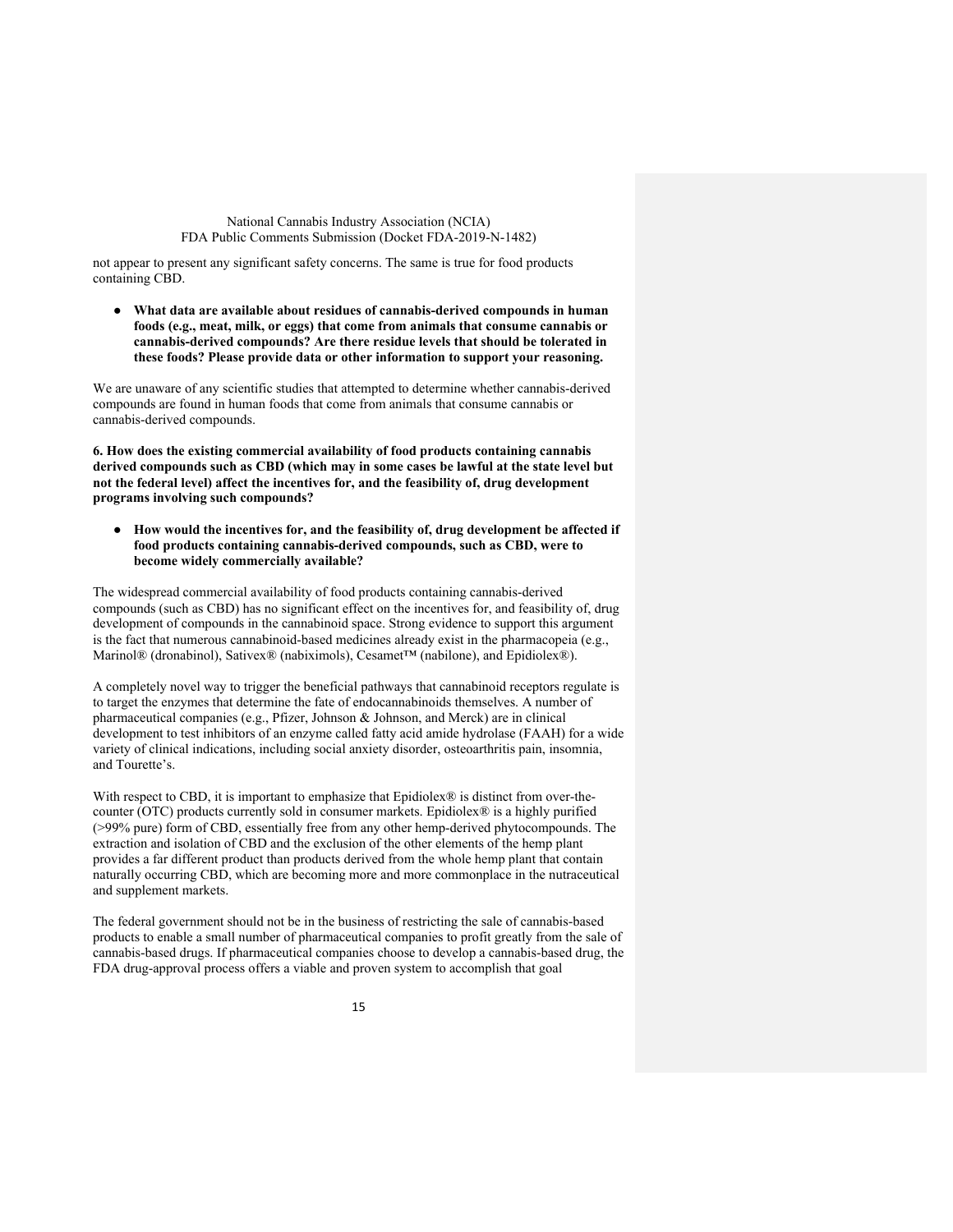successfully. In contrast, if consumers decide to purchase cannabis-based products through legal state-regulated dispensaries to successfully self-medicate, then they should not be restricted from doing so to protect the financial interests of the pharmaceutical industry. The two systems must remain mutually exclusive. The interest in and desire to pursue exploration of prescription drug benefits of isolated forms of phytocannabinoids like CBD will not be impeded by the products derived from the whole hemp plant operating in the non-drug product world. In fact, one of the most widely used medications in the world, aspirin, was originally derived from willow bark, and to this day, both aspirin and willow bark extract have found a niche in their respective medicinal and consumer worlds.

Notwithstanding the above, the FDA has already implemented a regime in addressing similar concerns, most notably in how it permits and regulates prescription and OTC versions and supplements of products with similar active pharmaceutical ingredients (APIs). Prescription medications like Lovaza and Vascepa, which treat high triglyceride levels with the intake of omega-3 fatty acids, have undergone the FDA's drug approval process. These products can contain up to 90% omega-3 fatty acids and are prescribed to manage and treat elevated triglyceride levels. Alternatively, fish oil supplements can contain anywhere between 30% and 50% of omega-3 fatty acids and are used in a similar daily wellness regime without prescription. The same alternative regimes with variations in dosage are a common feature of many products with both prescribed and OTC versions in other pharmacological arenas as well. OTC nonsteroidal anti-inflammatory drugs (NSAIDs) like ibuprofen and acetaminophen are available in lower individual dose amounts than in their prescribed counterparts. The FDA could continue to use this dosing difference to promote and support drug development not only for CBD but for other novel phytocannabinoids found in the hemp and cannabis plants.

Despite the superficial similarities between prescription medications like Lovaza and Vascepa and their supplement counterparts, the differences are quite stark and provide support for a regime where FDA-approved drugs and supplements can coexist. First, insurance coverage for prescription medications can make drugs substantially cheaper for the consumer than a perceived OTC counterpart. This is especially true given the difference in individual dosages permitted under each regime. In many instances, supplement use is cost-prohibitive when compared to a prescribed counterpart.

Additionally, many of the hemp-derived non-drug consumer products are in forms as varied as foods, topicals, transdermals, lotions, and cosmetics and are therefore far different than the isolated cannabinoid products pursued by the pharmaceutical industry, and they have a number of different ingredients that could influence the pharmacology of CBD and other phytocannabinoids. Further, their application as a topical or cosmetic is, in many instances, significantly different than FDA-approved drug treatments that patients ingest.

In summary, the FDA has already implemented the infrastructure and qualifications that allow drugs and consumer products to coexist even when containing the same API. Differences in dose, route, or form of administration, purity of API, analogs, etc., allow certain compounds to coexist in the pharmaceutical and consumer markets. By simply applying these approaches to CBD, and possibly other isolated and purified phytocannabinoids, the pharmaceutical and hemp industries would maintain the ability to pursue their respective businesses.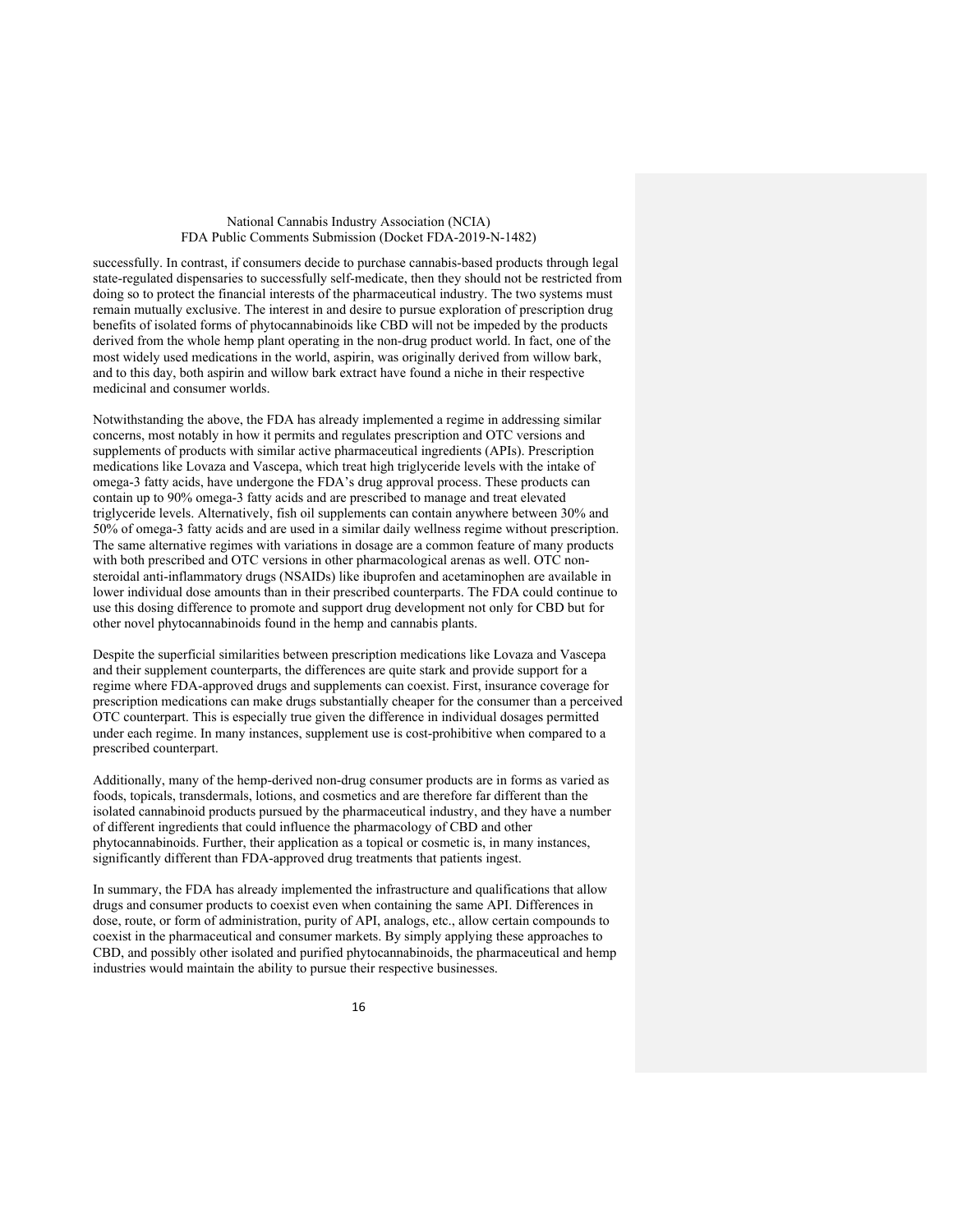### ● **How would this change if FDA established thresholds on acceptable levels of cannabinoids, including CBD, in the non-drug products it regulates? What else could FDA do to support drug development from cannabinoids?**

There is no strong scientific evidence to support the establishment of thresholds on acceptable levels of cannabinoids, including CBD, in the non-drug products the FDA regulates. However, if, for example, the FDA chose to establish such thresholds, we hope that it will follow the states' lead in terms of defining acceptable thresholds (e.g., limiting the maximum levels of THC in edible products, as occurs in California and Colorado). It is not the role of the FDA to facilitate drug development by the pharmaceutical industry; it is the FDA's role to oversee the drug approval process and to ensure the safety of food and other consumable products. If the federal government would like to support cannabinoid-based drug development, then it should deschedule cannabis and fund drug development studies through the National Institutes of Health funding programs.

# **Manufacturing and Product Quality**

## **1. Are there particular standards needed to address any safety issues related to the manufacturing, processing, and holding of products containing cannabis and cannabis-derived compounds (e.g. genotoxic impurities, degradation of active compounds)? Please identify or describe those standards.**

A wide variety of products containing cannabis are on the market. CBD-infused foods, topicals, tinctures, oils, and dog treats are just a few examples. Most types of cannabis-infused products can be manufactured in a manner similar to the corresponding non-infused product. Experience gained from other industries (e.g., food, dietary supplement, and agriculture industries) should be used to create best practices and standards addressing the safety concerns in manufacturing, processing, and holding of cannabis products. Many of the standards that already exist or are in progress in the cannabis space are inspired by current Good Manufacturing Practice (cGMP) and safety plans in other industries. The same critical components of safety standards in other industries are needed in the manufacturing and processing of cannabis-infused products.

Like other industries, the major concern in the manufacturing, processing, and storing of cannabis-infused products is product, consumer, and employee safety. Currently, there is a patchwork of state laws governing safety tolerances. In some cases, these state laws call for testing for different contaminants based on requirements in similar industries rather than health risk assessments specific to cannabis and cannabis-derived products. For example, Colorado requires testing for 13 pesticides in marijuana,<sup>44</sup> whereas California requires testing for 66 pesticides,<sup>45</sup> some of which can exist in cannabis products as genotoxic impurities. Each state also has a different acceptable limit for pesticides, as demonstrated in Table 1 below. There are no established tolerances for hemp. Accordingly, consensus acceptance tolerances are needed to

 <sup>44</sup> 1 Colo. Code Regs. § 212-2 R 712.

<sup>45</sup> Cal. Code Regs. tit. 16, § 5719.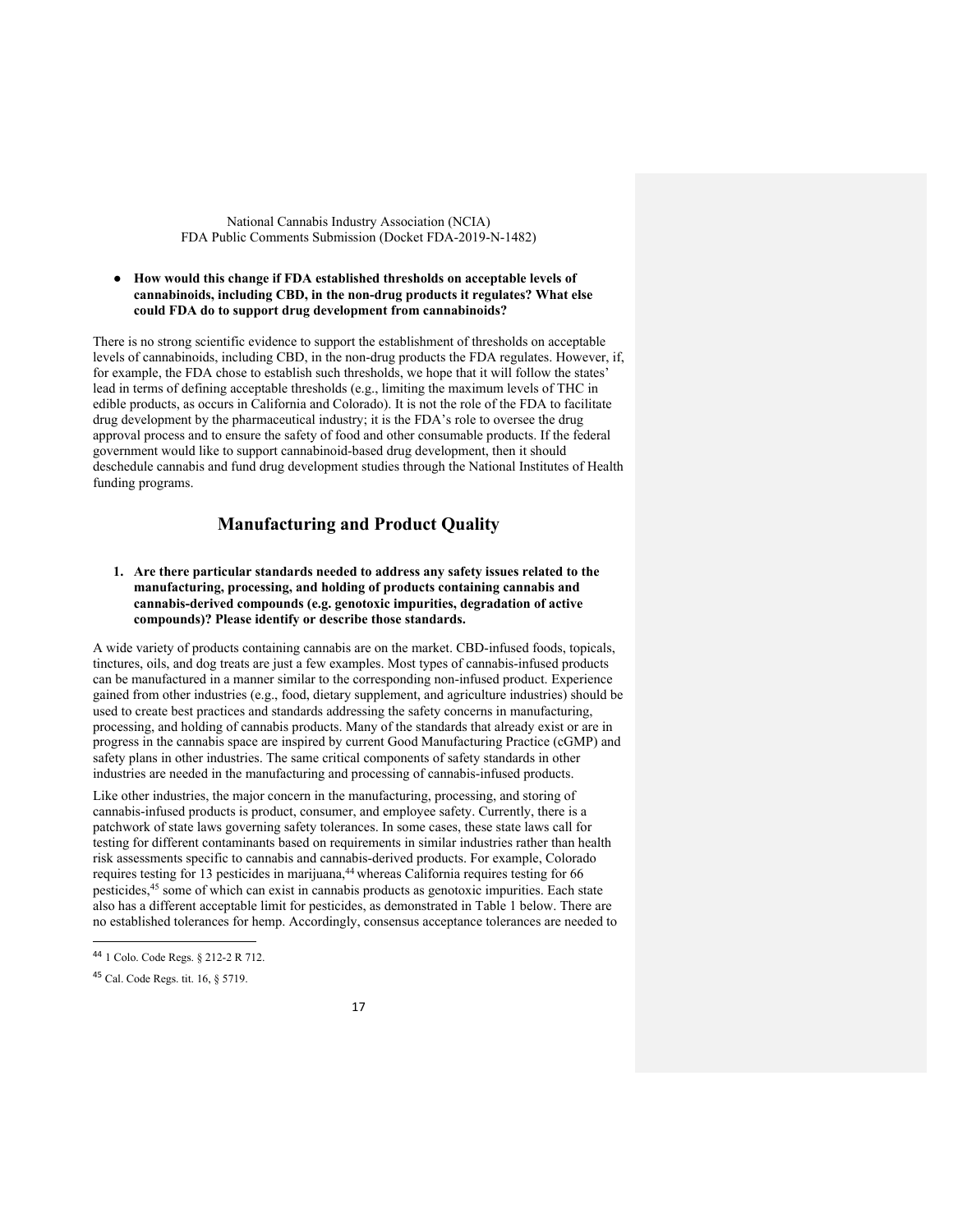address potential safety concerns such as pesticides, residual solvents, and microbial contaminants for hemp-derived CBD products.

Table 1. Comparison of Acceptable Limits for 13 Pesticides in California and Colorado

|                   | <b>Acceptable Limit in ppb</b>                     |                                             |                                         |
|-------------------|----------------------------------------------------|---------------------------------------------|-----------------------------------------|
| Pesticide         | California <sup>2</sup><br>(inhalable<br>products) | California <sup>2</sup><br>(other products) | Colorado <sup>1</sup><br>(all products) |
| Abamectin         | 100                                                | 300                                         | 70                                      |
| Azoxystrobin      | 100                                                | 40,000                                      | 20                                      |
| <b>Bifenazate</b> | 100                                                | 5,000                                       | 20                                      |
| Etoxazole         | 100                                                | 1,500                                       | 10                                      |
| Imazalil          | 100                                                | 100                                         | 40                                      |
| Imidacloprid      | 5,000                                              | 3,000                                       | 20                                      |
| Malathion         | 500                                                | 5,000                                       | 50                                      |
| Myclobutanil      | 100                                                | 9,000                                       | 40                                      |
| Permethrin        | 500                                                | 20,000                                      | 40                                      |
| Spinosad          | 100                                                | 3,000                                       | 60                                      |
| Spiromesifen      | 100                                                | 12,000                                      | 30                                      |
| Spirotetramat     | 100                                                | 13,000                                      | 20                                      |
| Tebuconazole 100  |                                                    | 2.000                                       | 10                                      |

Employee safety is ensured through compliance with Occupational Safety and Health Administration (OSHA) requirements, including proper and frequent training, personal protective equipment, personal hygiene policies, good housekeeping, and clear hazard communication. Companies in this space should similarly abide by OSHA requirements and conduct frequent employee training in order to protect employees from injury and toxic substances involved in the cultivation of cannabis and downstream manufacturing of products.

In recent years, organizations that develop consensus standards (e.g., ASTM) have started to assemble committees of subject-matter experts to create science-based solutions to address safety and quality related to cannabis and cannabis-derived products. It is the hope of this coalition that these standard-setting bodies will continue their important work, through collaboration with the private sector. Of course, any standards developed through collaborative process can be referenced in future regulations.

#### *Recommendation #1: Require Laboratory Testing*

In many states that have authorized medical or adult-use cannabis, independent, third-party laboratory testing of products is required to protect public health and address safety concerns. The third-party cannabis testing facilities are audited and certified by state regulators, and many are required to be accredited to the International Organization for Standardization and the International Electrotechnical Commission (ISO/IEC) 17025 standard. ISO/IEC 17025 specifies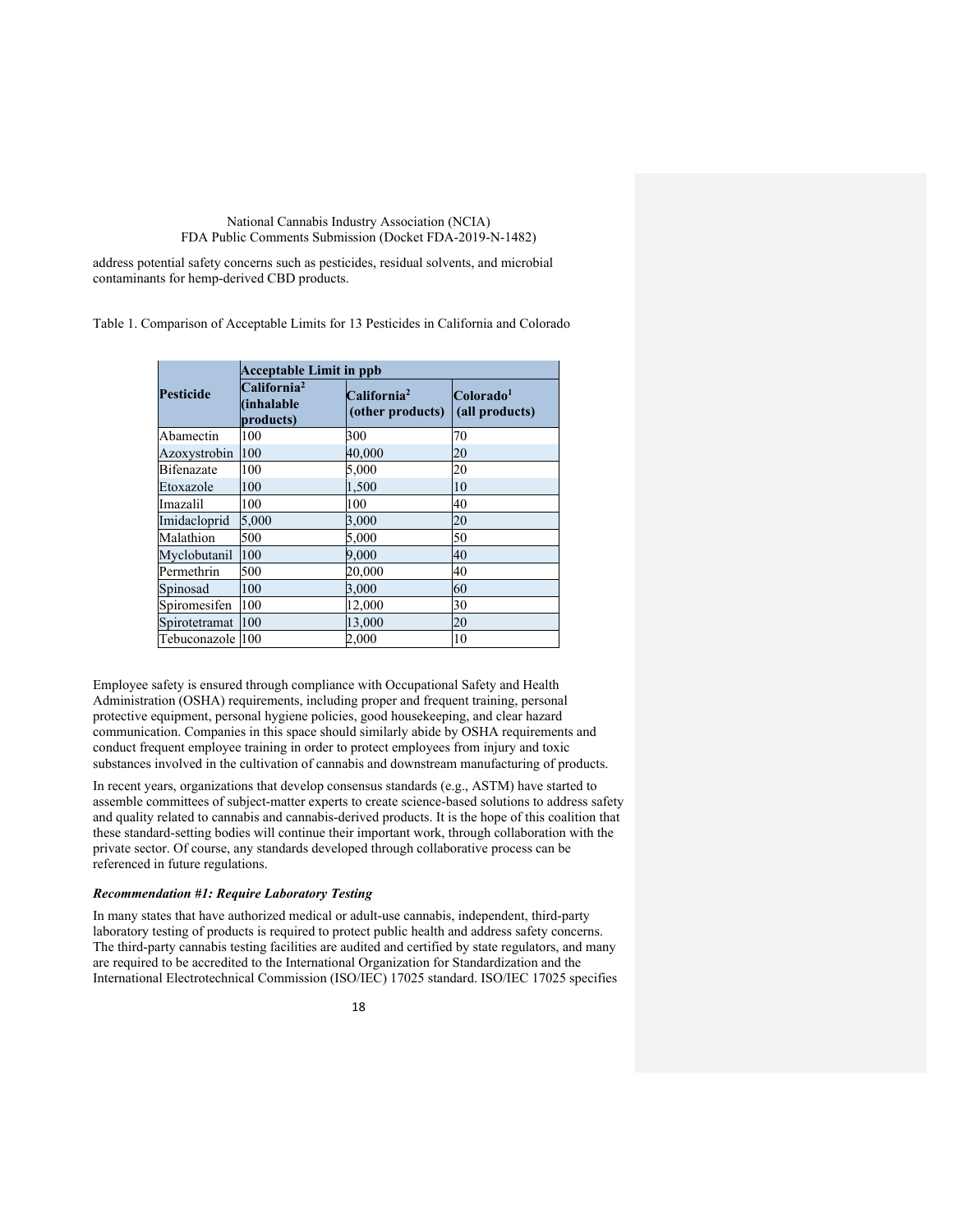the requirements for the competence of testing and calibration laboratories for consistent and quality-based operation.46 It is recommended that cannabis-derived products be tested to ensure safety. Laboratory testing of cannabis-derived products could be performed in-house as well as through third-party labs in a manner similar to the way it is done in other industries that must comply with cGMP requirements. The federal government could require such testing at the state level.

## *Recommendation #2: Require cGMP Compliance and Implementation of Risk-based Approaches*

Equivalent third-party evaluations to determine laboratory adherence with ISO 17025 are already occurring in cannabis manufacturing facilities, such as cGMP certification and ISO 9001 accreditation. Companies providing cGMP audits and resources for cannabis manufacturing and processing facilities include Americans for Safe Access,<sup>47</sup> Foundation of Cannabis United Standards (FOCUS),<sup>48</sup> International Solutions,<sup>49</sup> ASI,<sup>50</sup> and Orion GMP Solutions.<sup>51</sup>

By using GMP and risk-based approaches from other industries, such as Environmental Monitoring Programs, Hazard Analysis and Critical Control Points (HACCP), and Preventive Controls, cannabis manufacturers can identify the critical points in their process that should be monitored to prevent product contamination with a toxic substance or degradation. For instance, providing personal hygiene policies, using cleaning and sanitization standard operating procedures (SOPs), and guaranteeing the facility is fit for purpose all help protect the health and safety of employees and consumers. It is recommended that cannabis product manufacturers comply with cGMP, either newly created cGMP specific to cannabis or cGMP from the corresponding industry (e.g., cannabis-infused foods manufactured according to C.F.R. Title 21, Part 117).

#### *Recommendation #3: Evaluate Proper Storage Conditions*

 <sup>46</sup> International Organization for Standardization [ISO], *General requirements for the competence of testing and calibration laboratories*, ISO/IEC 17025:2017 (3d ed. Mar. 2018), https://www.iso.org/home/standards/popularstandards/isoiec-17025-testing-and-calibra.html.

<sup>47</sup> *Patient Focused Certification*, Americans for Safe Access Foundation, https://safeaccess2.org/patientfocusedcertification/ (last visited May 21, 2019).

<sup>48</sup> *FOCUS Certification*, Foundation Of Cannabis United Standards, https://www.focusstandards.org/cannabiscertification/ (last visited May 21, 2019).

<sup>&</sup>lt;sup>49</sup> *GMP for Medical Cannabis Industry?*, International Certifications, https://intlcert.com/gmp-for-cannabis/ (last visited May 21, 2019).

<sup>50</sup> *Cannabis Safety and Quality*, ASI, https://asifood.com/cannabis/ (last visited May 21, 2019).

<sup>51</sup> *Quality Pharmaceuticals and Process by Design,* Orion GMP Solutions*,* http://oriongmp.com/ (last visited May 21, 2019).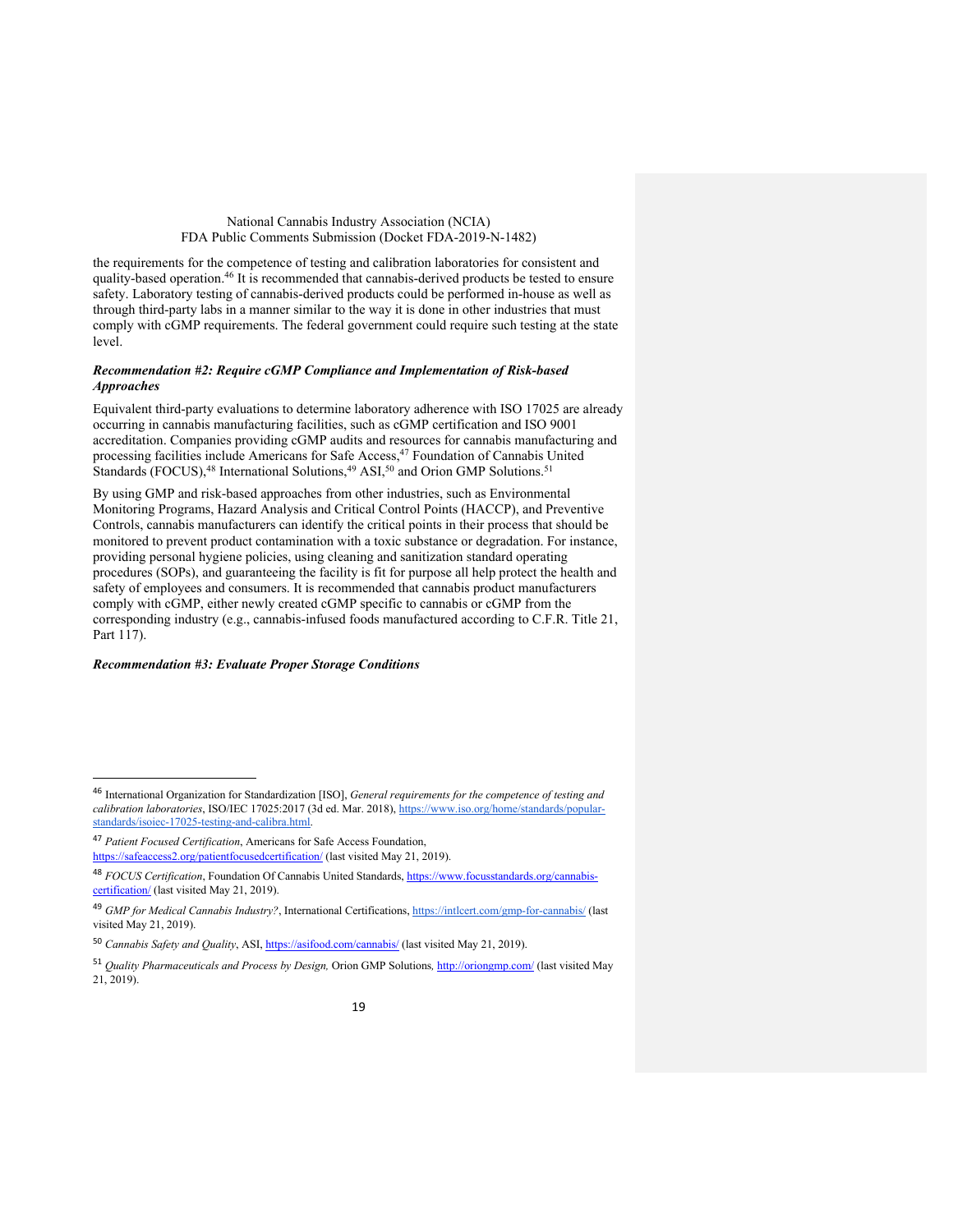Controlling and monitoring aspects of cannabis cultivation, manufacturing, and storage facilities, such as light,<sup>52</sup> temperature,<sup>53</sup> and humidity,<sup>54</sup> and limiting storage time have been shown to prevent degradation of active cannabinoids in cannabis products, avoiding mislabeling issues. Stability testing of products under different conditions can be used to evaluate the proper storage conditions. These studies are important because products with acidic cannabinoids, known to be "inactive," can decarboxylate into their active forms with exposure to light and/or heat. Further, active, decarboxylated cannabinoids can further degrade into other cannabinoids. For instance, THC degrades over time mainly to cannabinoids cannabinol (CBN).

There are limited studies examining the stability and degradation of cannabinoids in different products. Lindholst investigated the stability of cannabinoids in cannabis resin slabs and extracts over four years. He found that acidic tetrahydrocannabinol THC-A decarboxylates into THC exponentially with half-lives of 330 and 462 days in light and darkness, respectively. The degradation of THC was shown to be slower. However, THC-A converted to THC faster in cannabis extracts, with half-lives of 35 and 91 days in light and darkness.55 This study indicates that the degradation of cannabinoids in various products may be different and need to be evaluated for proper labeling of cannabinoid concentration and expiration dates. It is recommended that manufacturers evaluate the proper storage conditions and perform stability testing of their products.

#### *Recommendation #4: Use Consensus Standards as References*

Consensus standards from organizations such as ISO, ASTM International, American National Standards Institute (ANSI), and the U.S. Pharmacopeial Convention (USP) have been referenced in regulations and provided as resources for congruent industries. Some of these organizations are forming committees specifically to develop standards for cannabis and its manufacturing processes.

An organization that is gaining steam on this mission is ASTM, formerly known as American Society for Testing and Materials. In 2017, ASTM formed Committee D37 on Cannabis to develop standards for cannabis and its products and processes. The ASTM Committee D37 consists of eight subcommittees: Indoor and Outdoor Horticulture and Agriculture, Quality Management Systems, Laboratory, Processing and Handling, Security and Transportation, Personnel Training/Assessment/Credentialing, Industrial Hemp, and Terminology.<sup>56</sup>

 <sup>52</sup> Irenne Gabriela Trofin, et al., *Long-term storage and cannabis oil stability*, 53 Revista de Chimie (Bucharest) <sup>294</sup> (March 2012).

<sup>53</sup>Mei Wang, et al., *Decarboxylation Study of Acidic Cannabinoids: A Novel Approach Using Ultra-High-Performance Supercritical Fluid Chromatography/Photodiode Array-Mass Spectrometry*, 1 Cannabis and Cannabinoid Research 262 (2016).

<sup>54</sup> *How to Control Humidity When Storing Your Cannabis*, Leafly, https://www.leafly.com/news/cannabis-101/controlling-humidity-when-storing-cannabis (last visited May 21, 2019).

<sup>55</sup> Christian Lindholst, *Long term stability of cannabis resin and cannabis extracts*, 42 Australian Journal of Forensic Sciences 181 (2010).

<sup>56</sup> *Committee D37 on Cannabis*, ASTM International, https://www.astm.org/COMMITTEE/D37.htm (last visited May 21, 2019).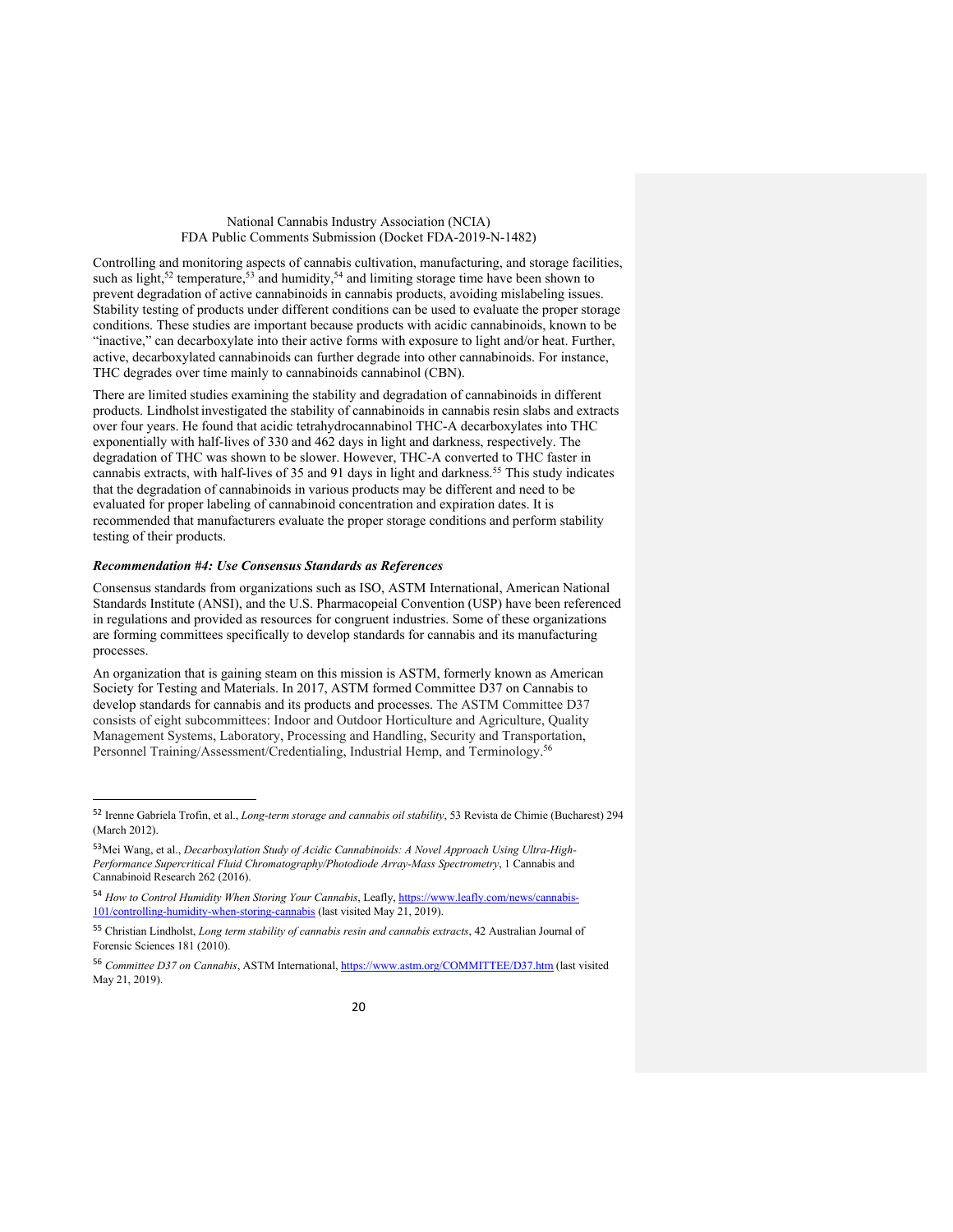The ASTM Committee D37 has published standards specifically for cannabis that address safety issues related to manufacturing, processing, and holding of products. D8219-19, the Standard Guide for Cleaning and Disinfection at a Cannabis Cultivation Center, presents information on techniques and products used for cleaning, disinfection, and mitigation of hazards. Using this guide, cleaning and disinfection can be incorporated into integrated pest management programs, as scheduled maintenance, for specific events, or at critical control points.<sup>57</sup> D8250-19, the Standard Practice for Applying a HACCP System for Cannabis Consumable Products, is a practice that provides general guidelines for the development and implementation of a HACCP system for operations that manufacture cannabis consumable products to prevent, control, or minimize hazards (biological, chemical, or physical) to an acceptable level.<sup>58</sup> A HACCP system can prevent consumer harm when implemented and followed correctly.

The ASTM Committee D37 is currently working on other standards that address safety issues and pull from cGMP in other industries. Examples include:

- WK64711, Specification for Sanitation and Cleaning. This specification will focus on sanitation and cleaning for indoor and outdoor cultivation and agriculture operations to ensure that no biological contamination occurs and employees have working environments that provide a safe and sanitary area to work and operate.<sup>59</sup>
- WK60435, Specifications for Solvent Based Cannabis Extraction Equipment. This specification will develop standard construction and safety specifications for solventbased cannabis extraction equipment to maintain safe operation.<sup>60</sup>
- WK65011, Training and Certification for Multiple Roles and Vocations Within the Cannabis Industry. This guide will provide a foundation for an ASTM-based training program for various functions within the cannabis industry.<sup>61</sup>
- WK67891, Minimum Food Safety and Quality of Whole Nutritional Cannabis (Hemp) Seed/Grain Intended for Human/Animal Consumption. This standard will define the minimum international food safety and quality specifications for whole nutritional cannabis (hemp) seed/grain intended for human and animal consumption. $62$

https://www.astm.org/DATABASE.CART/WORKITEMS/WK65011.htm.

 <sup>57</sup> Subcommittee D37.01, *Standard Guide for Cleanings and Disinfecting at a Cannabis Cultivation Center*, ASTM D8219-19 (2019), https://www.astm.org/Standards/D8219.htm.

<sup>58</sup> Subcommittee D37.02, *Standard Practice for Applying a Hazard Analysis Critical Control Points (HACCP) System for Cannabis Consumable Products*, ASTM D8250-19 (2019), https://www.astm.org/Standards/D8250.htm.

<sup>59</sup> Subcommittee D37.01, *New Specification for Specification for Sanitation and Cleaning*, ASTM WK64711 (Aug. 9, 2018), https://www.astm.org/DATABASE.CART/WORKITEMS/WK64711.htm.

<sup>60</sup> Subcommittee D37.04, *New Specification for Specifications for Solvent Based Cannabis Extraction Equipment*, ASTM WK60435 (Sept. 6, 2017), https://www.astm.org/DATABASE.CART/WORKITEMS/WK60435.htm

<sup>61</sup> Subcommittee D37.06, *New Guide for Training and Certification for Multiple Roles and Vocations Within the Cannabis Industry*, ASTM WK65011 (Sept. 4, 2018),

<sup>62</sup> Subcommittee D37.07, *New Specification for Minimum Food Safety and Quality of Whole Nutritional Cannabis (Hemp) Seed/Grain Intended for Human/Animal Consumption*, ASTM WK67891 (April 17, 2019), https://www.astm.org/DATABASE.CART/WORKITEMS/WK67891.htm.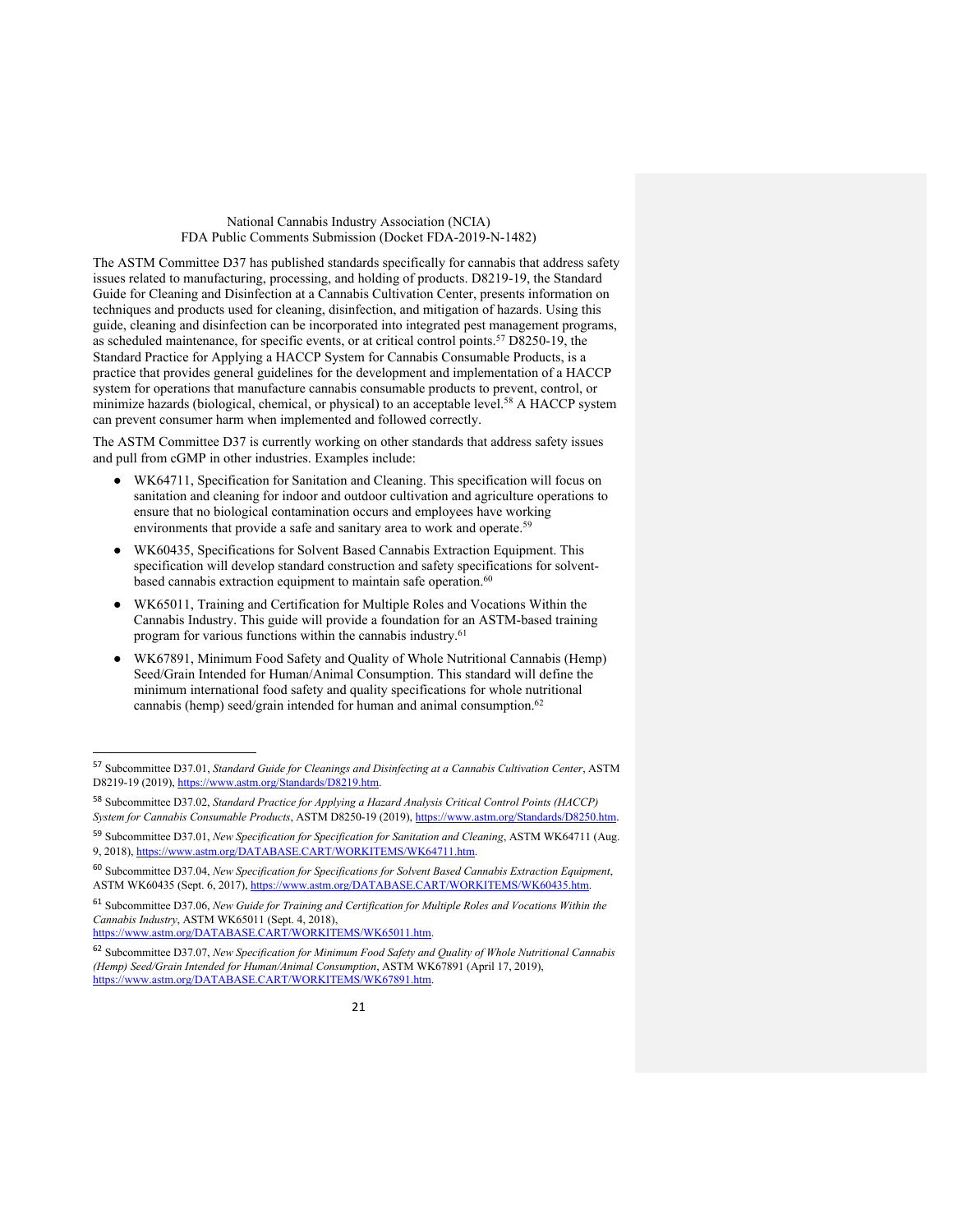Other groups have also formed cannabis-focused committees to develop quality standards for the cannabis industry, such as USP's Expert Panel on Medical Cannabis<sup>63</sup> and AOAC International's Cannabis Analytical Science Program (CASP).64

## *Recommendation #5: Provide and Enforce OSHA Safety Policies*

The manufacturing and processing of cannabis products have inherent hazard risks. For example, pesticide exposure is an employee risk in cultivation of cannabis. Machine hazards and flammable solvents pose risks in cannabis extraction facilities, like those in other botanical processing facilities.

Existing OSHA safety and health standards can provide adoptable requirements that can be enforced in the cannabis industry. In addition to OSHA's resources, the Colorado Department of Public Health & Environmental published a Guide to Worker Safety and Health in the Marijuana Industry to assist employers in building occupational safety and health programs.65 It is recommended that cannabis manufacturing facilities be held to OSHA requirements and that more safety resources be made available that are specific to cannabis operations.

## **2. Are there particular standards or processes needed to ensure manufacturing quality and consistency of products containing cannabis or cannabis-derived compounds, including standards applied to evaluate product quality? Please identify or describe those standards.**

The growing number of states legalizing cannabis has driven a focus on ensuring quality control and consistency of cannabis products. To ensure manufacturing quality, practices similar to those in the food, dietary supplement, cosmetics, agricultural, and pharmaceutical industries are necessary. Having harmonized regulations, requiring laboratory testing of products, establishing standardized test methods, gaining more access to reference materials, and mandating cGMP and other quality-based approaches for manufacturing processes are necessary to maintain product quality and consistency.

#### *Recommendation #1: Harmonize Regulations*

States with regulated cannabis markets have implemented several regulations that support the quality and consistency of cannabis products, but they differ from state to state. Such regulations cover issues including the types of testing performed, the testing methodologies used, and acceptable contamination limits. It is important to develop regulations to validate and verify that cultivation and manufacturing processes can produce consistent, safe products. Having varied requirements between states has caused confusion and made following regulations more difficult. In the interest of quality and safety, shared regulations to evaluate the quality of products would be beneficial and are highly recommended.

 <sup>63</sup> *USP Expert Panel on Medical Cannabis*, USP-NF (Aug. 30, 2016), https://www.uspnf.com/notices/usp-expertpanel-medical-cannabis.

<sup>64</sup> *Cannabis Analytical Science Program*, AOAC International,

https://www.aoac.org/AOAC\_Prod\_Imis/AOAC/SD/CASP/CASPAbout/AOAC\_Member/SDCF/CASP/CASP\_Mai n.aspx (last visited May 21, 2019).

<sup>65</sup> Marijuana Occupational Health and Safety Work Group, *Guide to Worker Safety and Health in the Marijuana Industry*, Colorado Department of Public Health & Environment (Jan. 2017), http://marijuanaindustrygroup.org/wpcontent/uploads/2017/02/Guide-to-Worker-Safety-and-Health-in-the-Marijuana-Industry\_-FULL-REPORT-1.pdf.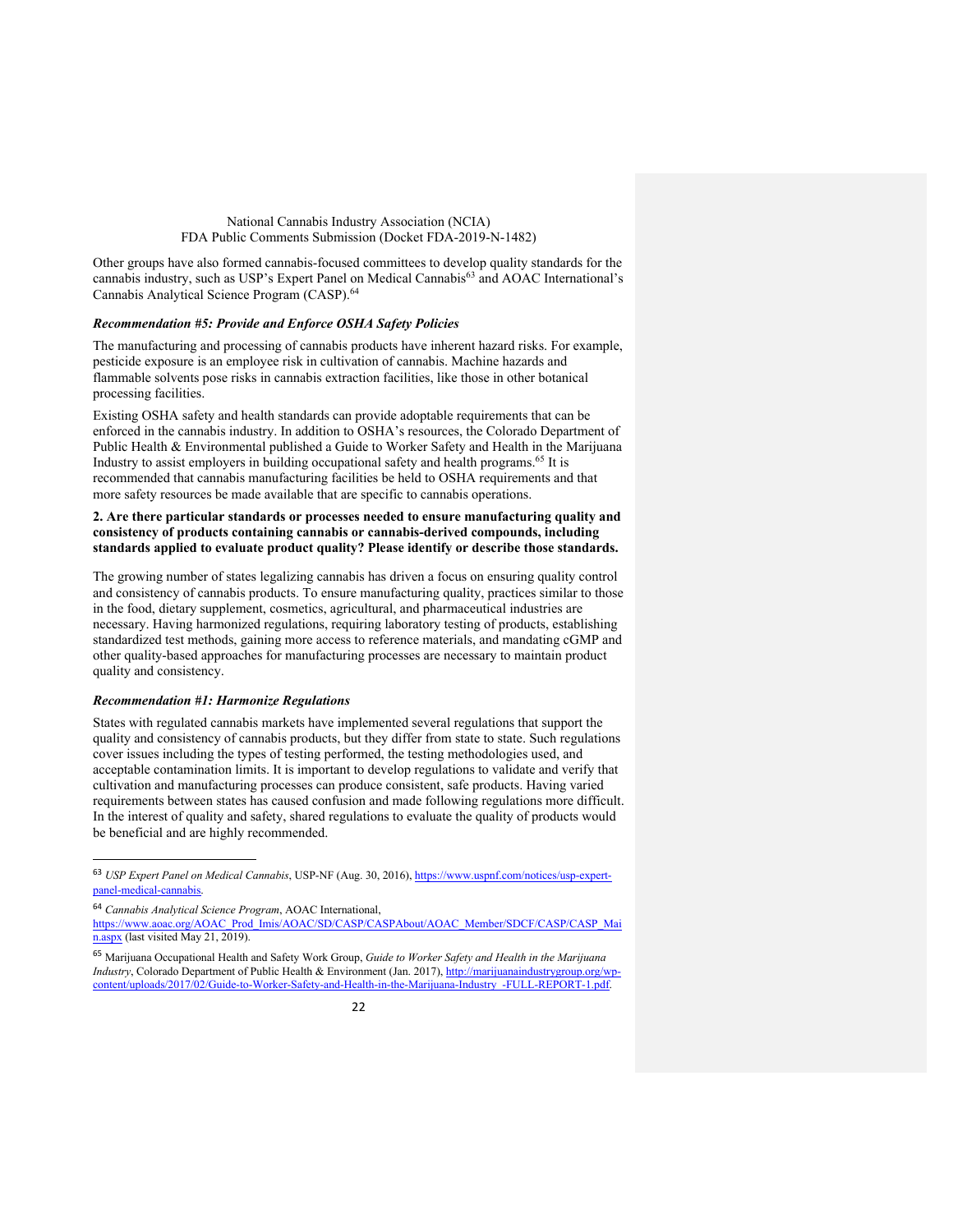#### *Recommendation #2: Standardize and Require Laboratory Testing*

Testing samples of in-process and finished products helps ensure that they are fit for human consumption and are labeled with accurate ingredient information. Standardization of the testing that is performed is necessary to ensure that test results are reproducible and valid.

While states have different testing requirements, many states are testing for cannabinoid and terpene concentrations, foreign material, microbiological contaminants, pesticides, heavy metals, mycotoxins, and residual solvents. The tolerance levels for contaminants and permissible variance in label claims generally have lower acceptance limits than what is acceptable for equivalent industries, likely due to limited available safety data and novel modes of consumption. Further research is necessary to provide data-based tolerance levels in cannabis products.

Standardizing laboratory requirements should be required, including proper validation of methods (to prove that methods are robust and fit for purpose) and running frequent quality control checks to ensure that instrumentation and methods are in control. In addition, proficiency testing and interlaboratory comparisons are necessary to examine the competence of a testing program. Proficiency testing and interlaboratory comparisons have been difficult in the cannabis industry because of the federal illegality of transporting cannabis across state lines. Since passage of the 2018 Farm Bill, it has become somewhat easier to create proficiency test samples with hemp material, although there are still some states that treat hemp as a controlled substance. However, it would be useful to have the same access to other types of cannabis plants for proficiency testing. All these quality assurance and quality control practices are necessary to ensure manufacturing quality and consistency of cannabis products. Standardization of these practices across states is of great importance.

Standards of competence such as ISO 17025 are important in an industry that lacks an operational track record verifying the safety and quality of its products. Multiple third-party accreditation bodies openly work with cannabis testing laboratories to provide accreditation to international standards like ISO/IEC 17025, such as the American Association for Laboratory Accreditation (A2LA),<sup>66</sup> ANSI-ASQ National Accreditation Board (ANAB),<sup>67</sup> Perry Johnson Laboratory Accreditation (PJLA),<sup>68</sup> and the International Accreditation Service (IAS).<sup>69</sup> To date, there are at least 70 ISO 17025 accredited laboratories that test cannabis products with validated methods across 18 states listed on the websites of these four accreditation bodies. It is recommended that cannabis testing labs continue to be required to achieve ISO 17025 accreditation.

j

<sup>66</sup> *Cannabis testing laboratory accreditation program*, A2LA, https://www.a2la.org/accreditation/cannabis-testing (last visited May 21, 2019).

<sup>67</sup> *Cannabis testing lab accreditation program*, ANSI National Accreditation Board, https://www.anab.org/labrelated-accreditation/cannabis-testing (last visited May 21, 2019).

<sup>68</sup> *Medical Marijuana Testing*, Perry Johnson Laboratory Accreditation, Inc., http://www.pjlabs.com/accreditationprograms/medical-marijuana-testing (last visited May 21, 2019).

<sup>69</sup> *Cannabis Testing Laboratory Accreditation*, International Accreditation Service, https://www.iasonline.org/services/cannabis-testing-laboratory/ (last visited May 21, 2019).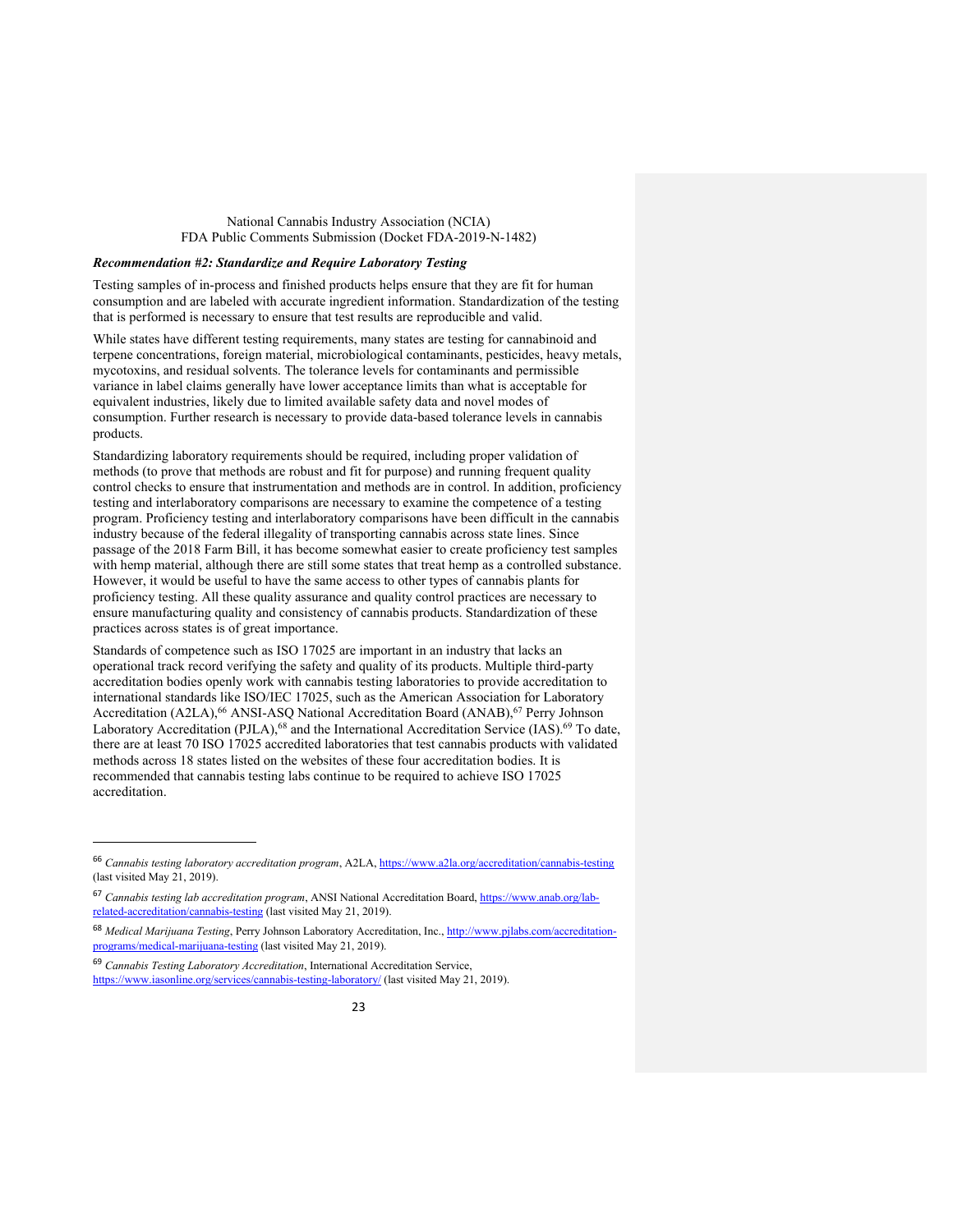### *Recommendation #3: Standardize Cannabis Testing Using Reference Methods*

Standard test methods specific to cannabis and cannabis products are just now starting to be developed by consensus organizations. The general absence of reference test methods has forced cannabis laboratories to use their own in-house produced methods, which can vary greatly from lab to lab.

The range of concentrations and lowest concentration that can be detected are important parameters of a test method. Several "no tolerance" limits of contaminants have been based on the lowest concentration of the contaminant that a laboratory's method can detect. Without reference methods to provide standardized specifications of detection limits and instrumentation across all labs, some labs may use more sensitive equipment and be able to detect lower concentrations than other labs. This means that one lab's instrumentation and methodology may be able to detect a very minute amount of a prohibited pesticide, causing the product to fail compliance testing, while another lab's does not.

Without reference test methods, results may not be reliable or reproducible. Many groups are working to bring greater consistency to cannabis testing, such as ASTM International,<sup>70</sup> AOAC International, $71$  and other organizations. They are creating standardized reference test methods specifically to evaluate cannabis products.

## *Recommendation #4: Make Quality Reference Materials More Accessible*

Reference materials are critical in validating analytical methods and assessing the reproducibility of test results among different labs and over time. The International Union of Pure and Applied Chemistry defines reference materials as a "material or substance one of whose property values are sufficiently homogeneous and well established to be used for the calibration of an apparatus, the assessment of a measurement method, or for assigning values to materials" in the Compendium of Analytical Nomenclature.72 Further, certified reference materials are those that are accompanied by a certificate and are certified by a procedure that establishes its traceability to a stated level of confidence.

One of the main challenges for laboratories is obtaining quality and concentrated reference materials for cannabinoid standards because they are considered by the U.S. Drug Enforcement Administration to be Schedule I drugs under the Controlled Substances Act. Reference standards are used to validate methods and challenge assay performance. They can also be traceable in case of downstream issues warranting investigations. The only standards available are for the

 <sup>70</sup> *See supra* note 53.

<sup>71</sup> *See supra* note 61.

<sup>72</sup> János Inczédy, Tamás Lengyel & Allan M. Ure, *Compendium of Analytical Nomenclature: Definitive Rules,* International Union of Pure and Applied Chemistry (3d. ed. 1997), https://media.iupac.org/publications/analytical\_compendium/ (last updated July 31, 2002).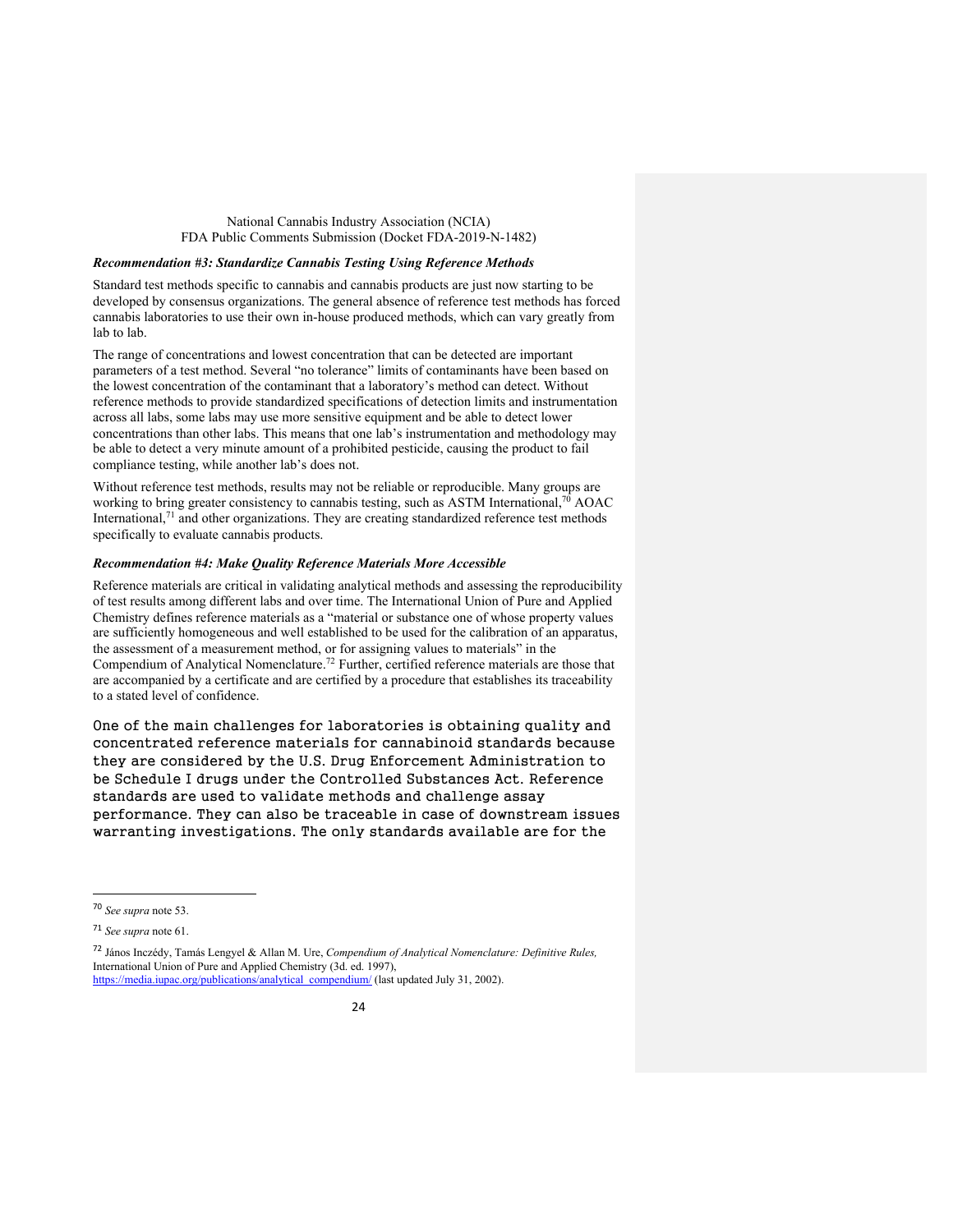major cannabinoids and they are at concentrations of ≤1mg/mL.<sup>73, 74, 75, 76</sup> This has caused some laboratories to create their own standards to provide better cannabinoid profiling, which can be costly and ineffective. Cannabis schedule change, or at least a carveout for reference materials, is required to enable access to higher quality and readily available reference materials.

## *Recommendation #5: Require cGMP Compliance and Implementation of Risk-based Approaches*

It is recommended that cGMP compliance and risk-based programs such as HACCP and Preventive Controls be mandated to align the cannabis industry with other U.S. industries. In other industries, much of this has been accomplished by cGMP specific to a given industry. cGMP guidance is needed in the cannabis industry to maintain quality operations including effective quality management, risk-based preventive controls, monitoring programs, corrective actions, SOPs, recordkeeping, and employee cleanliness and hygienic practices.

## *Recommendation #6: Use Consensus Standards as References*

It is recommended that consensus standards detailing quality practices for the cannabis industry be considered when creating regulations to ensure cannabis product consistency and quality. While several standards organizations are working on quality standards, an example of standards being developed by the ASTM Committee D37 include:

- WK62845, New Practice for Standard Operating Procedures and Records for a Cannabis Quality System. This practice will outline key aspects for successful management of SOPs and records. The effective development, control, and management of procedures and records is a fundamental building block for a robust, effective cannabis quality management system. A systematic approach should be implemented to provide a high level of assurance that all quality procedures, records, and data are complete and reliable throughout the cannabis supply chain.<sup>77</sup>
- WK60084, New Practice for Quality Management System (QMS) on Corrective Action Preventive Action (CAPA) for Cannabis Cultivation, Processing, Manufacturing, Testing, and Distribution. This practice will define the role of the CAPA system and the

 <sup>73</sup> *Cannabinoids Standard*, Restek, https://www.restek.com/catalog/view/11258/34014 (last visited May 21, 2019).

<sup>74</sup> *Analytical Reference Standards Catalog: Cannabinoids*, Cerilliant Analytical Reference Standards, https://www.cerilliant.com/shoponline/product\_cat\_list.aspx?prodcat=42 (last visited May 21, 2019).

<sup>75</sup> *Cannabinoid Standards*, Sigma-Aldrich, https://www.sigmaaldrich.com/technicaldocuments/articles/analytical/cannabinoid-standards.html (last visited May 21, 2019).

<sup>76</sup> *Analytical Cannabis Standards*, CPI International, https://www.cpiinternational.com/analytical-cannabisstandards.html (last visited May 21, 2019).

<sup>77</sup> Subcommittee D37.02, *New Practice for Practice for Standard Operating Procedures and Records for a Cannabis Quality System,* ASTM WK62845 (Mar. 23, 2018), https://www.astm.org/DATABASE.CART/WORKITEMS/WK62845.htm.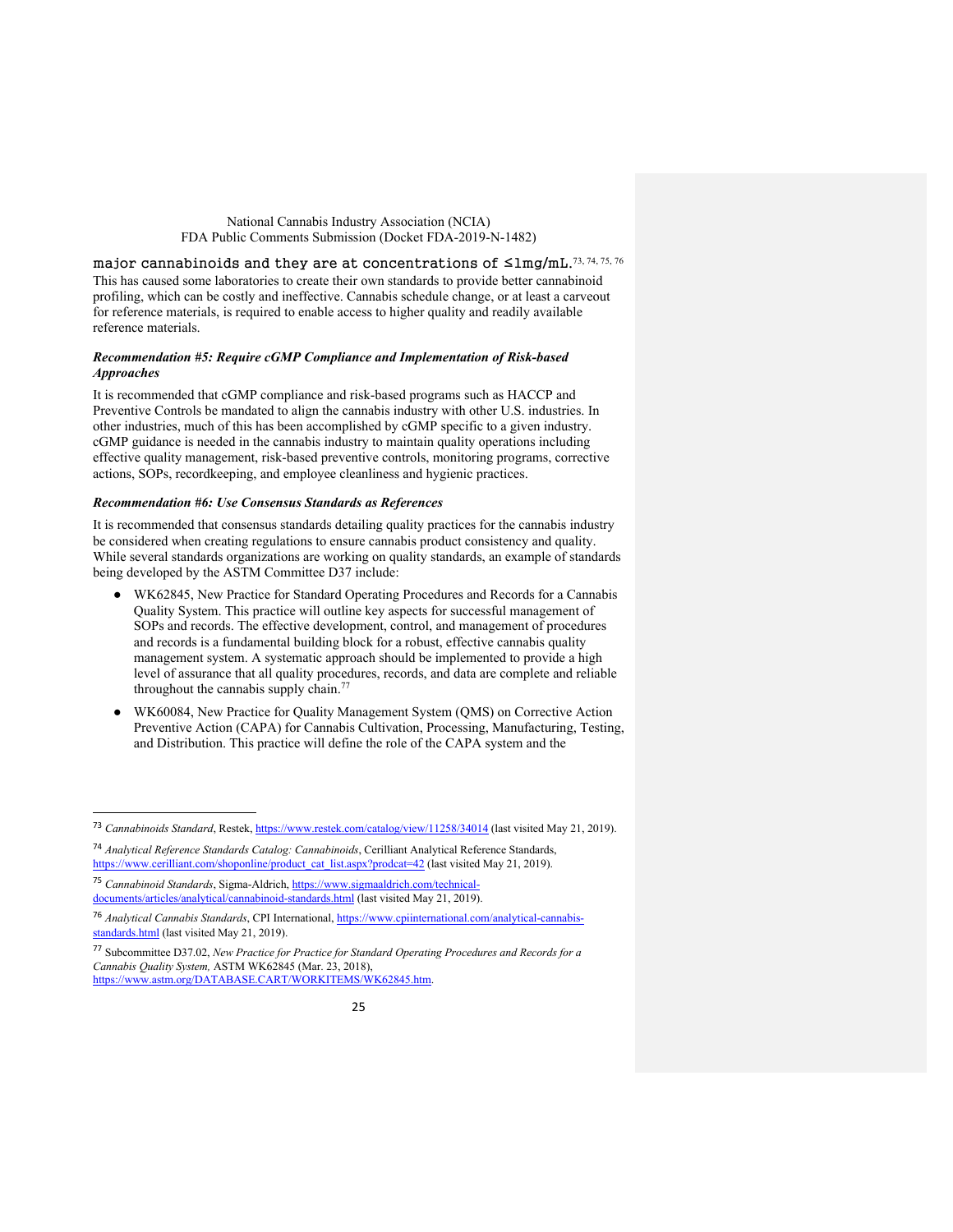significance of an effective CAPA system within the OMS.<sup>78</sup>

- WK61355, Establishing an Effective Quality Management System (QMS) in the Cannabis Industry. This guide will establish a set of generally agreed-upon guidelines for an effective QMS framework for an organization that needs to demonstrate its ability to provide cannabis-related products or services that consistently meet consumer safety and applicable local and state regulatory requirements throughout the supply chain.<sup>79</sup>
- WK66055, New Practice for Cannabis Stability Plans. The purpose of this guide is to provide a template for creating stability plans for cannabis products. This includes determining when a cannabis product should be placed on stability, and the parameters of the stability plan, including test methods, timepoints, and storage conditions.<sup>80</sup>
- WK64674, New Guide for Implementing and Managing Hazard Analyses Critical Control Points (HACCP) Systems for extracted and infused products within the Cannabis Industry. This standard guide addresses the principles to follow when developing HACCP Systems for Cannabis extraction and infused product processes.<sup>81</sup>
- WK66158, New Guide for Food Safety Systems for Agricultural Cannabis Operations. This standard guide addresses the Good Agricultural Practices and Food Safety Controls needed to prevent food hazards in cannabis products that are grown for distribution to extraction facilities and dispensaries.<sup>82</sup>
- WK67088, New Practice for Cannabis Operation Compliance Audits. This standard provides guidelines for establishing and conducting periodic internal audits for a cannabis business to reliably provide quality and safe products.<sup>83</sup>
- WK67367, New Guide for Auditing and Self Inspection in the Cannabis Industry. This standard guide provides the minimum requirements for the conduct of compliance audits or self-inspections in the cannabis industry. The intended use of this standard guide is to provide a basis for an internal or external entity to develop and conduct an audit program

 <sup>78</sup> Subcommittee D37.02, *New Practice for Quality Management System (QMS) on Corrective Action Preventive Action (CAPA) for Cannabis Cultivation, Processing, Manufacturing, Testing, and Distribution*, ASTM WK60084 (Aug. 7, 2017), https://www.astm.org/DATABASE.CART/WORKITEMS/WK60084.htm.

<sup>79</sup> Subcommittee D37.02, *New Guide for Establishing an Effective Quality Management System (QMS) in the Cannabis Industry*, ASTM WK61355 (Dec. 5, 2017),

https://www.astm.org/DATABASE.CART/WORKITEMS/WK61355.htm.

<sup>80</sup> Subcommittee D37.03, *New Practice for Cannabis Stability Plans*, ASTM WK66055 (Dec. 2, 2018), https://www.astm.org/DATABASE.CART/WORKITEMS/WK66055.htm.

<sup>81</sup> Subcommittee D37.02, *New Guide for Implementing and Managing Hazard Analyses Critical Control Points (HACCP) Systems for extracted and infused products within the Cannabis industry*, ASTM WK64674 (Aug. 8, 2018), https://www.astm.org/DATABASE.CART/WORKITEMS/WK64674.htm.

<sup>82</sup> Subcommittee D37.02, *New Guide for Food Safety Systems for Agricultural Cannabis Operations*, ASTM WK66158 (Dec. 7, 2018), https://www.astm.org/DATABASE.CART/WORKITEMS/WK66158.htm.

<sup>83</sup> Subcommittee D37.02, *New Practice for Cannabis Operation Compliance Audits*, ASTM WK67088 (Feb. 12, 2019), https://www.astm.org/DATABASE.CART/WORKITEMS/WK67088.htm.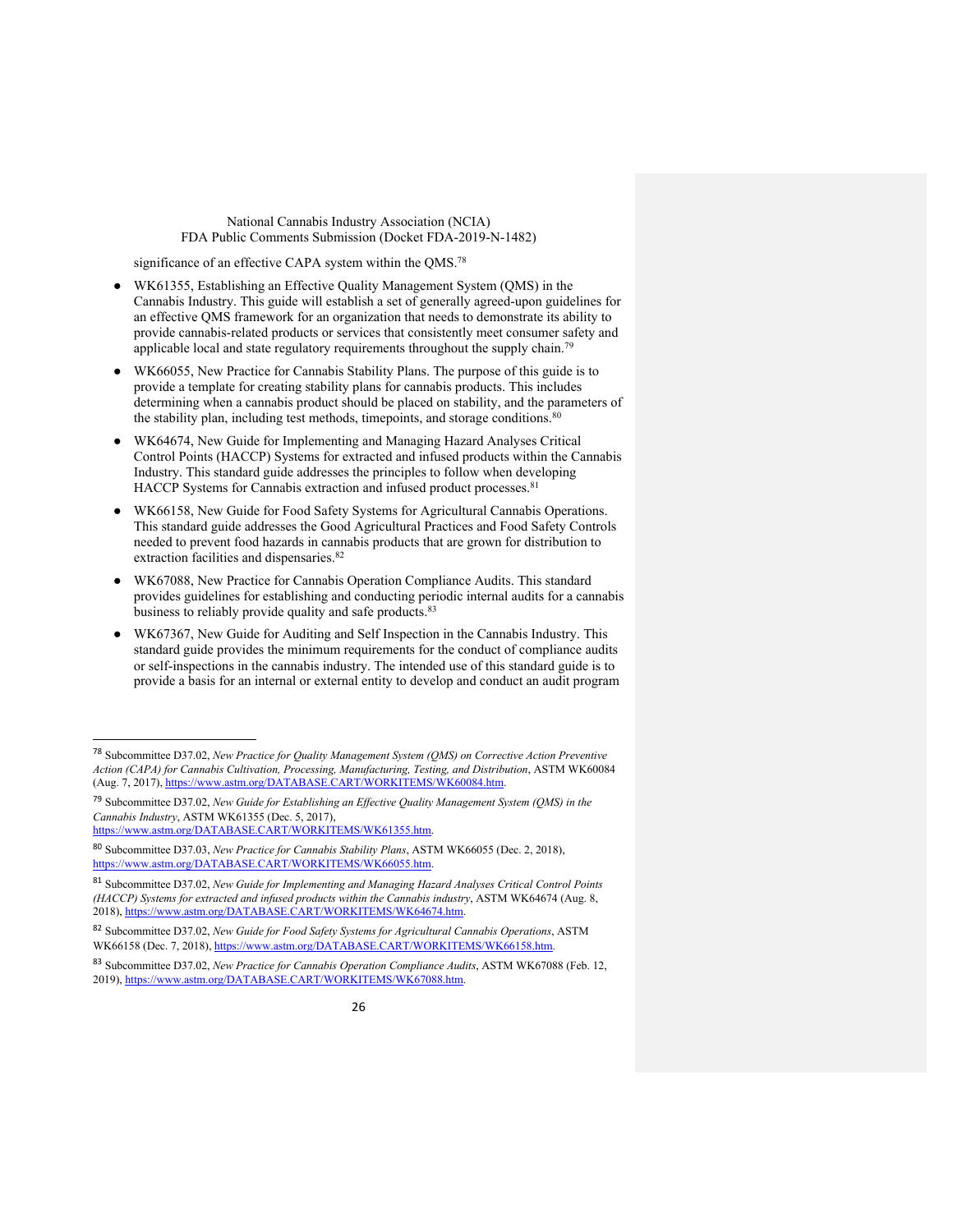focused on the cannabis industry.84

## **3. What validated analytical testing is needed to support the manufacturing of safe and consistent products?**

Validated analytical testing is needed to ensure that cannabis products are safe, consistent, and free from harmful contaminants. To protect consumers from potentially hazardous microbes and dangerous chemical residues, each state with a cannabis testing program requires testing for various types of harmful contaminants. Cannabis, like any other type of consumer product, cannot feasibly be tested for every single potentially hazardous compound. Instead, contaminant testing must be targeted to the most likely forms of contamination that pose the greatest potential health hazards. Risk-based assessments are needed to identify specific lists of contaminants that should be screened and at what concentrations.

It is recommended that the cannabis industry perform testing that is appropriate to the type of product being produced and specific risks and hazards associated with that type of product. HACCP, Hazard Analysis and Risk-Based Preventive Controls (HARPC), and other risk-based approaches are recommended to identify the risks and necessary tests from business to business. To support the manufacturing of safe and consistent products, four categories of testing should be considered:

- 1. Microbial Contaminants: fungus (e.g., Total Yeast and Mold Count, *Aspergillus, Candida*), bacteria (e.g., Total Coliform Count, Total Enterobacteria Count, shiga-toxin producing *E. coli*, *Salmonella*, *Staphylococcus aureus, Pseudomonas aeruginosa*), mycotoxins (e.g., Ochratoxin A, Aflatoxins B1, B2, G1, G2).
- 2. Chemical Contaminants: residual solvents (class I, class II), pesticides (fungicides, insecticides, herbicides), heavy metals (e.g., lead, arsenic, cadmium, mercury).
- 3. Identity and Composition Testing: cannabinoids (e.g., Δ9-THC, THC-A, CBD, CBD-A, CBG, CBG-A, CBN, CBC, CBC-A, THCV, THCV-A, Δ8-THC), terpenes (e.g., myrcene, caryophyllene, humulene, linalool, limonene, pinene, terpinene, terpinolene), nutritional composition for infused foods.
- 4. Stability and Shelf Life Testing: e.g., moisture content, water activity, rancidity, degradation of cannabinoids and terpenes, organoleptic testing of color, texture, aroma, and taste.

Validated test methods are limited in the cannabis space at this time. The ASTM Committee D37 is currently working on analytical testing standard methods and standards associated with laboratory testing, including:

● WK60319, Laboratory Test Method Validation and Method Development. This standard is needed to create a recognized harmonious standard for cannabis testing laboratories to

 <sup>84</sup> Subcommittee D37.02, *New Guide for Auditing and Self Inspection in the Cannabis Industry*, ASTM WK67367 (March 6, 2019), https://www.astm.org/DATABASE.CART/WORKITEMS/WK67367.htm.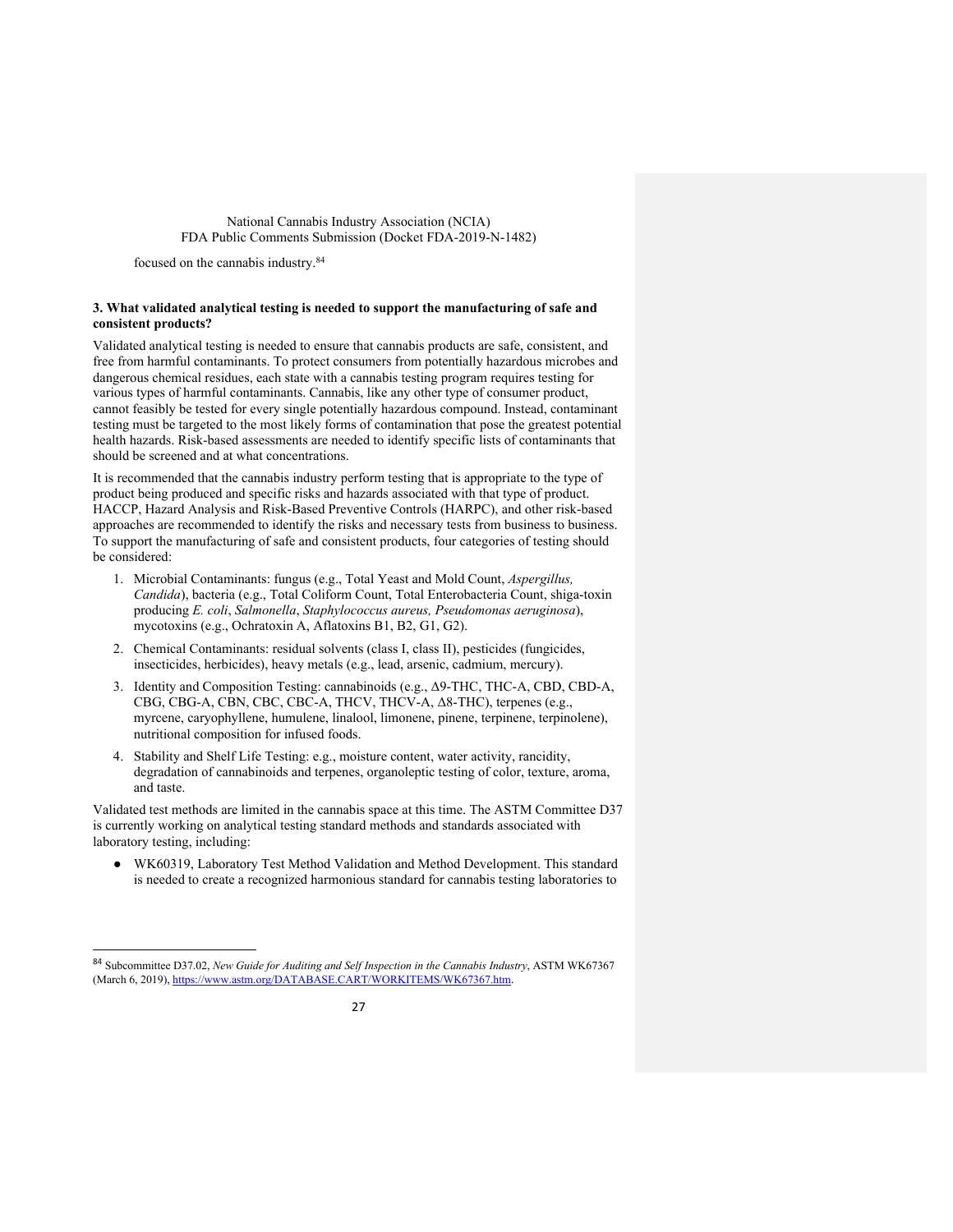adopt in the employment of robust validated methods.<sup>85</sup>

- WK64333, Multiresidue Analysis of Pesticides in Cannabis Leaves and Oils using Gas Chromatography-Mass Spectroscopy (GC-MS). This test method allows for the determination and concentration of pesticides in cannabis-containing oil using GC-MS.<sup>86</sup>
- WK64335, Multiresidue Analysis of Pesticides in Cannabis Leaves, Flowers, and Oil using HPLC-tandem mass spectroscopy (HPLC-MS/MS). This test method allows for the determination and concentration of pesticides in cannabis-containing leaves, flowers, and oils by HPLC-MS/MS.87
- WK65013, Determination of Cannabinoid Concentration in Cannabis Using High Performance Liquid Chromatography. This test method provides a validated procedure for determining five critical cannabinoid concentrations in fresh, dried, and derived products of cannabis and hemp by HPLC.<sup>88</sup>
- WK65014, Analyses of Terpenes in Cannabis using Gas Chromatography-tandem Mass Spectrometry (GC-MS/MS). This test method provides a validated procedure for analyzing a series of common terpenes in cannabis by GC-MS/MS.<sup>89</sup>
- WK65015, Analyses of Trace Elements in Cannabis by Inductively Coupled Plasma-Mass Spectrometry (ICP-MS). This method provides procedures for determination of total recoverable element concentrations (including heavy metals) in cannabis plant tissues and oils by ICP-MS.<sup>90</sup>
- WK65018, Analysis of Class 2 Residual Solvents in Cannabis Oil. This test method provides a validated procedure for analyzing for the presence of Class 2 and some Class 3 residual solvents in cannabis products by HS-GC-MS.<sup>91</sup>
- WK65194, Stability Testing Standard Guide for Cannabis Products. This standard will

<sup>86</sup> Subcommittee D37.03, *New Test Method for Multiresidue Analysis of Pesticides in Cannabis Leaves and Oils Using Gas Chromatography-Mass Spectroscopy (GC-MS) 1*, ASTM WK64333 (July 12, 2018), https://www.astm.org/DATABASE.CART/WORKITEMS/WK64333.htm.

<sup>87</sup> Subcommittee D37.03, *New Test Method for Multiresidue Analysis of Pesticides in Cannabis Leaves, Flowers, and Oil using HPLC-tandem mass spectroscopy (HPLC-MS/MS)*, ASTM WK64335 (July 12, 2018), https://www.astm.org/DATABASE.CART/WORKITEMS/WK64335.htm

<sup>88</sup> Subcommittee D37.03, *New Test Method for Determination of Cannabinoid Concentration in Cannabis Using High Performance Liquid Chromatography*, ASTM WK65013 (Sept. 4, 2018), ://www.astm.org/DATABASE.CART/WORKITEMS/WK65013.

<sup>89</sup> Subcommittee D37.03, *New Test Method for Analyses of Terpenes in Cannabis Using Gas Chromatographytandem Mass Spectrometry (GC-MS/MS)*, ASTM WK65014 (Sept. 4, 2018), https://www.astm.org/DATABASE.CART/WORKITEMS/WK65014.htm.

<sup>90</sup> Subcommittee D37.03, *New Test Method for Analyses of Trace Elements in Cannabis by Inductively Coupled Plasma-Mass Spectrometry (ICP-MS)*, ASTM WK65015 (Sept. 4, 2018), https://www.astm.org/DATABASE.CART/WORKITEMS/WK65015.htm.

<sup>91</sup> Subcommittee D37.03, *New Test Method for Analysis of Class 2 Residual Solvents in Cannabis Oil*, ASTM WK65018 (Sept. 4, 2018), https://www.astm.org/DATABASE.CART/WORKITEMS/WK65018.htm.

 <sup>85</sup> Subcommittee D37.03, *New Practice for Laboratory Test Method Validation and Method Development*, ASTM WK60319 (Aug. 28, 2017), https://www.astm.org/DATABASE.CART/WORKITEMS/WK60319.htm.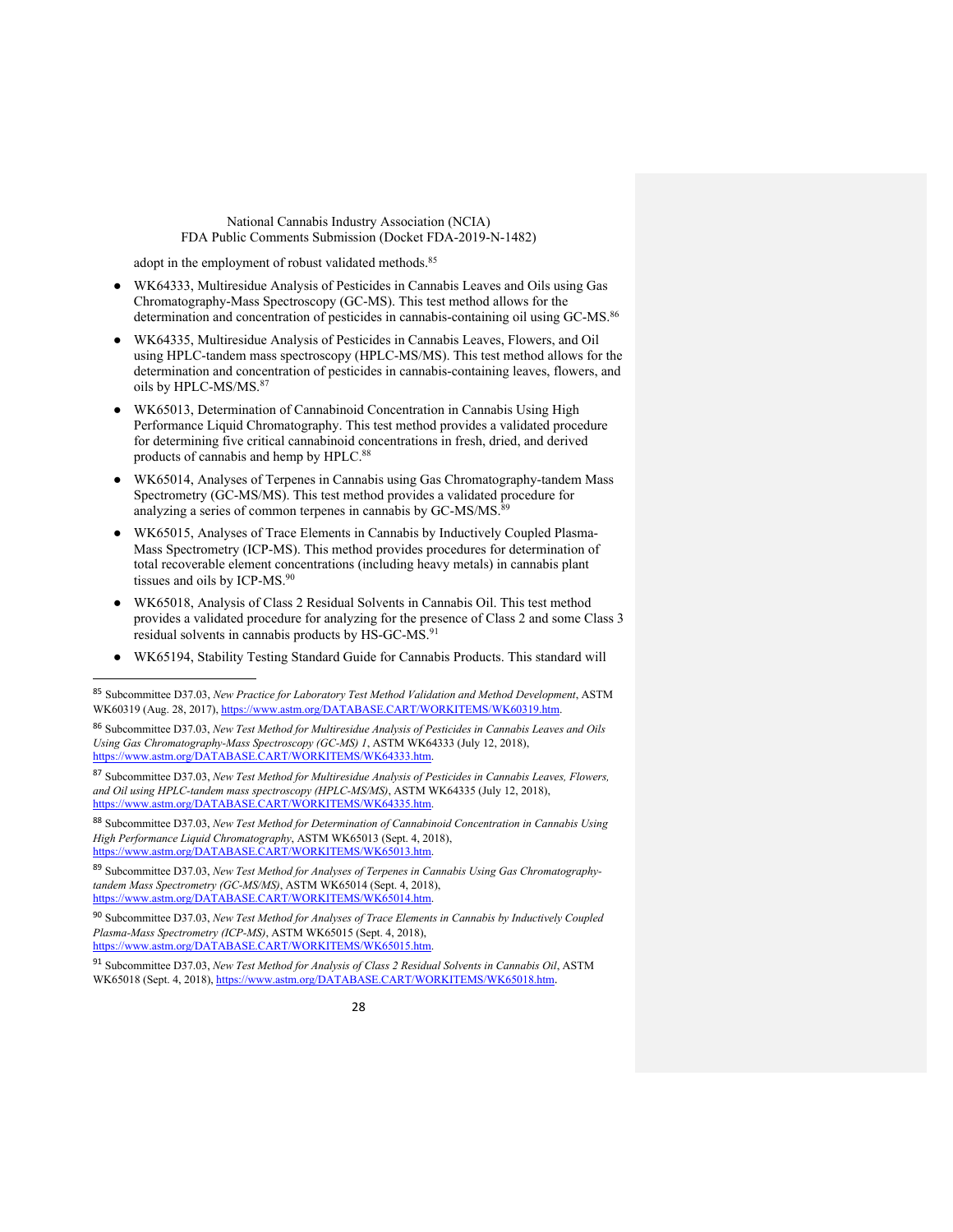provide information on the stability of the cannabis plant after harvesting and processing and how it relates to the shelf-life of products.<sup>92</sup>

- WK65402, Determination of Cannabinoids in thermally prepared food products (edibles) using Thermal desorption Gas chromatography/mass spectrometry (TD-GC/MS) or Gas chromatography flame ionization detector (GC/FID). This test method provides a procedure to identify and quantify cannabinoids in a broad range of edible products.<sup>93</sup>
- WK67498, Determination of Cannabinoid Concentration in Cannabis Using Liquid Chromatography Tandem Mass Spectrometry (LC-MS/MS). This test method details the analytical procedure for the analysis of cannabis to determine the identity and concentration of individual cannabinoids using LC-MS/MS.<sup>94</sup>

AOAC CASP has published Standard Method Performance Requirements (SMPRs®) for the Identification and Quantitation of Selected Pesticide Residues in Dried Cannabis Materials, the Quantitation of Cannabinoids in Dried Plant Materials, and the Quantitation of Cannabinoids in Cannabis Concentrates.95, 96, 97 CASP has recently formed three working groups to develop SMPRs and/or Official Methods of Analysis for chemical contaminants, microbial contaminants, and cannabinoids in cannabis and hemp consumables.

Individual research groups have also published analytical testing methods in peer-reviewed journals for the identification and quantification of cannabinoids in different products. Examples of this published research include Meng et al. (2018), Gul et al. (2015), Brighenti et al. (2017),

 <sup>92</sup> Subcommittee D37.03, *New Guide for Stability Testing Standard Guide for Cannabis Products*, ASTM WK65194, https://www.astm.org/DATABASE.CART/WORKITEMS/WK65194.htm.

<sup>93</sup> Subcommittee D37.03, *New Test Method for Determination of Cannabinoids in thermally prepared food products (edibles) using Thermal desorption Gas chromatography/mass spectrometry (TD-GC/MS) or Gas chromatography flame ionization detector (GC/FID)*, ASTM WK65402 (Oct. 16, 2018), https://www.astm.org/DATABASE.CART/WORKITEMS/WK65402.htm.

<sup>94</sup> Subcommittee D37.03, *New Test Method for Determination of Cannabinoid Concentration in Cannabis Using Liquid Chromatography Tandem Mass Spectrometry (LC-MS/MS)*, ASTM WK67498 (Mar. 18, 2019), https://www.astm.org/DATABASE.CART/WORKITEMS/WK67498.htm.

<sup>95</sup> AOAC International, *Identification and Quantitation of Selected Pesticide Residues in Dried Cannabis Materials,*  AOAC SMPR 2018.011 (Aug. 26,

<sup>2018),</sup>http://www.aoac.org/AOAC\_Prod\_Imis/AOAC\_Docs/SMPRs/SMPR2018\_011.pdf.

<sup>96</sup> AOAC International*, Quantitation of Cannabinoids in Dried Plant Materials*, AOAC SMPR 2017.002 (Mar. 13, 2017), http://www.aoac.org/AOAC\_Prod\_Imis/AOAC\_Docs/SMPRs/SMPR%202017\_002.pdf.

<sup>97</sup> AOAC International*, Quantitation of Cannabinoids in Cannabis Concentrates*,AOAC SMPR 2017.001 (Mar. 13, 2017), http://www.aoac.org/AOAC\_Prod\_Imis/AOAC\_Docs/SMPRs/SMPR%202017\_001.pdf.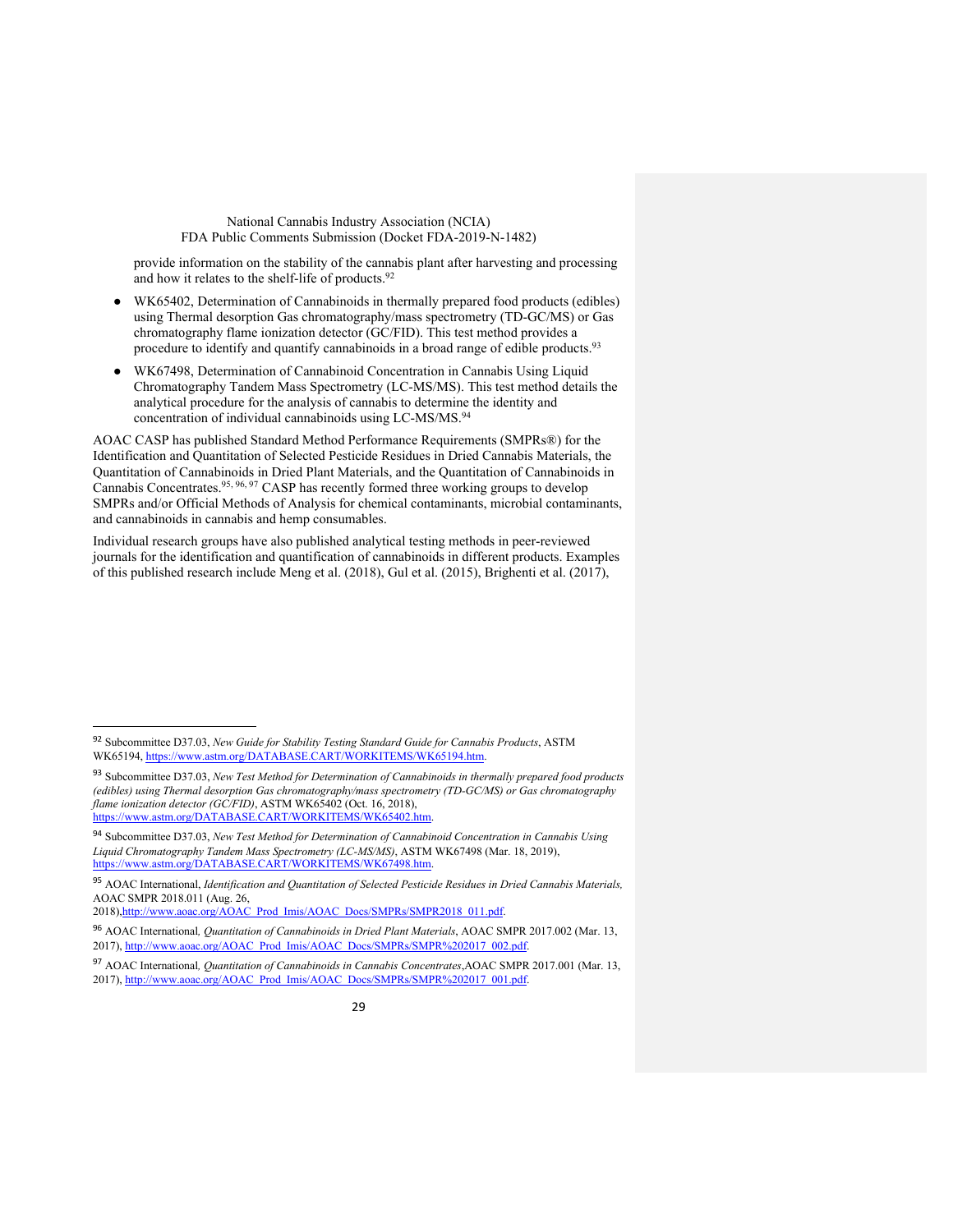and Mudge et al. (2017).98, 99, 100, 101

Analytical instrumentation manufacturers have published white papers and analytical application notes on testing methods specific to cannabis and cannabis products. SCIEX, Agilent, Restek, PerkinElmer, Phenomenex, and others cater to the industry and have all released application notes detailing analytical methods that can be used for cannabis testing.102, 103, 104, 105, 106

It is recommended that validated analytical test methods be used to quantify cannabinoids and terpenes and detect contaminants in cannabis products. Reference test methods from consensus standard organizations, peer-reviewed published methods, and application notes from instrument manufacturers can be used to support the manufacturing of safe and consistent products.

### **4. Are there any currently used standardized definitions for the ingredients in cannabis products (eg: hemp oil)? If standardized definitions would be helpful, what terms should be defined and what should the definitions be?**

Standardized definitions are necessary for cannabis products. For example, the words cannabis, marijuana, and hemp are often used interchangeably, causing confusion among manufacturers and consumers. There are several examples of definitions for cannabis products and associated ingredients; however, these vary from state to state. It is important to harmonize definitions nationally.

 <sup>98</sup> Qingfang Meng, et al., *A reliable and validated LC-MS/MS method for the simultaneous quantification of 4 cannabinoids in 40 consumer products,* 13 PLOS One e0196396 (May 2, 2018).

<sup>99</sup> Waseem Gul, et al., *Determination of 11 Cannabinoids in Biomass and Extracts of Different Varieties of Cannabis Using High-Performance Liquid Chromatography*, 98 Journal of AOAC International 1523 (2015).

<sup>100</sup> Virginia Brighenti, et al., *Development of a new extraction technique and HPLC method for the analysis of nonpsychoactive cannabinoids in fibre-type Cannabis sativa L. (hemp),* 143 Journal of Pharmaceutical and Biomedical Analysis 228 (Sept. 5, 2017).

<sup>101</sup> Elizabeth M. Mudge, Susan J. Murch & Paula N. Brown, *Leaner and greener analysis of cannabinoids,* 409 Analytical and Bioanalytical Chemistry 3153 (2017).

<sup>102</sup> *Cannabis Testing & Analysis with the Power of LC-MS/MS*, SCIEX, https://sciex.com/applications/food-andbeverage-testing/cannabis-testing (last visited May 22, 2019).

<sup>103</sup> *Comprehensive Cannabis Testing Solutions,* Agilent*,* https://www.agilent.com/en/promotions/cannabis (last visited May 22, 2019).

<sup>104</sup> *Growing Analytical Solutions for Cannabis Labs*, Restek*,* https://www.restek.com/cannabis (last visited May 22, 2019).

<sup>105</sup> *Cannabis Analysis*, Perkin Elmer*,* https://www.perkinelmer.com/category/cannabis-analysis (last visited May 22, 2019).

<sup>106</sup> *Complete solutions for cannabis testing*, Phenomenex*,* https://phenomenex.com/Info/Page/17cannabis (last visited May 22, 2019).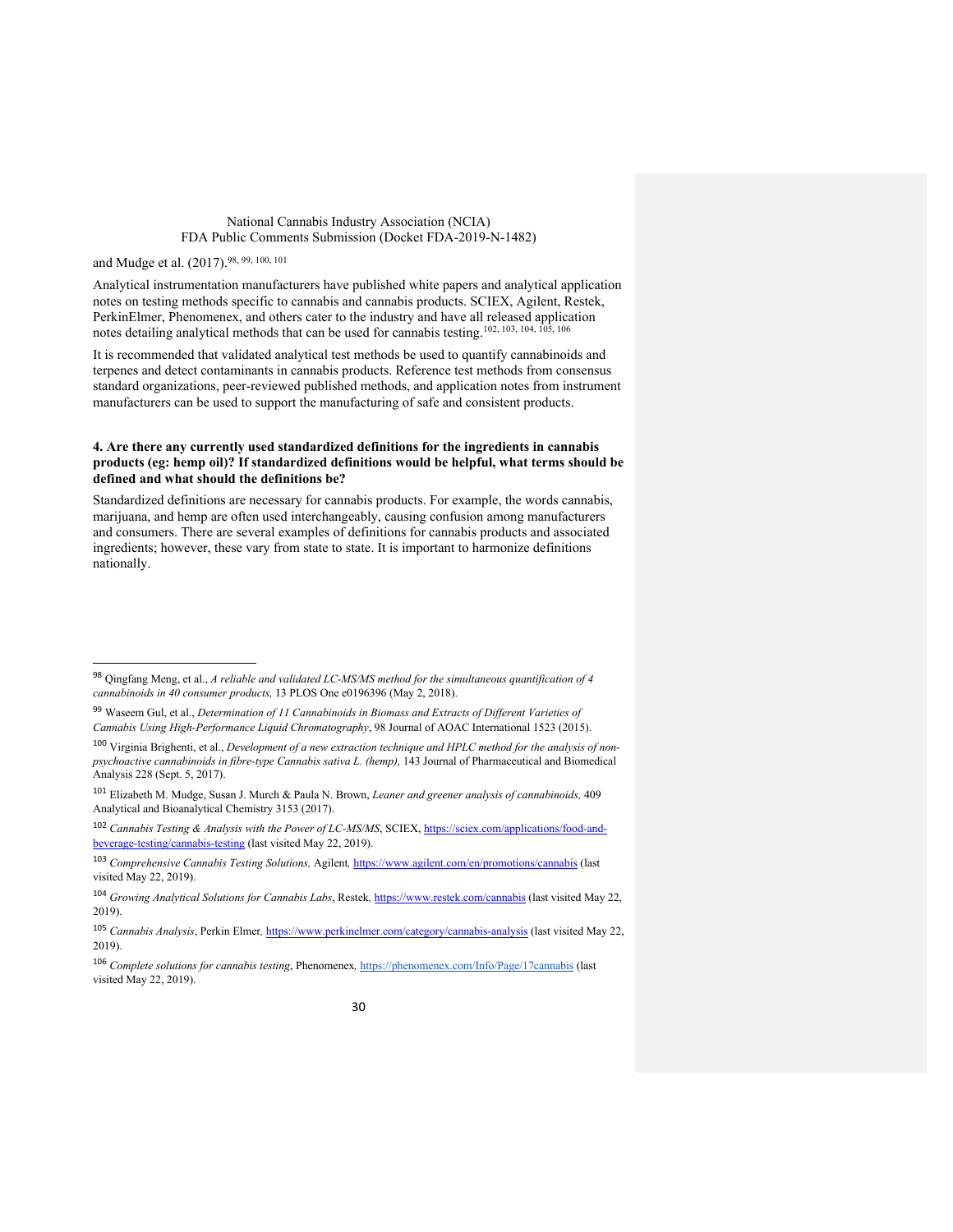ASTM Committee D37 is working on a standard for terminology relating to cannabis, WK60576, Standard for Terminology Relating to Cannabis.<sup>107</sup> This standard may be a useful reference when determining definitions.

To standardize the nomenclature used in the cannabis industry, it is recommended that, at a minimum, the following terms be defined. Example definitions are provided.

*Cannabis* means a genus of plants within the Cannabaceae family distinguished by upright stems, divided and serrated leaves, and glandular hairs. *Cannabis* includes low-THC (i.e. hemp) and high-THC Cultivars. *Hemp* means Cultivars of Cannabis containing no more than 0.3 percent of Δ9-THC-A on a dry weight basis.

*Hempseed means the seeds of the Hemp plant.*

*Hemp Oil* means the crude oil extracted from the grown, whole Hemp plants (not Hempseed) and includes cannabinoids (primarily CBD), terpenes, flavonoids, and other organic compounds.

*Hemp-Infused Product* means any product that is composed of Hemp and at least one other ingredient and is intended for use or consumption other than by smoking or vaping. A Hemp-Infused Product may be an Ingestible Hemp-Infused Product or a Non-Ingestible Hemp-Infused Product.

*Ingestible Hemp-Infused Product* or "Ingestible," means a product that contains Hemp and at least one other ingredient, is intended for oral consumption and includes edibles, beverages, tinctures, and supplements.

*Non-Ingestible Hemp-Infused Product*, or "Non-Ingestible," means a product that contains Hemp and at least one other ingredient, is intended for consumption or use other than by smoking or vaporizing, is intended for external use only, and is one of the following:

*Topical Hemp-Infused Product*, or "Topical," which is a Non-Ingestible Hemp-Infused Product that is not Psychoactive when used as intended. Topical Hemp-Infused Products include but are not limited to Hemp-infused creams, salves, bath soaks, and lotions

*Transdermal Hemp-Infused Product*, or "Transdermal," which is a Non-Ingestible Hemp-Infused Product that contains at least one skin-permeation-enhancing ingredient to facilitate absorption through the skin into the bloodstream. Transdermal Hemp-Infused Products include but are not limited to Hemp infused adhesive patches that are applied to the skin surface.

*Hempseed oil* means the cold-pressed oil extracted from Hempseed that is primarily made up of fatty acids, protein, carbohydrates, fiber, and trace minerals and does not contain any significant amounts of cannabinoids or terpenes.

*Cannabidiol (CBD)* means a non-intoxicating cannabinoid found in Cannabis plants and is one of the main constituents of Hemp plants.

*CBD Isolate* means the pure, crystalline powder that typically contains >95% CBD.

 <sup>107</sup> Subcommittee D37.91, *New Terminology for Standard for Terminology Relating to Cannabis*, ASTM WK60576 (Sept. 20, 2017),https://www.astm.org/DATABASE.CART/WORKITEMS/WK60576.htm.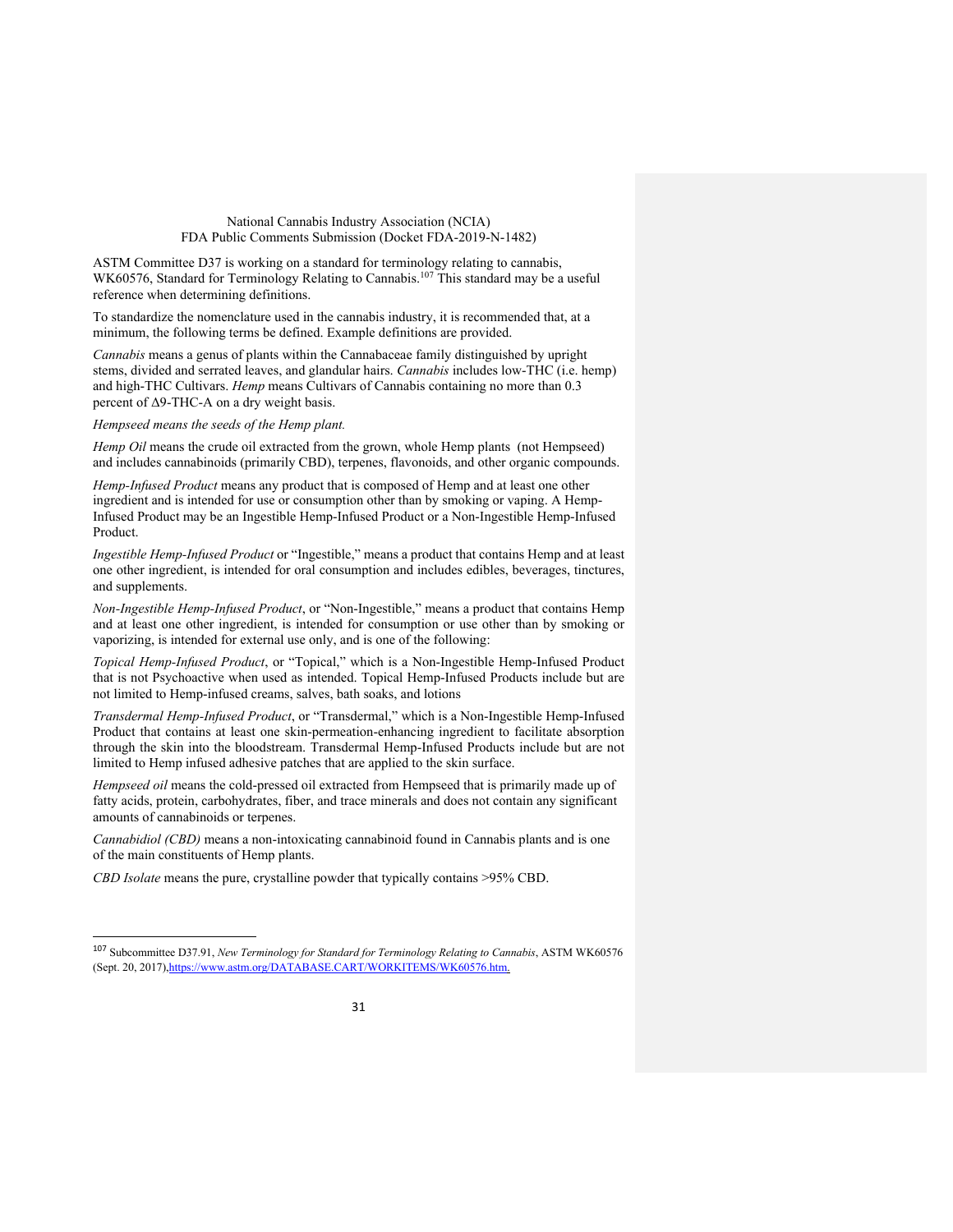*CBD Distillate* means a highly refined Cannabis or Hemp extract that typically contains >80% CBD.

*Water-Soluble CBD* means CBD that is broken down into nanosized particles using nanotechnology so that the CBD becomes compatible with water.

*Cultivar* means a plant variety produced in cultivation by selective breeding.

*Cannabis Product* means a finished product intended for human consumption or use that is composed partially or completely of Cannabis. This term "Cannabis Product" is generally used to refer to one or more of the following: Cannabis Flower, Cannabis Concentrates, and Cannabis-Infused Products, including Ingestible Cannabis-Infused Products and Non-Ingestible Cannabis-Infused Products and all subcategories thereof.

*Cannabis Product Category* means a defined group of Cannabis Products that are in the same form. Cannabis Product Categories are as follows: Cannabis Flower, Cannabis Concentrates, and Cannabis-Infused Products.

*Cannabis Flower*, or "Flower," means the inflorescence(s) of the mature pistillate (female) Cannabis plant.

*Cannabis Concentrate*, or "Concentrate," means a substance obtained by separating naturally occurring chemical constituents of Cannabis, such as cannabinoids, from insoluble Cannabis plant material by mechanical, chemical, or other processes and that may (1) contain solvents in allowable amounts and ingredients used to promote a desired physical state, texture, or flavor in the Cannabis Concentrate, but no other ingredients, and be intended for use in the production of Cannabis-Infused Products; or (2) be a finished product intended for human consumption or use.

*Activated Concentrate* means Cannabis Concentrate that was intentionally subjected to conditions or processes that cause decarboxylation for the purpose of converting THC-A and CBD-A to Active THC and CBD.

*Non-Activated Concentrate* means a Cannabis Concentrate that was not intentionally subjected to conditions or processes that cause decarboxylation.

*Cannabis-Infused Product* means any Cannabis Product that is composed of Cannabis and at least one other ingredient and is intended for use or consumption other than by smoking or vaporizing. A Cannabis-Infused Product may be an Ingestible Cannabis-Infused Product or a Non-Ingestible Cannabis-Infused Product.

*Ingestible Cannabis-Infused Product*, or "Ingestible," means a product that contains Cannabis and at least one other ingredient, is intended for oral consumption, and includes edibles, beverages, tinctures, and supplements.

*Non-Ingestible Cannabis-Infused Product*, or "Non-Ingestible," means a product that contains Cannabis and at least one other ingredient, is intended for consumption or use other than by smoking or vaporizing, is intended for external use only, and is one of the following:

*Topical Cannabis-Infused Product*, or "Topical," which is a Non-Ingestible Cannabis-Infused Product that is not psychoactive when used as intended. Topical Cannabis-Infused Products include but are not limited to Cannabis-infused creams, salves, bath soaks, and lotions.

*Transdermal Cannabis-Infused Product*, or "Transdermal," which is a Non-Ingestible Cannabis-Infused Product that contains at least one skin-permeation-enhancing ingredient to facilitate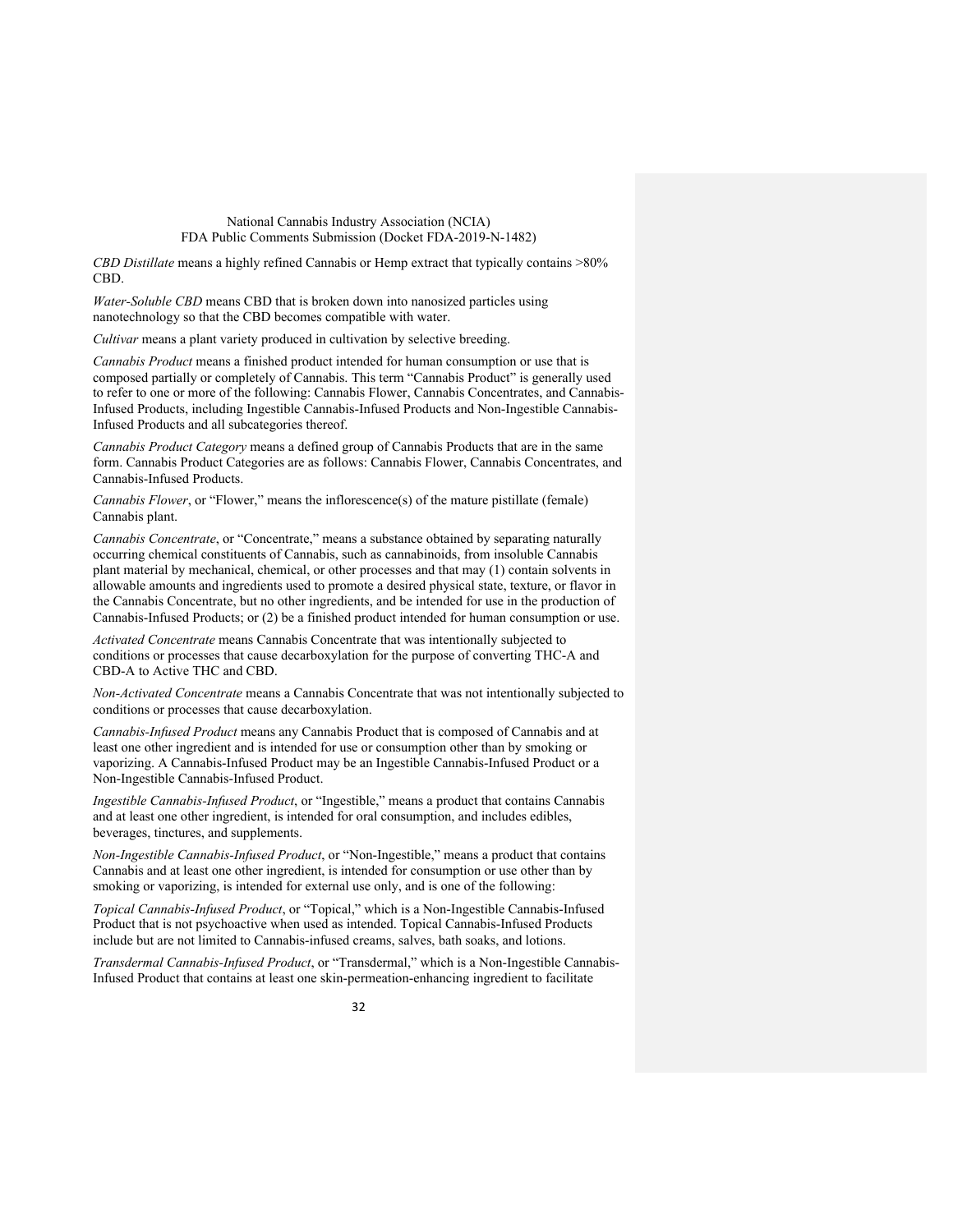absorption through the skin into the bloodstream and may be psychoactive when used as intended. Transdermal Cannabis-Infused Products include but are not limited to Cannabisinfused adhesive patches that are applied to the skin surface.

### **5. What are the functional purposes of adding cannabis-derived compounds, such as CBD, to foods (eg: nutritional value, technical effect), both in terms of manufacturer intent and consumer perceptions and/or expectations? To the extent a compound is added to food to achieve a particular functional purpose, what evidentiary support is available to demonstrate that the addition of such compound has the intended or perceived effect?**

In recent years, a focus on healthier eating has drawn attention to hempseed and food products containing ingredients derived from cannabis. We know about the nutritional benefits of hempseed in foods as a great source of protein, fiber, and essential polyunsaturated fatty acids including linoleic (ω-6) and α-linolenic acids  $(ALA)$  (ω-3).<sup>108</sup> Now, foods with other cannabisderived compounds such as CBD, THC, and terpenes are more desired.

The manufacturer's intent in adding cannabis-derived compounds to food is that it may enhance the food's functional effect on a person's health and wellbeing as well as improve the food's aroma and flavor. The consumer's perception of consuming CBD and other cannabis-derived compounds in foods is that it may provide functional wellness and health benefits, similar to perceptions of consuming probiotics in kombucha, omega fatty acids in fish, or flavonoids in other foods. They may also expect cannabis-infused foods to have special aromatic and flavor properties, enhanced by the naturally derived terpene blends contained within different cannabis cultivars.

## *Cannabinoids*

 $\overline{a}$ 

Cannabinoids are known to affect the endocannabinoid system (ECS). They can work synergistically with terpenes to produce an "entourage effect" for enhanced modulation of the ECS.<sup>109</sup> The ECS is considered to function in relaxation, eating, sleeping, memory, metabolism, and inflammation, making it a major regulatory homeostatic system of the body.110, 111, 112, 113, 114,

<sup>108</sup> J.C. Callaway, *Hempseed as a nutritional resource: An overview, 140* Euphytica 65 (Jan. 2004).

<sup>109</sup> Ethan B. Russo,*Taming THC: potential cannabis synergy and phytocannabinoid-terpenoid entourage effects,* 163 British Journal of Pharmacology,1344 (Aug. 2011).

<sup>110</sup> S.F.Lisboa et al., *The Endocannabinoid System and Anxiety*, 103 Vitamins and Hormones 193 (2017).

<sup>111</sup> Benjamin K. Lau et al., *Endocannabinoid modulation of homeostatic and non-homeostatic feeding circuits,* 124 Neuropharmacology 38 (Sept. 15, 2017).

<sup>112</sup> Eric Murillo-Rodriguez et al., *The Emerging Role of the Endocannabinoid System in the Sleep-Wake Cycle Modulation*, 11 Central Nervous System Agents in Medicinal Chemistry 189 (2011).

<sup>113</sup> Marta Kruk-Slomka et al., *Endocannabinoid System: The Direct and Indirect Involvement in the Memory and Learning Processes—a Short Review*, 54 Molecular Neurobiology8332 (2017).

<sup>114</sup> Jeffrey Kim, Yong Li & Bruce A. Watkins, *Endocannabinoid signaling and energy metabolism: A target for dietary intervention*, 27 Nutrition 624 (2011).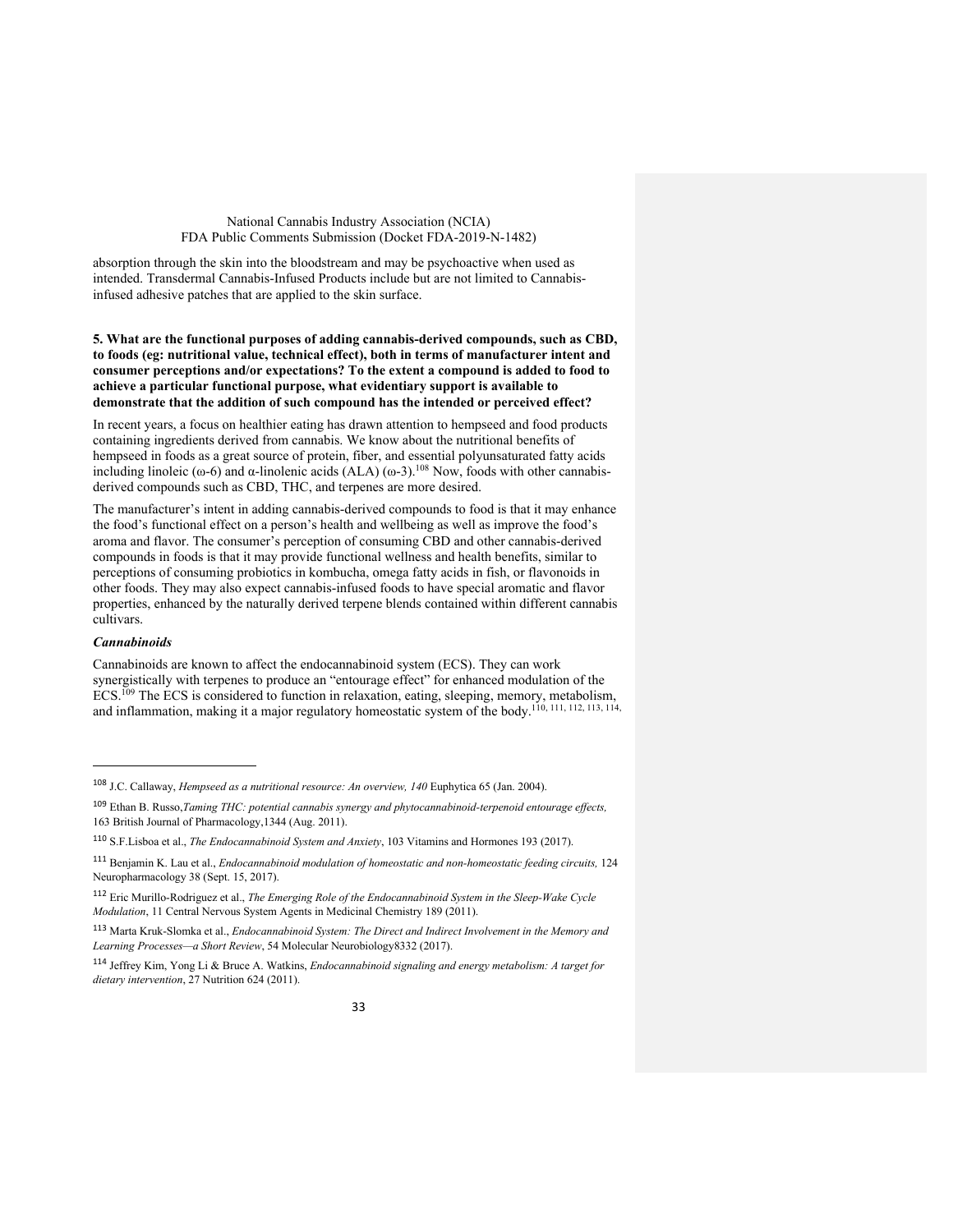<sup>115</sup> There are several plant-derived compounds in common foods, herbs, and spices that have been recently discovered to modulate the ECS in addition to CBD and THC. Examples include falcarinol in carrots, capsaicin in chili peppers, gingerol and zingerone in ginger, piperine in black pepper, curcumin in turmeric, and anandamide in black truffles.<sup>116</sup> Supplying our ECS with compounds in foods that modulate it can be a lifestyle strategy to "care for and feed the ECS," much like we consume proteins in food to feed our muscles.<sup>117</sup>

However, scientific research of the functional purposes of cannabis-derived compounds specifically in food is limited to hempseed food products due to legal roadblocks. Anecdotal evidence demonstrates that CBD and other cannabinoids' benefits are associated with general good health and wellness. For example, consuming CBD has been said to make people feel calm and less stressed and to provide pain and digestive relief, among other effects. This could be why CBD and other cannabis-derived compounds may be desired in foods as an easy lifestyle strategy to benefit homeostasis in our bodies while also providing nutrition.

#### *Terpenes*

Terpenes are commonly found in cannabis and other plants and are widely used as flavoring ingredients in the food industry because of their smell and taste. Terpenes have been recognized by the U.S. Food and Drug Administration as Generally Recognized as Safe (GRAS) ingredients.118 For example, a lemon-flavored food might include the terpene limonene to impart the citrus aroma and flavor of real lemon without the added acidity. Also, the antimicrobial properties of some terpenes have created growing interest in using them as natural additives in foods, in addition to traditional preservatives or techniques, to reduce the risk of pathogen and spoilage organism contamination.<sup>119</sup>

## **Marketing/Labeling/Sales**

**1. How should consumers be informed about the risks associated with such products (***e.g.,* **directions for use, warnings)? What specific risks should consumers be informed about? Are there any subpopulations for which additional warnings or restrictions are appropriate? Please explain your reasoning.**

 <sup>115</sup> Renger Witkamp Jocelijn Meijerink, *The endocannabinoid system: An emerging key player in inflammation*, 17 Current Opinion in Clinical Nutrition and Metabolic Care 130 (Mar. 2014).

<sup>116</sup> Ethan B. Russo, *Beyond cannabis: plants and the endocannabinoid system*, 37 Trends in Pharmacological Sciences 594 (2016).

<sup>117</sup> John M. McPartland, Geoffrey W. Guy & Vincenzo Di Marzo, *Care and Feeding of the Endocannabinoid System: A Systematic Review of Potential Clinical Interventions that Upregulate the Endocannabinoid System,* 9 PLOS One e89566 (Mar. 12, 2014).

<sup>118</sup> T.B. Adams, et al., *The FEMA GRAS assessment of aliphatic and aromatic terpene hydrocarbons used as flavor ingredients*, 49 Food and Chemical Toxicology 2471 (2011).

<sup>119</sup> Ignacio Gutiérrez-del-Río, Javier Fernández, & Felipe Lombó,*Plant nutraceuticals as antimicrobial agents in food preservation: terpenoids, polyphenols and thiols*, 52 International Journal of Antimicrobial Agents 309 (2018).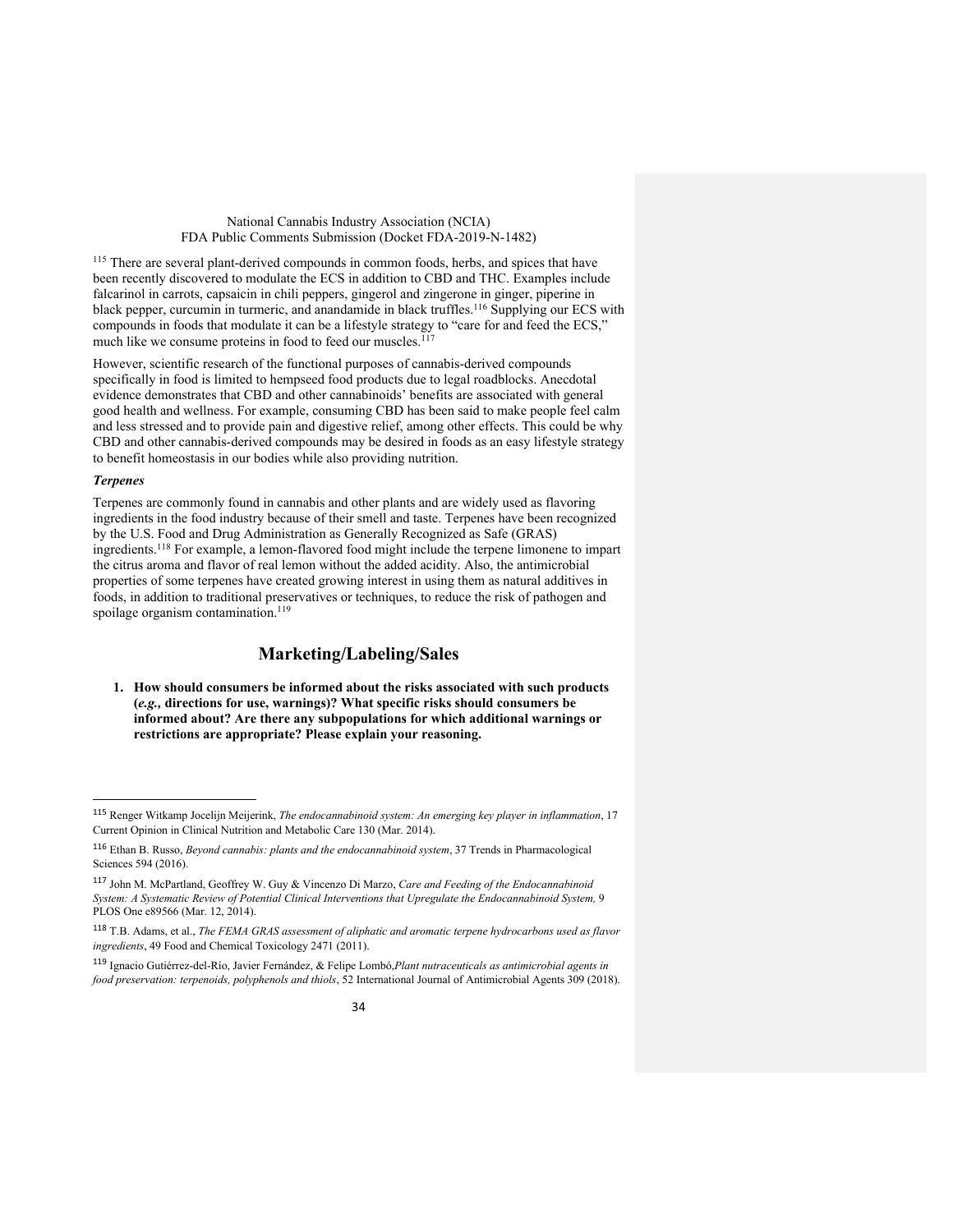CBD is nontoxic, nonaddictive, and safe for humans, even in high doses.<sup>120</sup> Risks are especially mitigated for CBD products that are produced in compliance with cGACP and cGMP standards—i.e., in controlled food-safe or lab environments, using safe and verified extraction processes, from hemp biomass that has been cultivated in rich, healthy, and uncontaminated soils. Risks of side effects should be managed by ensuring that cannabinoid-infused products are being produced in accordance with standard state mandated safe food handling and manufacturing practices, which are regulated by each state's department of agriculture.

Additionally, risk potential is greatly reduced where products are subject to standard regulated adult-use cannabinoid testing laws (most notably as currently defined in the states of Colorado and Oregon). These testing and compliance procedures protect consumers from exposure to residual solvents, bio-contaminants, and pesticides, fungicides, and heavy metals, which could all potentially be present in the hemp cannabinoid plant material (biomass) and therefore in the hemp extracts and/or concentrates that are used in the manufacturing of cannabinoid-infused products. State mandated testing procedures also serve to ensure and verify accurate cannabinoid potency in biomass/concentrates/extracts and in finished cannabinoid-infused products, which is necessary to accurately inform consumers of how many milligrams and what types of active cannabinoids they are consuming in any given product and in each specified serving.

Currently, due to the mostly unregulated or unenforced nature of the non-psychoactive cannabinoid products industry, manufacturers and distributors may (intentionally or not) make misleading claims to consumers. Active cannabinoid content should be clearly stated in the Supplement Facts panel, Nutritional Facts panel, or list of cosmetics ingredients on these products. Currently, some companies are stating cannabinoid content on packaging in ways that could mislead consumers. For example, a product may state on its label that it contains "3,000 milligrams" in a way that implies that the number refers to the active cannabinoid content in the product (or per serving), while what the product actually contains is 3,000 mg of hemp oil, extract, or concentrate. Furthermore, the active cannabinoid content can vary dramatically among different types of hemp oil, extract, or concentrate—a food-grade hempseed oil may include only trace amounts of active cannabinoids, while a crude whole plant hemp extract may contain far more active cannabinoids.

Additionally, even identifying active cannabinoid content may be confusing without labeling what types of cannabinoids are present. Some full-spectrum products may include only trace amounts of CBD relative to other active cannabinoids, while a high potency hemp cannabinoid isolate may consist entirely of a single cannabinoid. Moreover, while including trace amounts of THC may be lawful, consumers who remain wary of ingesting THC should be able to determine how much THC content is included in a product and in each individual serving or application. So, it is imperative that active cannabinoid content be clearly stated on product labels, with accurate serving recommendations or application instructions, so consumers can monitor their intake of active cannabinoids. Additionally, in order to comply with state and federal truth-inadvertising mandates, the source of the cannabinoids should be clearly identified—e.g., whether the cannabinoids are derived from broad-spectrum hemp extract (with permissible trace amounts

 <sup>120</sup> Mateus Machado Bergamaschi, et al., *Safety and side effects of cannabidiol, a Cannabis sativa constituent*, 6 Current Drug Safety 237 (Sept. 1, 2011).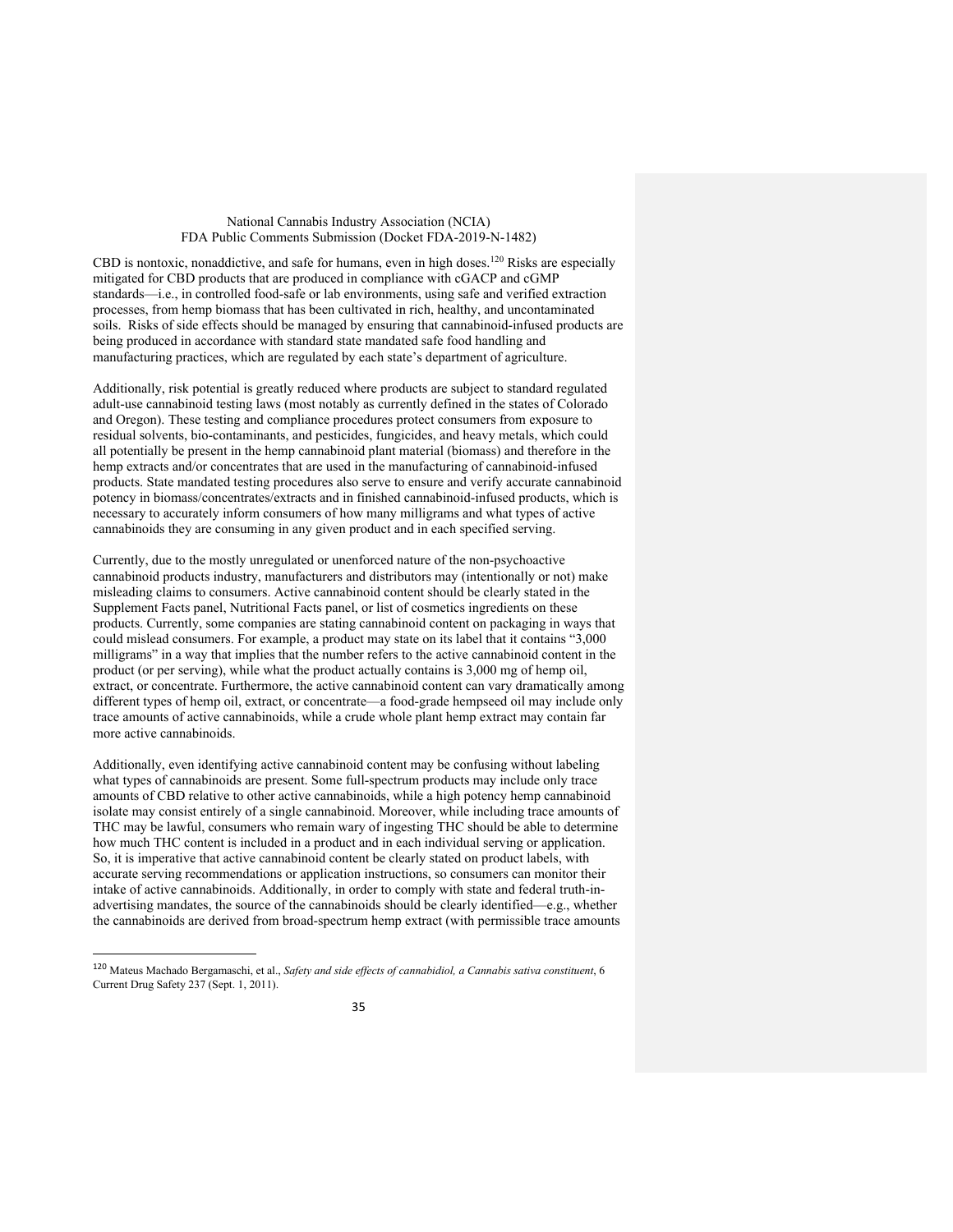of THC), a refined hemp extract distillate (with one or more compounds, such as THC, completely removed), or CBD isolate (to the extent the FDA permits the sale of such isolates).

The risk profile for CBD-infused products in particular is extremely low, and side effects are very rare in most populations. However, some studies have shown that CBD may inhibit the essential liver enzyme system known as cytochrome P450.121 CBD may inhibit the system's ability to metabolize certain non-cannabinoid drugs, leading to an overall increase in processing times. Grapefruit, watercress, St. John's wort, and goldenseal all have a similar impact. This can lead to higher levels of certain drugs in the system at one time, causing unwanted side effects and, in some cases, potential overdose of the non-cannabinoid drugs. If a patient is taking certain medications that can be affected by high doses of CBD, patients should be advised to consult with a doctor first and may need to adjust CBD dosage levels so that both products can safely be consumed together. As an additional precaution, pharmaceutical manufacturers should be required to disclose any risk of drug interactions with CBD in the same manner as they are currently required to do for other OTC drugs and dietary supplements.

Overall, there is an extremely low risk of side effects for non-psychoactive cannabinoid-infused products when managed with proper regulatory oversight of manufacturing and testing protocols that protect consumers from contamination. Additionally, when CBD and other nonpsychoactive cannabinoid-infused products (including flowers,dietary supplements, foods, beverages, topicals, cosmetics, suppositories, patches, vapes, and other products) are taken in low and reasonable doses, the risks are almost nonexistent.

**2. What conditions, restrictions, or other limitations on the manufacturing and distribution of these products have been put in place under State or local law, particularly with respect to food products containing cannabis-derived compounds such as CBD (which may, in some cases, be lawful at the State level but not the Federal level)? What other conditions, restrictions, or other limitations might be appropriate to ensure adequate consumer information and to protect the public health?**

## **A. The Path Forward for Federal Regulation of Food Products Containing Cannabis-Derived compounds Such as CBD**

On December 20, 2018, President Trump signed into law the Agriculture Improvement Act of 2018122 (2018 Farm Bill). Among other things, the 2018 Farm Bill removed hemp from the definition of "marihuana" (marijuana) in the Controlled Substances Act (CSA), thus taking it out of Schedule I.<sup>123</sup> Prior to being removed from Schedule I, hemp was treated as a drug with a high

 <sup>121</sup> *See*, *e.g.*, Satoshi Yamaori et al., *Potent inhibition of human cytochrome P450 3A isoforms by cannabidiol: Role of phenolic hydroxyl groups in the resorcinol moiety*, 88 Life Sci. 730 (Apr. 11, 2011).

<sup>122</sup> Agriculture Improvement Act of 2018, Pub. L. No. 115-334.

<sup>123</sup> Controlled Substances Act, 21 U.S.C. § 802(16) (2016).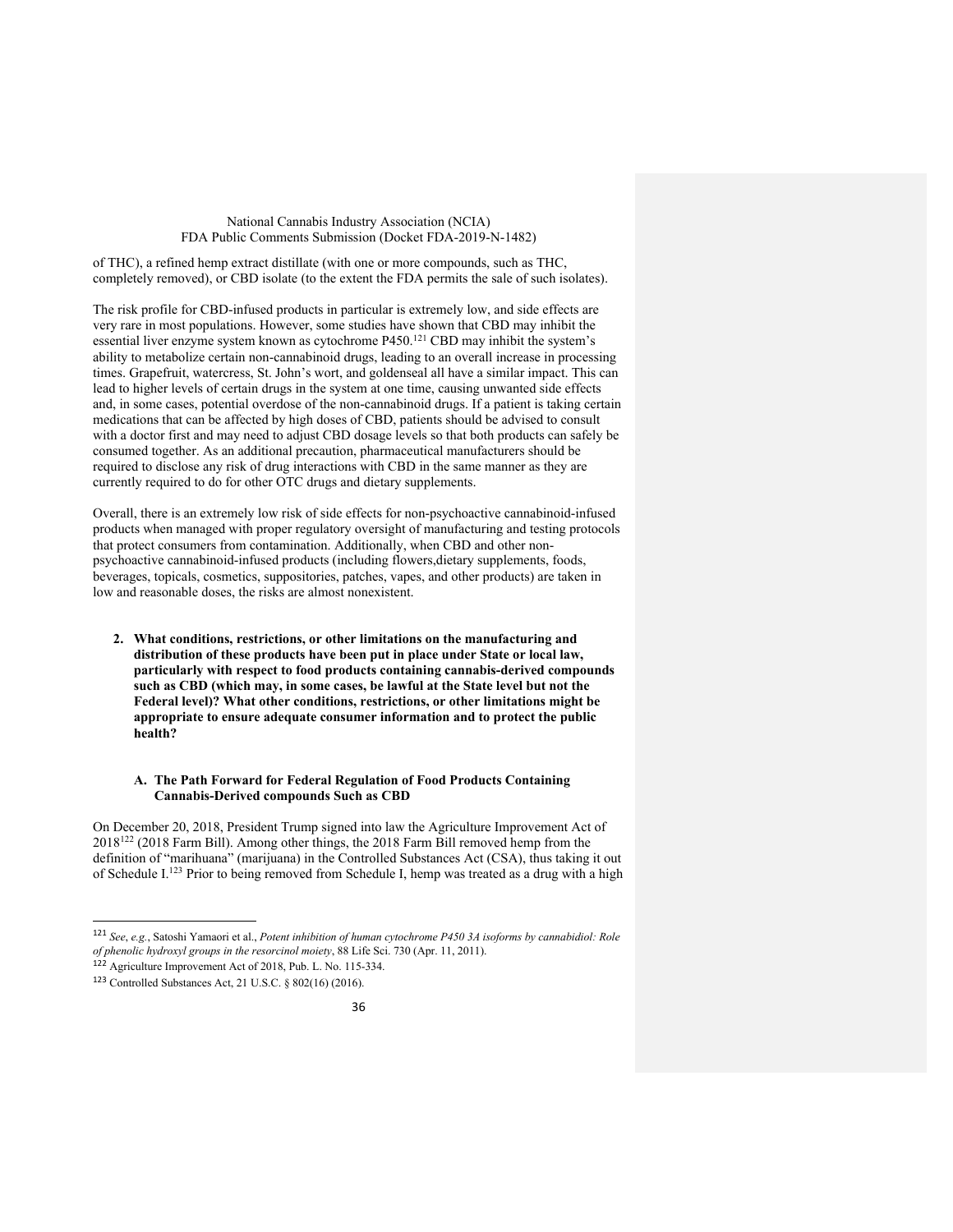potential for abuse, no accepted medical use, and a lack of accepted safety for use under medical supervision.<sup>124</sup>

By way of background, the Agricultural Act of 2014 (P.L. 113-79) (2014 Farm Bill) authorized states to establish agricultural pilot programs or other agricultural or academic research programs to study the growth, cultivation, or marketing of "industrial hemp."125 The 2014 Farm Bill defined industrial hemp as "the plant Cannabis sativa L. and any part of such plant, whether growing or not, with a delta-9 tetrahydrocannabinol [THC] concentration of not more than 0.3 percent on a dry weight basis."126 Despite the 2014 Farm Bill's authorization to states to establish hemp pilot programs, the legislation did not specifically address the Schedule I status of hemp. In contrast, the 2018 Farm Bill amended the CSA to state that the term marijuana does not include hemp.127 In addition, the 2018 law also amended the definition of hemp in the Agricultural Marketing Act of 1946,<sup>128</sup> with the result being an expansion of the definition referenced in the 2014 Farm Bill. It is now clear that hemp is no longer federally illegal under the CSA, but it is also clear that the phrase "any part of the plant" includes "the seeds thereof and all derivatives, extracts, cannabinoids, isomers, acids, salts, and salts of isomers."129 This definition expansion is significant, given its inclusion of hemp-derived cannabinoids (e.g., CBD).

One of the biggest misconceptions coming out of the enactment of the 2018 Farm Bill is the idea that, now that hemp is legal, people can do whatever they want with it and its derivatives. While the 2018 Farm Bill is significant and will open up national and international hemp markets, there continue to be restrictions on what can be done with hemp and hemp derivatives  $(e.g., hemp$ derived CBD). This is especially true when it comes to the addition of CBD or THC to certain products regulated by the U.S. Food and Drug Administration (FDA) (e.g*.*, conventional foods and dietary supplements).

In response to the 2018 Farm Bill being signed into law, then-FDA Commissioner Scott Gottlieb, M.D., was quick to remind the public about what the 2018 Farm Bill did not change: the FDA's authority to regulate products containing cannabis or cannabis-derived compounds under the Federal Food, Drug, and Cosmetic Act (FDCA) and section 351 of the Public Health Service Act.130 While this is not surprising to those who carefully read the text of the 2018 Farm Bill,

<sup>130</sup> Press release, Statement from FDA Commissioner Scott Gottlieb, M.D., on signing of the Agriculture Improvement Act and the agency's regulation of products containing cannabis and cannabis-derived compounds (Dec. 20, 2018), https://www.fda.gov/news-events/press-announcements/statement-fda-commissioner-scott-gottliebmd-signing-agriculture-improvement-act-and-agencys?source=techstories.org; and Press release, Statement from FDA Commissioner Scott Gottlieb, M.D., on new steps to advance agency's continued evaluation of potential regulatory pathways for cannabis-containing and cannabis-derived products (Apr. 2, 2019), https://www.fda.gov/news-events/press-announcements/statement-fda-commissioner-scott-gottlieb-md-new-stepsadvance-agencys-continued-evaluation?mod=article\_inline.

 <sup>124</sup> *Id*. at § 816(b)(1).

<sup>125</sup> Agricultural Act of 2014, Pub L. No. 113-79.

<sup>126</sup> *Id.*

<sup>127</sup> *See supra*, note 119.

<sup>128</sup> *Id.*; *see also* Agricultural Marketing Act of 1946, Pub. L. No. 79-733.

<sup>129</sup> *See supra*, note 119.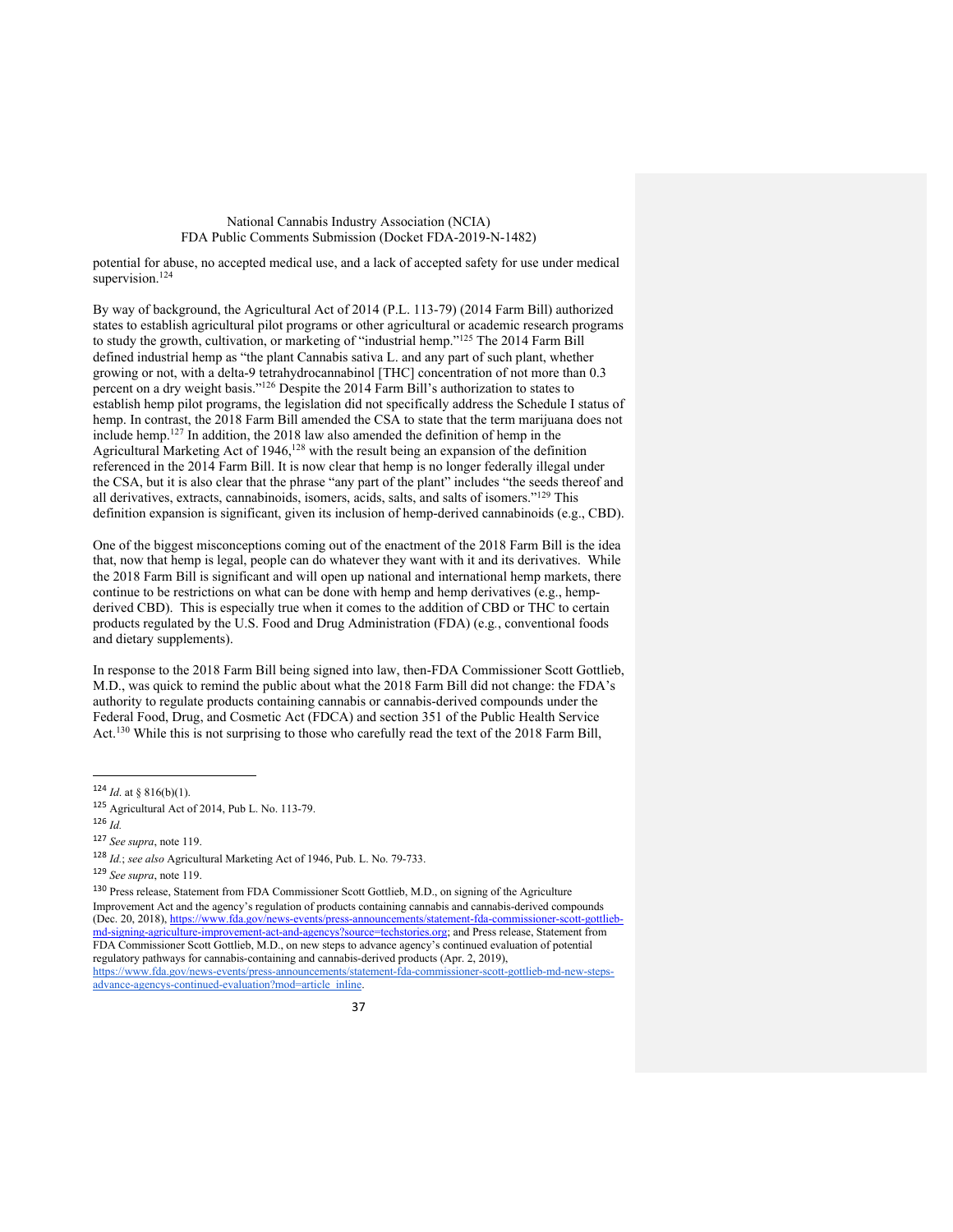which specifically preserves the FDA's authority, or to those that read the FDA's response to the 2014 Farm Bill, it is nonetheless a very important nuance.

The FDA's restrictions on adding CBD to products it regulates remain in place. More specifically, it is unlawful under the FDCA to introduce food containing added CBD or THC into interstate commerce or to market CBD or THC products as, or in, dietary supplements, regardless of whether the substances are hemp-derived.131 This is because both CBD and THC are active ingredients in FDA-approved drugs and were the subject of substantial clinical investigations before they were marketed as foods or dietary supplements. Under the FDCA, it is illegal to introduce drug ingredients like these into the food supply, and they are not permissible ingredients in dietary supplements.

While the FDA has articulated its views on the impermissibility of adding CBD and THC to certain products that it regulates, the FDA should now take steps to properly distinguish between CBD isolate and non-standardized hemp extract that contains naturally occurring cannabinoids, including CBD. While it seems reasonable to conclude that investigational study of CBD isolate, which occurred in 2006, predated CBD being marketed as a dietary supplement, it is also reasonable to conclude that hemp has been in foods for well over 100 years.

In evaluating whether non-standardized hemp extract that contains naturally occurring CBD may be marketed as conventional foods or dietary supplements, it is helpful to review the well-known case of *Pharmanex v. Shalala*, <sup>132</sup> to which a number of parallels can be drawn. At issue in *Pharmanex* was whether manufactured increases in lovastatin in red yeast rice dietary supplements was permissible, given that lovastatin was approved by the FDA as a drug prior to its being present in foods. Tortured procedural history aside, and despite Pharmanex ultimately losing the case, the FDA has allowed marketers of red yeast rice to continue to market such products, so long as the formulations are not standardized (i.e., without artificially increased levels of lovastatin).

Applying the same logic, the FDA should allow marketers of non-standardized hemp extracts that contain naturally occurring CBD (and other cannabinoids) to market such products as conventional foods and dietary supplements, given that hemp (and the cannabinoids naturally contained in the same) has been present in the food supply for well over 100 years. The ability of firms in this space to market non-standardized hemp extracts presumes that they do not make therapeutic claims regarding such products. If they did, such products would be regulated as drugs and would require premarket approval.

In addition to allowing consumers to continue to benefit from the myriad product offerings in this space without interruption for regulatory review—which is not needed, given that hemp products have been consumed without incident for over 100 years—the red yeast rice approach has the added benefit of not requiring the FDA to take years to go through the notice-andcomment rulemaking process.

 <sup>131</sup> Federal Food, Drug, and Cosmetic Act, 21 U.S.C. § 301.

<sup>132</sup> *Pharmanex v. Shalala*, 221 F.3d 1151 (10th Cir. 2000).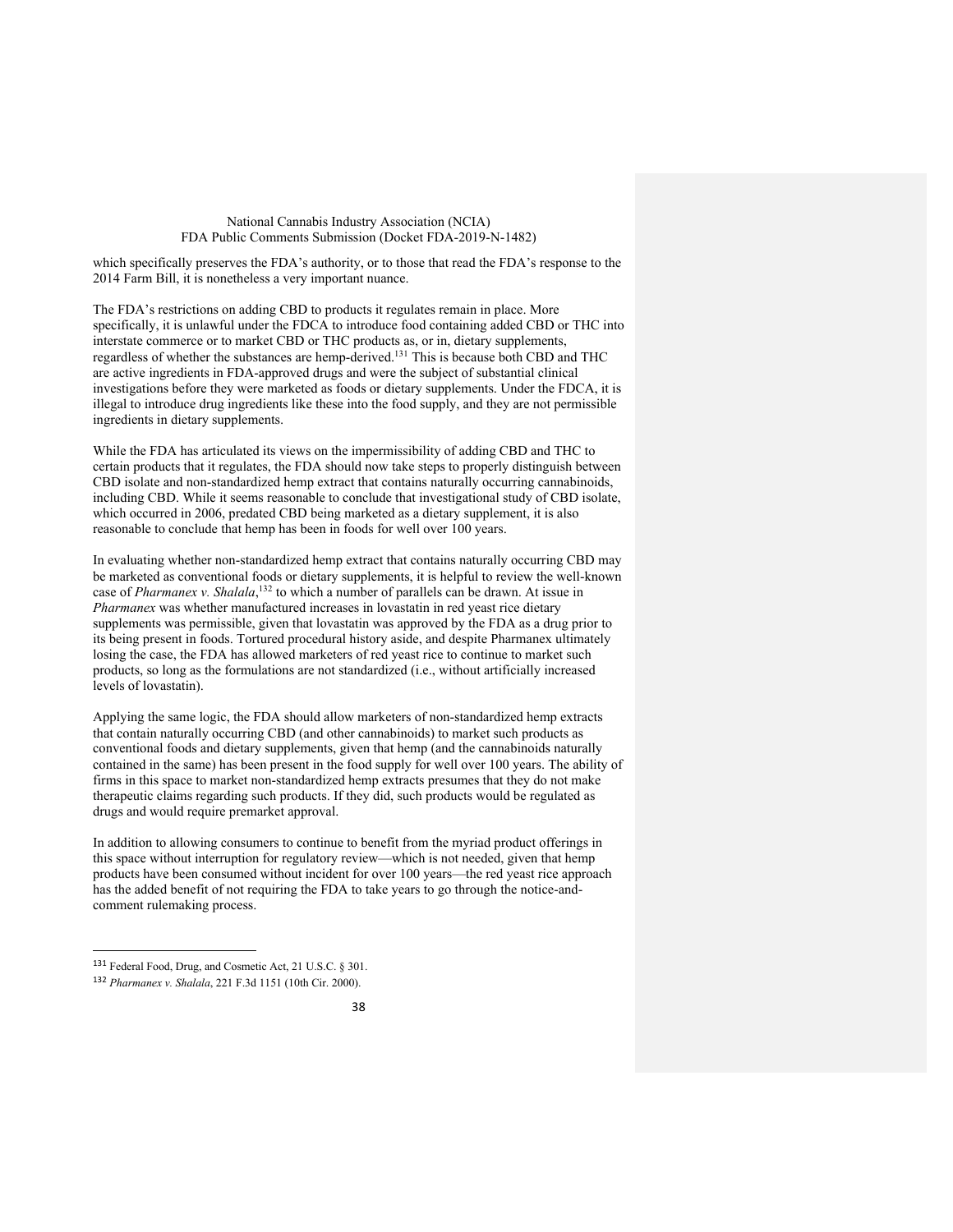## **B. Summary of Conditions, Restrictions, and Other Limitations on the Manufacturing and Distribution of Food Products Containing Cannabis-Derived Compounds Such as CBD Under Existing State Laws**

## **1. Multiple and Varied Statutory Schemes Under Current State Laws**

Because CBD and other cannabinoid-rich compounds may be derived from either "industrial hemp" or "marijuana" (delineated by the THC content, as per federal law), different regimes on the manufacture and distribution of food products containing cannabis-derived compounds may coexist within the same state, dependent entirely on the type of cannabis plant (> 0.3% THC, or not) used to extract the compound. Some states have laws legalizing possession and/or access to CBD derived from marijuana (and/or low-THC/CBD-rich cannabis), which may or may not address manufacturing and distribution of extracts and/or food products and may or may not prohibit such activity within the state. Some states have industrial hemp programs that generally allow the "processing" of hemp but may or may not expressly contemplate the manufacture and distribution of plant extracts, and if they do, they may or may not address CBD specifically.

Additionally, states with medical and/or adult-use marijuana laws may or may not permit the manufacture and distribution of marijuana extracts (including CBD isolates and CBD-rich concentrates), and these states may or may not also have industrial hemp laws. Within those states that have both hemp and marijuana laws, they may or may not permit the incorporation of hemp extracts or hemp-derived CBD in the supply chain for the manufacture of THC-infused edible products.

Given the broad variety in state statutory schemes that address the manufacture and distribution of food products containing cannabis-derived compounds, and such schemes' interaction with one another in some states, we endeavor to discuss only the most helpful exemplars below, rather than attempting to present the FDA with an exhaustive survey of all potentially applicable exemplars.

#### **2. State Hemp Laws**

#### **a. Example 1 from Legal Hemp States: Washington**

Washington enacted SB 5276 on April 26, 2019. SB 5276 makes hemp (as defined in the 2018 Farm Bill) "an agricultural product that may be legally grown, produced, *processed*, possessed, *transferred, commercially sold, and traded*" (emphasis added). Washington state law explicitly provides for the regulation of "the processing of hemp for food products, *that are allowable under federal law*, in the same manner as other food processing under [Washington law] and may adopt rules . . . for food products including, but not limited to, establishing standards for *creating hemp extracts used for food*" (emphasis added). Because the Washington State Department of Agriculture (WSDA) has yet to promulgate rules implementing SB 5276, it is uncertain how the WSDA will define "allowable under federal law" in terms of CBD-infused food—i.e., whether the WSDA will adopt the FDA's current prohibitions on the addition of CBD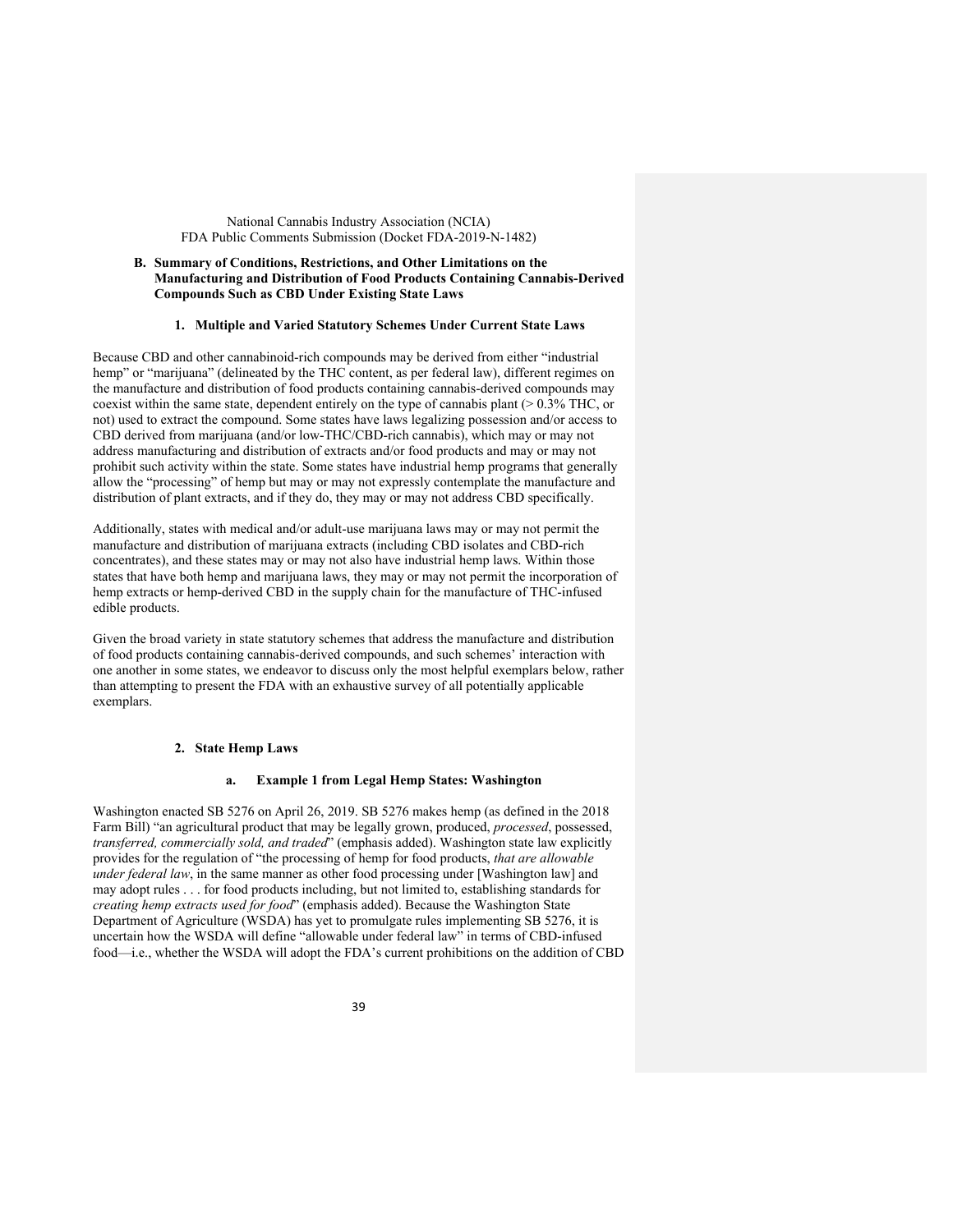isolate to food or adopt the approach of permitting broad-spectrum hemp extract (with naturally occurring levels of CBD as well as other cannabinoids) under the *Pharmanex* precedent.

## **b. Example 2 from Legal Hemp States: Alaska**

Alaska law (pursuant to SB 6, enacted on April 13, 2018) provides for the creation of an industrial hemp pilot program (AK Hemp Program) under the Alaska Department of Natural Resources (ADNR). Under the AK Hemp Program, a program registrant may "produce industrial hemp, including growing, harvesting, possessing, *transporting, processing, selling, or buying i*ndustrial hemp" (emphasis added). Alaska also removed "cannabidiol oil" from the definition of "hashish oil" in its state-controlled substances act. Most notably, Alaska amends the Alaska Food, Drug, and Cosmetic Act by specifying that "(f)ood is not adulterated under this section solely because it contains industrial hemp, . . . or an industrial hemp product." State law thus expressly contemplates manufacturing and distributing food infused with "CBD oil" produced under the AK Hemp Program within Alaska. That said, Alaska state regulators also defer to federal guidance; according to an FAQ page<sup>133</sup> on ADNR's website, ADNR:

*expect[s] that so long as CBD is processed from industrial hemp produced by registrations participating in the pilot program, it will be legal for program registrants to sell. However, DNR and the Department of Law will continue to address how changing federal law might restrict legal production of CBDcontaining products, even under a pilot program.* 

According to the same page (updated June 15, 2018), ADNR has yet to promulgate regulations under SB 6. Therefore, it remains uncertain how the manufacture and distribution of hempderived CBD-infused foods will ultimately be regulated.

## **c. Example 3 from Legal Hemp States: Missouri**

Missouri law created an industrial hemp agricultural pilot program (MO Hemp Program) under the Missouri Department of Agriculture pursuant to HB 2034, effective August 28, 2018. Under state law, an MO Hemp Program registrant may "grow, harvest, cultivate, and *process* industrial hemp." The bill does not explicitly provide for the commercial sale of industrial hemp or industrial hemp products; similarly, proposed regulations<sup>134</sup> pursuant to HB 2034 do not explicitly provide for commercial sales, although multiple rules contemplate sales (e.g., regarding a "hemp plant monitoring system" that keeps records including for the "sale or distribution of industrial hemp"). Most notably, HB 2034 amended Missouri's food safety law: "A food shall not be considered adulterated solely for containing industrial hemp, *or an industrial hemp commodity or product*" (emphasis added). This suggests that, to the extent that commercial industrial hemp sales are allowed, allowable sales include CBD-infused food. The MO Hemp Program will not formally commence until applications are made available on September 3, 2019.

https://www.sos.mo.gov/CMSImages/AdRules/moreg/2019/v44n1Jan2/v44n1b.pdf.

 <sup>133</sup> *See FAQs Regarding Alaska's Industrial Hemp Pilot Program*, State of Alaska Department of Natural Resources (June 15, 2018), http://plants.alaska.gov/industrialhempFAQs.htm. <sup>134</sup> *See* 44 Mo. Reg. 38 (Jan. 2, 2019),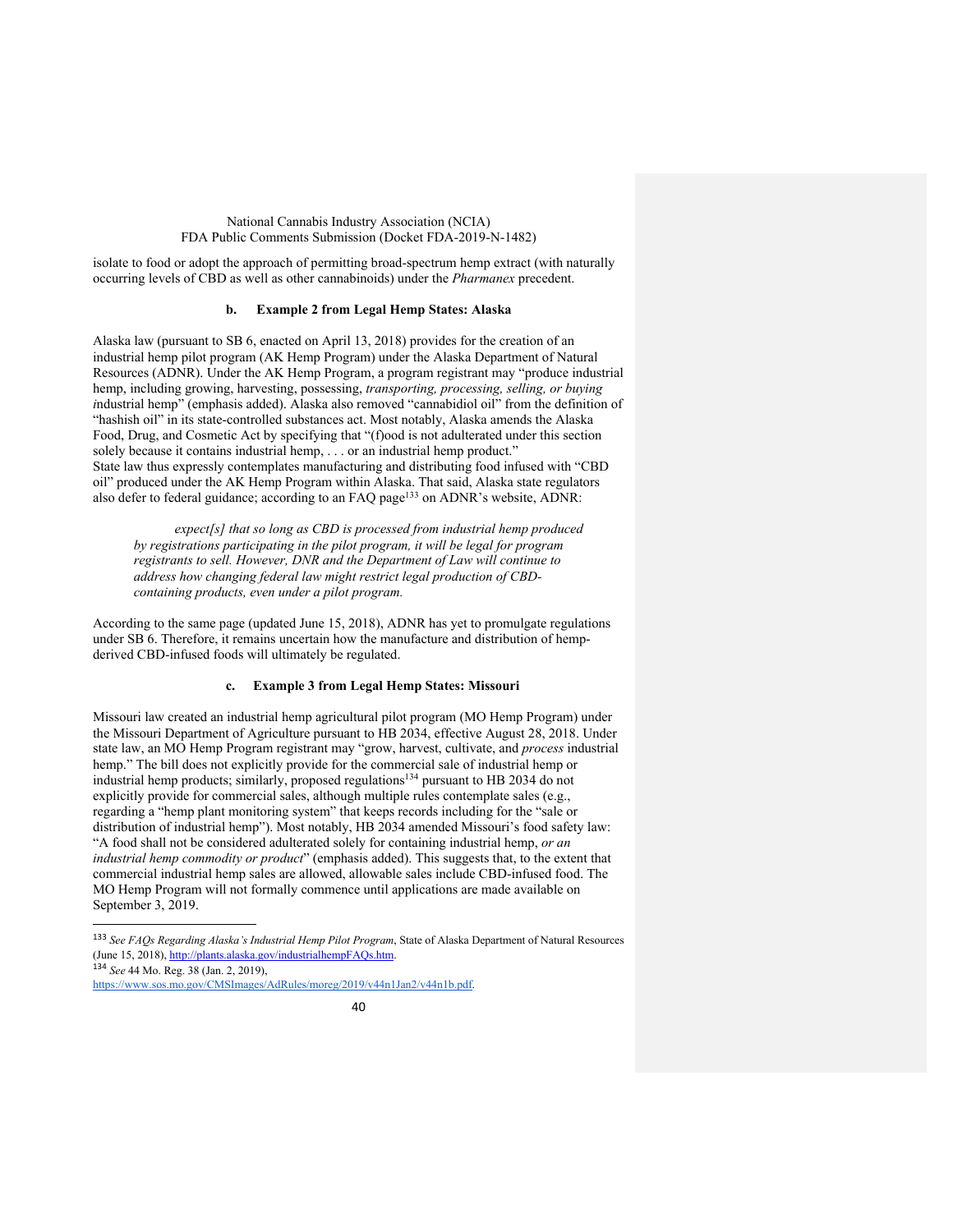#### **3. Relevance of State Medical and/or Adult Use Marihuana Laws**

Given that the manufacture and sale of CBD derived from psychoactive cannabis (> 0.3% THC) is not before the FDA, and the market is not being flooded with these types of infused products, we acknowledge at the outset that not all cannabis laws have applicability. That said, the fact that these CBD products are limited to consumers with qualified health conditions and/or aged 21 years and older is only a function of the continued Schedule I status of the underlying source material from which they are derived; it is not an indication by any jurisdiction that such CBD products should be limited to those populations for public health reasons. However, state marijuana laws do contemplate some conditions, restrictions, and other limitations on the manufacturing and distribution of cannabis-derived compounds (including low-THC/CBD-rich compounds and food products containing them) *other* than age limits or a physician's recommendation, which could provide useful guidance to the FDA. Specifically, marijuana laws mandating testing of plant extracts and cannabinoid-infused infused foods, and clarifying that cannabis is not an adulterant when added to food products, often have analogs in state hemp laws and may be applied to hemp extracts in states with both legal marijuana and hemp processing laws. We see this principle applied in states like Oregon, which subjects hemp extracts with naturally occurring CBD (as well as hemp-derived CBD isolate) to the same testing and consumer safety requirements as marijuana extracts.

## **a. Limited Relevance of State CBD-Only Laws**

It is important to clarify that when we refer to state CBD laws, we are referring to laws other than state analogs to the FDCA. That said, these laws have limited relevance to the FDA's query and are not discussed separately from state marijuana laws for the following reasons. Like state medical marijuana laws, state CBD-only laws restrict lawful possession to those with qualified medical conditions and apply to products that are derived from marijuana (and/or low-THC/CBD-rich cannabis, which may still qualify as marijuana under federal law); additionally, CBD-only laws were promulgated to establish a defense to criminal prosecution for possession of CBD derived from marijuana, and most do not actually address the manufacture and distribution of CBD. Even among those laws that do address how patients access marijuanaderived CBD products (e.g., Texas and Virginia), some actually prohibit the manufacture and distribution of food products infused with CBD (e.g., Iowa and North Carolina), and some even prohibit manufacture or distribution of any plant extracts within the state (e.g., North Carolina, Tennessee, and Utah), thus offering no guidance for the FDA's purposes.

## **b. Example 1 from Medical and/or Adult-Use Marihuana States: Oregon**

Oregon provides for the lawful manufacturing and distribution of (hemp-derived) CBD-infused food under two distinct but overlapping regulatory schemes: (1) an Oregon Department of Agriculture (ODA) industrial hemp pilot program (OR Hemp Program) pursuant to the 2018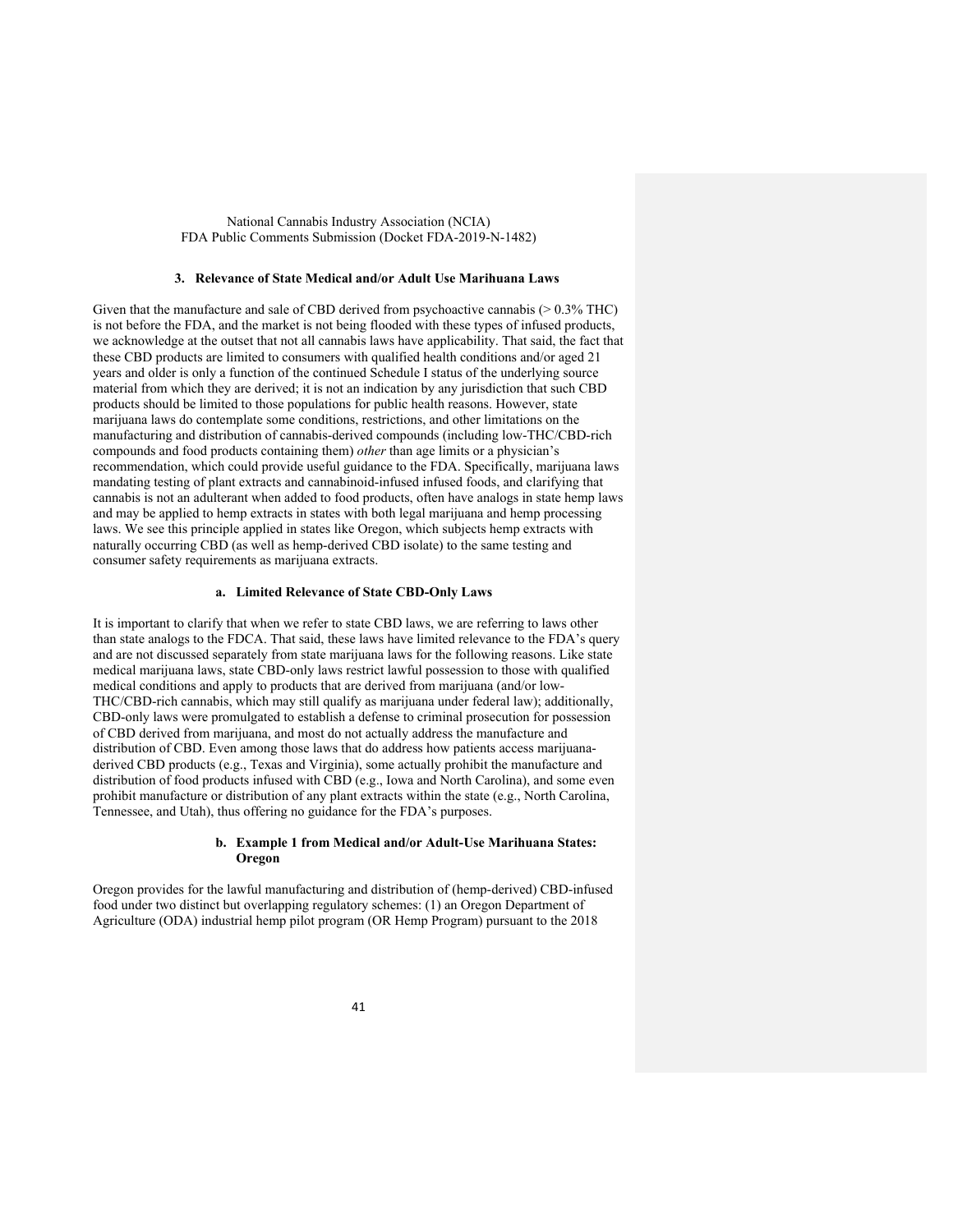Farm Bill and 2014 Farm Bill; and (2) an adult-use marijuana regulatory program administered by the Oregon Liquor Control Commission (OLCC) (OR Marihuana Program).<sup>135</sup>

Under the OR Hemp Program, the ODA regulates the cultivation and processing of industrial hemp (the plant and derivatives of the plant *Cannabis sativa L.* containing 0.3% THC or less by dry weight)—including commercial activity thereof—through issuance of grower and handler (processor) registrations. Once industrial hemp biomass has been converted into an "industrial hemp product or commodity" (e.g., hemp extract or CBD isolate), the ODA no longer retains regulatory authority over the resultant product, with the key exception of *required potency, solvent, and pesticide testing* prior to sale of a finished product to a consumer. Consequently, a hemp handler registration is not required to infuse processed hemp into a food product after it has been tested. The OR Hemp Program allows for the addition of hemp-derived CBD to food based on a statutory provision that excludes "industrial hemp" and "industrial hemp commodities" from the definition of "adulterant" under Oregon food safety law.136 Oregon law does not restrict the retail sale of industrial hemp products or commodities—including CBDinfused food—to any specially approved or licensed retail outlet. Nor does the OR Hemp Program require any hemp-specific packaging or labeling. The OR Hemp Program also allows for the general exportation of industrial hemp and industrial hemp products and commodities and the importation of the same if the hemp or hemp product meets or exceeds ODA requirements.

Under the OR Marihuana Program, an ODA registrant with an "OLCC certificate" may transfer industrial hemp biomass or products or commodities to certain OLCC marijuana licensees (i.e., processors with a hemp endorsement, wholesalers, or retailers). To do so, the registrant must adopt OLCC's approved seed-to-sale tracking system and properly track and manifest each transfer. Once the hemp enters the OLCC system, it must remain in the system (i.e., it can only be transferred to another OLCC licensee or sold to a consumer through an OLCC-licensed retailer) and cannot leave the state. All industrial hemp and hemp products or commodities within the OLCC system are subject to *potency, solvent, and pesticide* testing required of the marijuana equivalent of the hemp product. Applicable OLCC licensees may add hemp-derived CBD to food items under the same statutory provision referenced above. OLCC also requires that all hemp-derived items meet the same packing and labeling requirements (including childresistant packaging) as marijuana items—including affixing the "universal hemp symbol" to the label.

#### **c. Example 2 from Medical and/or Adult Use Marihuana States: California**

Like Oregon, California has legalized both industrial hemp and marijuana, and it has statutes and regulations governing the manufacture and distribution of products derived from both. However, unlike Oregon, California regulations promulgated under its Medicinal and Adult-Use Cannabis Regulation and Safety Act (MAUCRSA) do not permit the manufacturing and distribution of industrial hemp products by licensed marijuana businesses, and all CBD extracts and isolates

 <sup>135</sup> Technically, Oregon law provides for the manufacture and distribution of marijuana-derived CBD-infused food products under its medical marijuana program administered by the Oregon Health Authority, but this accounts for a de minimis percentage of CBD-infused foods in Oregon.

<sup>136</sup> Or. Rev. Stat. § 571.303(2).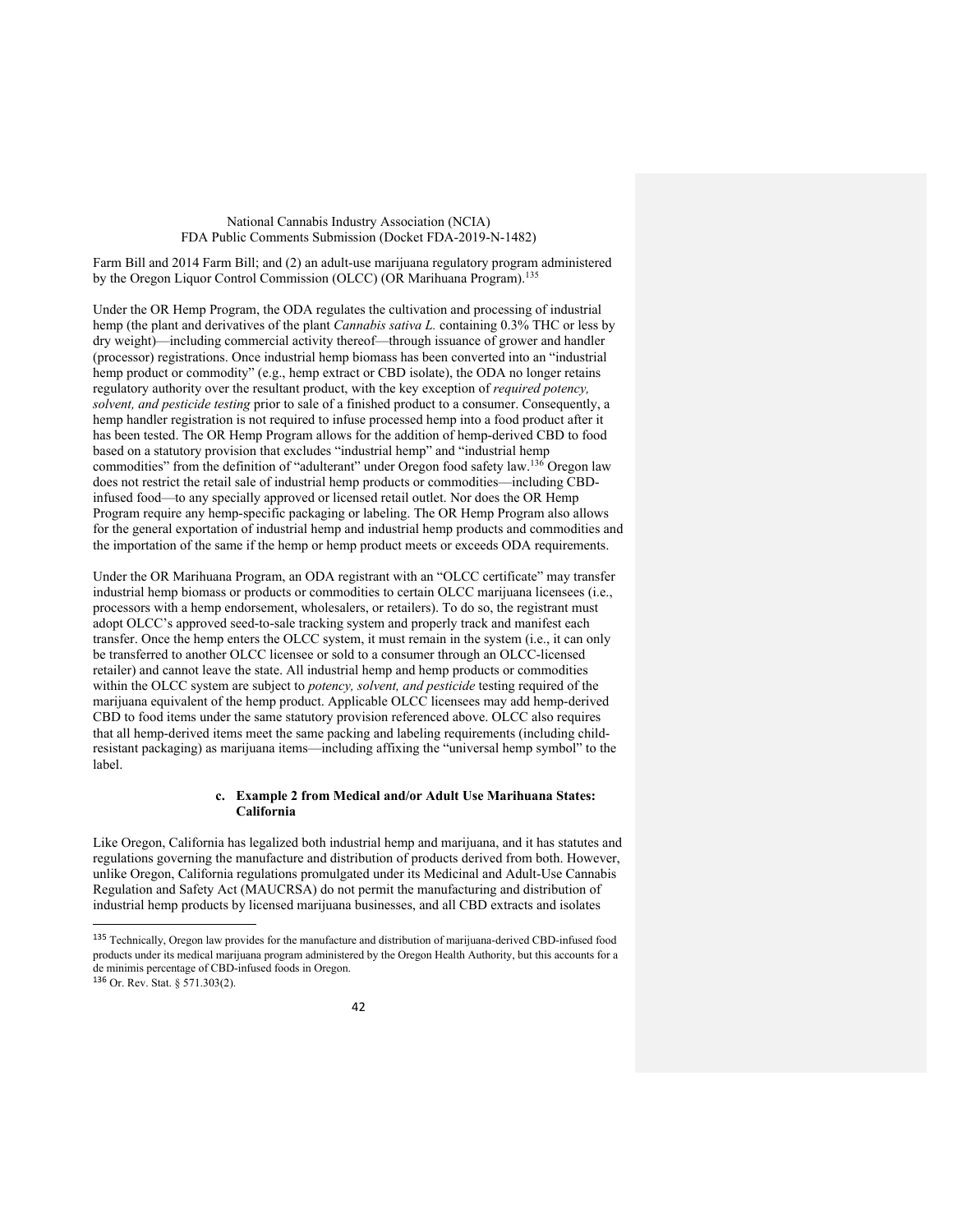must be derived from marijuana to be lawfully manufactured, stored, transported, distributed, or sold. MAUCRSA defines "cannabis" to exclude "industrial hemp," and hemp-CBD extracts and isolates are deemed "non-cannabis" products.

California's industrial hemp laws and regulations do not explicitly address processing or extraction of hemp-derived CBD products—only growing and harvesting. In July 2018, California's Department of Public Health (CDPH) announced that the infusion of hemp-derived CBD isolate in food products in California was prohibited under California's Sherman Food, Drug, and Cosmetic Act, based on the FDA's determination that CBD is deemed a "drug" subject to the federal FDCA:

[A]lthough California currently allows the manufacturing and sales of cannabis products (including edibles), the use of industrial hemp as the source of CBD to be added to food products is prohibited. Until the FDA rules that industrial hempderived CBD oil and CBD products can be used as a food or California makes a determination that they are safe to use for human and animal consumption, CBD products are not an approved food, food ingredient, food additive, or dietary supplement.<sup>137</sup>

CDPH did not take any clear position on the infusion of broad-spectrum hemp extract into foods at that time, nor did it update its guidance after passage of the 2018 Farm Bill. Thus, to the extent that the *Pharmanex* precedent is applicable to such products at the federal level, the same would presumably apply in California.

**3. What statutory or regulatory restrictions are in place under State or local law to warn about the use of these products by certain vulnerable human populations (e.g., children, adolescents, pregnant and lactating women) or animal populations (e.g. species, breed, or class)? Are there other steps that should be taken to warn about use by vulnerable populations? Please identify such steps and how they would apply to a particular subpopulation.**

## **A. Statutory and Regulatory Restrictions to Warn About Products Vulnerable to Human Populations**

States and municipalities warn consumers about the risks associated with CBD that is sold through regulated medical and recreational marijuana dispensaries throughout the sales lifecycle, including through the use of (1) in-store disclaimers; (2) disclosures in advertising; (3) point-ofsale disclosures; and (4) product label disclosures. States and municipalities often target persons who may be vulnerable or at risk, such as patients, pregnant women, children, and all persons who may experience adverse side effects.

Examples of the risk disclosures required by states and municipalities include:

 <sup>137</sup> *See FAQ – Industrial Hemp and Cannabidiol (CBD) in Food Products*, California Department of Public Health (last revised July 6, 2018),

https://www.cdph.ca.gov/Programs/CEH/DFDCS/CDPH%20Document%20Library/FDB/FoodSafetyProgram/HEM P/Web%20template%20for%20FSS%20Rounded%20-%20Final.pdf.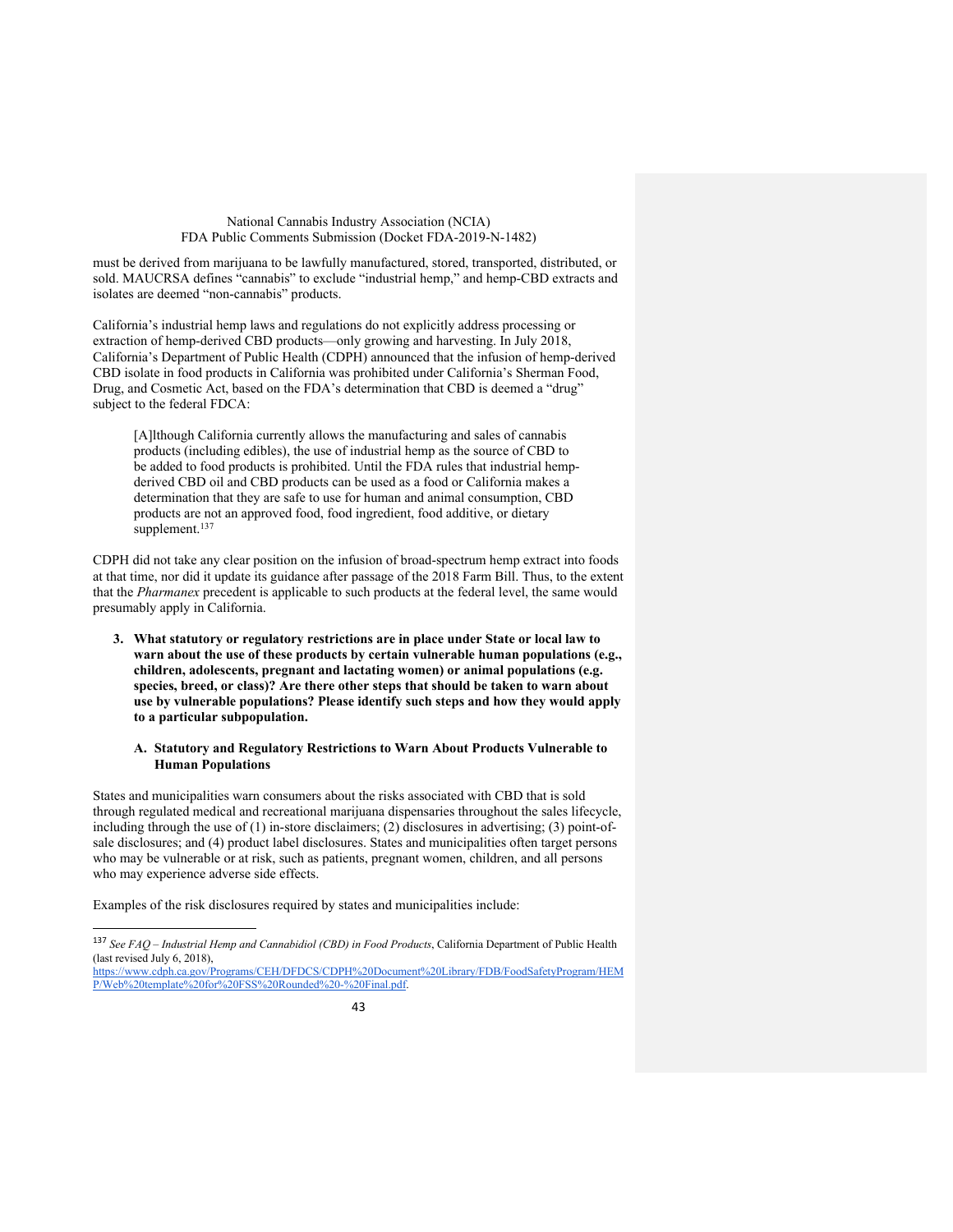- "This product has not been analyzed or approved by the United States Food and Drug Administration. There is limited information on the side effects of using this product, and there may be associated health risks and medication interactions. This product is not recommended for use by pregnant or breastfeeding women. KEEP THIS PRODUCT OUT OF REACH OF CHILDREN."138
- "This medical cannabidiol is for therapeutic use only. Use of this product by a person other than the patient listed on the label is unlawful and may result in the cancellation of the patient's medical cannabidiol registration card. Return unused medical cannabidiol to a dispensary for disposal."139
- "This product is derived from hemp and could contain THC. Keep out of reach of children."140
- "If the item is a hemp extract, concentrate, topical, or a hemp product other than an edible, tincture, or capsule, the label shall contain the warning, "DO NOT EAT" in bold, capital letters."<sup>141</sup>
- "Statement that the product is for medical use only and is intended for the exclusive use of the patient to whom it is prescribed. This statement should be in bold print."142
- "That ingesting marijuana or marijuana products with alcohol or other drugs, including prescription medication, may result in unpredictable levels of impairment and that a person should consult with a physician before doing so."143
- "For use only by the person named on the label of the dispensed product. Keep out of reach of children."<sup>14</sup>
- "The cannabinoid profile and concentration levels and terpenoid profile as determined by the testing laboratory."145

## **B. Alternative Steps for Warning Vulnerable Populations**

In lieu of or in addition to the warnings described above, there are means of educating the public, generally, about the risks of CBD products. Examples of the same might include governmentsponsored public service announcements, educational campaigns, and required uniform risk disclosures.

a. Public Service Announcements—States that allow the production, sale, and distribution of CBD products could use tax revenue from sales of the same to create public service announcements that educate residents about CBD and associated risks.

<sup>139</sup> *Id*.

 <sup>138</sup> Iowa Admin. Code r. 154.21(3).

<sup>140</sup> Or. Admin. R. 845-025-7140 (2018).

<sup>141</sup> *Id*.

<sup>142</sup> 37 Tex. Admin. Code §12.7.

<sup>143</sup> Nev. Rev. Stat. § 453D.310 (Effective Jan. 1, 2010).

<sup>144</sup> Ohio Admin. Code 3796:6-3-09 (2017).

<sup>145</sup> Nev. Admin. Code § 453D.816 (2018) (Nev. Rev. Stat. § 453D.200 (2016)).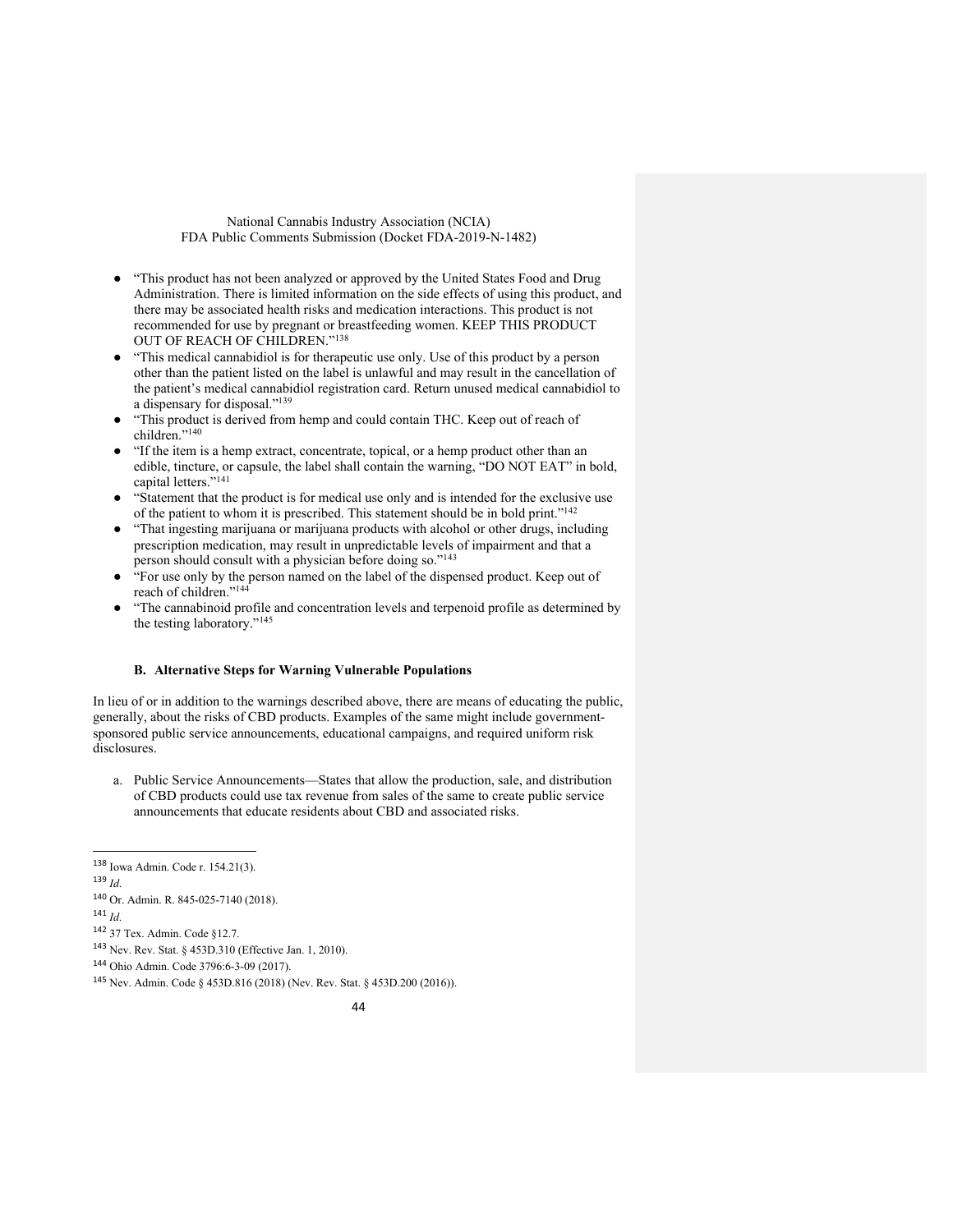- b. Educational Campaigns—Industry groups such as the NCIA can sponsor educational campaigns and events to educate people about how CBD can adversely affect vulnerable populations.
- c. Uniform Risk Disclosure—Uniform risk disclosures might help ensure that all CBD products contain the same level of disclosure so that, when faced with product choices, consumers can compare products on an "apples to apples" basis.

#### **4. What other information should FDA consider in the labeling of specific product categories of cannabis and cannabis-derived products?**

The cannabis-derived products industry has largely managed to successfully self-regulate through transparent product labeling practices that relate to both product quality and product safety. The following are but a few examples of labeling practices commonly used on products in this space:

- Product labeling indicates CBD source and relates to the product certificate of analysis (COA). Some examples include:
	- o Derived from CBD Isolate
	- o Derived from CBD Distillate
	- o Derived from CBD Crude Oil/ Raw Hemp Extract
	- o Derived from Water Soluble CBD

This disclosure references the type of actual ingredient being used, whether it is made for consumption or topical use. This disclosure directly correlates with how the product can potentially perform and implicates the various molecular structures of these various forms, because they are not all equal in phytoactivity or therapeutic value.

● Products state the milligram (mg) content and CBD potency by percentage.

Such information allows consumers to select and use products responsibly. We would also note that, as part of states' oversight of this space, third-party testing is performed. Such testing results will show how "active" the CBD material in the product is. This is commonly measured in a percentage (e.g., 30% total active cannabinoid levels, 20% CBD). Using label standard examples similar to the percentage of alcohol concentration found in various products will guide consumers in transparent, safe purchasing of CBD-derived products.

For example, in the state of Utah, CBD products must go through a state registration program to be used as a topical during a massage or sold at retail. One way to increase transparency in this space is for manufacturers to include on product labeling a scannable code (e.g., a QR code) that would link directly to the corresponding COA and/or third-party laboratory testing results.

● Keep out of direct sunlight and extended temperatures that could exceed 120 degrees F.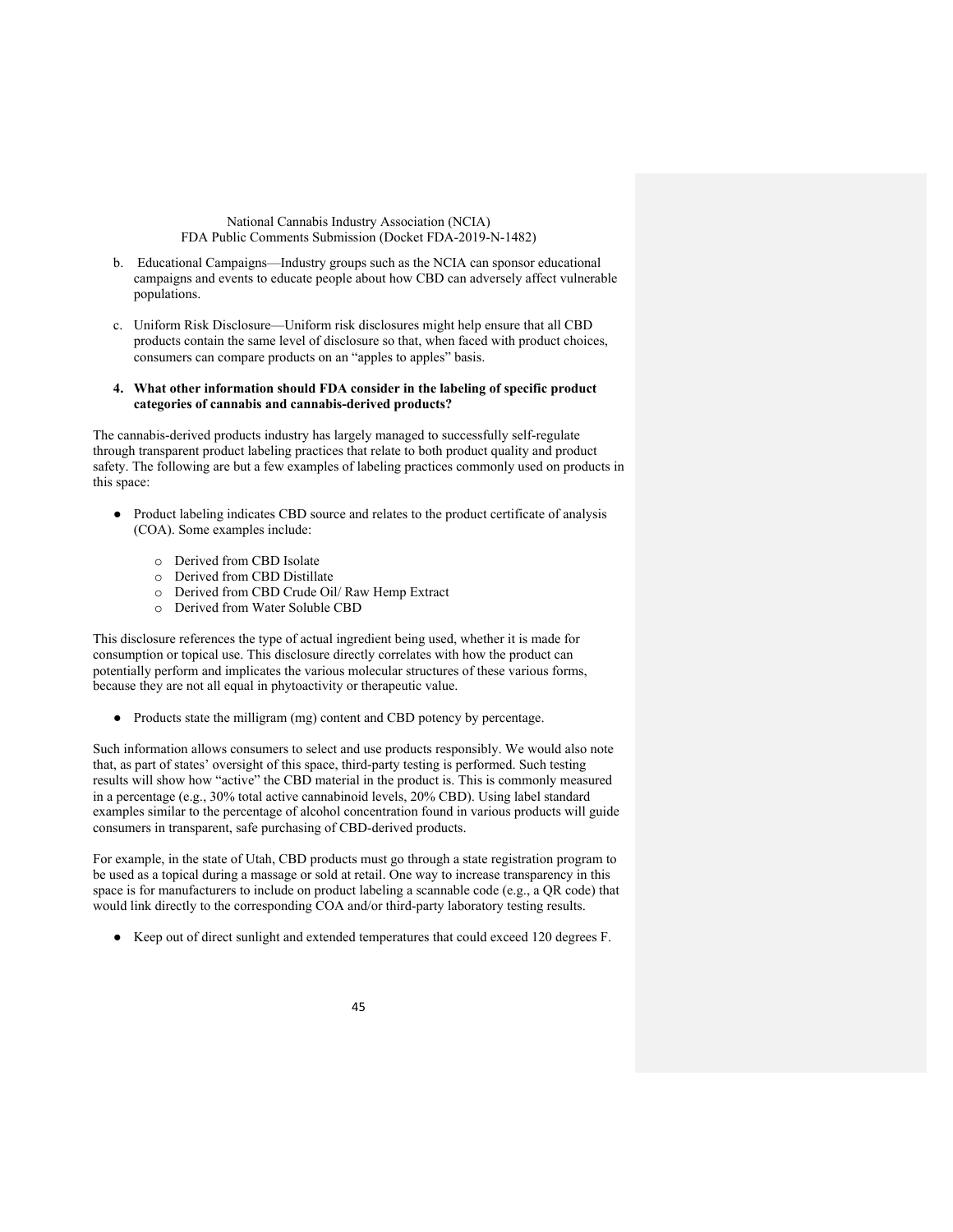Direct exposure to sunlight and high temperatures is known to cause a breakdown in the structure and integrity of phytoactives, defeating the intended use of both topical and consumable products.

One related point is that microbial testing on topical, cannabis-derived products is largely unregulated. More information is needed with regard to whether or not topical CBD products can withstand deterioration, and if they cannot, what the relationship is between deterioration and microbial content. Due to the basic biological mechanisms represented in research of how CBD engages with the body, topical products that have not undergone microbial testing could potentially cause unwanted effects to the skin or deeper connective tissue layers. To be certain a CBD topical product formulation is safe after being exposed to various harmful microbes, further study is needed. In the meantime, topical products may require microbial testing to ensure consumer safety.

# **NCIA'S PRIOR WORK ON LAB TESTING AND MARKETING/LABELING**

In January 2017, the National Cannabis Industry Association created the NCIA Policy Council to serve as the industry's policy "think tank" and lead the development of thoughtful policy recommendations for the post-prohibition era. Policy Council members provide critical insights to NCIA's staff and Board on important policy matters that shape the future of the industry for years to come, from determining the ideal federal tax structure to informing state leaders on model regulations. In July 2018, the NCIA Policy Council released the report *Cannabis Testing Policy: Recommendations for More Thoughtful and Consistent Regulations*. This report was later followed by *Cannabis Packaging and Labeling: Recommendations for Sensible and Consistent Regulations Across States and Nations* in February 2019. We hope that these two reports, one on cannabis testing and the other on packaging and labeling, provide valuable insights and information for the FDA as it undergoes rulemaking to establish public health and safety guidance for new cannabinoid products.

Both policy papers represent months of work from a coalition of experts inside and outside of the cannabis industry. The drafting process for each paper started with the establishment of a multistakeholder working group and the accumulation of existing data and resources on federal regulation of similar products. Analyzing existing regulatory structures for similar products provided a foundation for understanding how states and federal agencies protect public health and safety by establishing production standards for consumer goods. Once the most relevant regulatory issues were fully understood, the expert working group discussed the real-world implications of different testing, packaging, and labeling regulations. In most cases these conversations led to the development of consensus regulatory models for national standards. These standards were then formulated into recommendations for policymakers and, in the case of the packaging and labeling paper, model regulations that state and federal departments can adopt outright.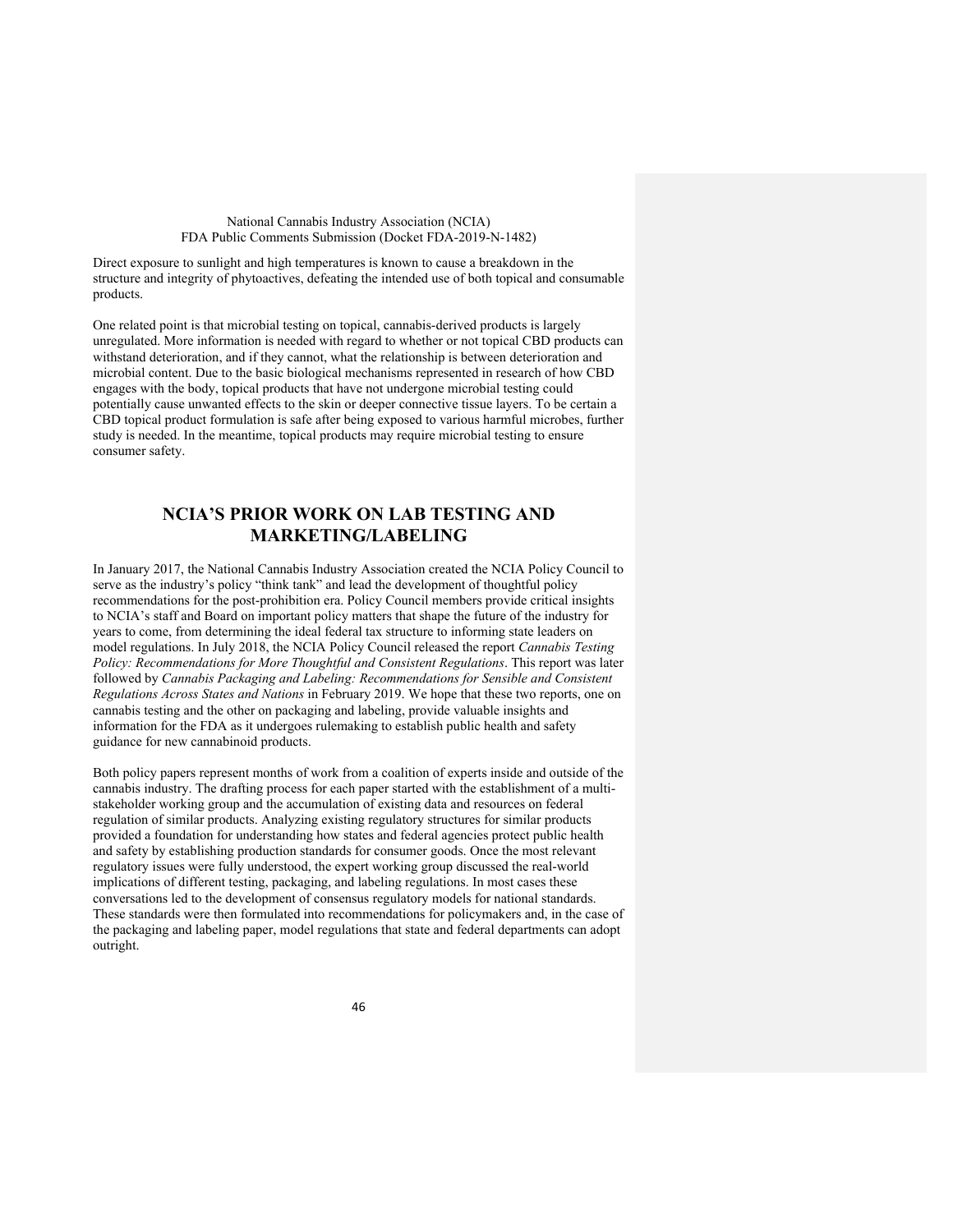The following comments summarize the most important recommendations and datapoints contained within the NCIA Policy Council's testing paper and labeling and packaging paper. While these two documents primarily focus on state-regulated medical and adult-use cannabis programs, the NCIA hopes that the recommendations and analysis found within provide helpful information that the FDA can utilize in its analysis of cannabinoid product manufacturing, safety testing, packaging, and labeling. With one voice, the National Cannabis Industry Association seeks to work collaboratively with the federal government to improve the health of consumers, the business community, and society at large. We believe that our past work, as well as these comments submitted for the public record, aid that process of continual improvement. The NCIA seeks to establish a strong working relationship between the federal government's regulatory agencies and a vibrant young industry of entrepreneurs who are excited to embrace the new federal standards that come with legal recognition.

The NCIA Policy Council published *Cannabis Testing Policy: Recommendations for More Thoughtful and Consistent Regulations* in July 2018. The NCIA published this report with the intent of helping guide state and federal policymakers as they establish standards for cannabis testing and analysis. The report provides 16 different recommendations to consider for an effective and efficient third-party cannabis testing program. These recommendations cover issues including but not limited to the creation of a cannabis laboratory advisory commission composed of experts and other stakeholders; the types of policy issues that should be covered in statutes, regulations, and policy publications; laboratory accreditation; testing lab ownership; batch and sampling policy; required potency and contaminant testing; testing requirements at various stages along the production supply chain; educational requirements for select laboratory staff; product remediation; and testing of cannabis from unlicensed sources.

The NCIA Policy Council's testing research determined that the first and most important component of establishing a well-regulated cannabis testing program starts with the creation of an ongoing policy consulting stakeholder working group. This group, the Cannabis Laboratory Advisory Commission (CLAC), would be composed of experts in public health, laboratory accreditation, cannabis, and testing science as well as operators and government officials. The core role of CLAC would be to bridge the informational gap between cannabis testing laboratories and their regulators. Cannabis testing is both new and complex, so CLAC would work collaboratively to ensure that all regulations and policies are operational, effective, and efficient. In addition, CLAC would draft policy papers and position statements that direct the activities of laboratories but that either are too detailed or require too frequent modification to be placed in law or regulation. This brings us to the second key issue of cannabis testing. The detailed nature of testing policy and continual advancements in the field of analytical testing mean that regulators must maximize flexibility and responsiveness. Issues such as the permissible levels of residual solvent contaminants and processes for required sampling should be reserved for policy guidance where changes can be made based on new scientific findings outside of normal rulemaking processes. If such a system was established at the federal level, this guidance would then be enforced by state regulators in an orderly fashion to ensure testing facilities and industry participants understood the new requirements and had ample time to come into full compliance.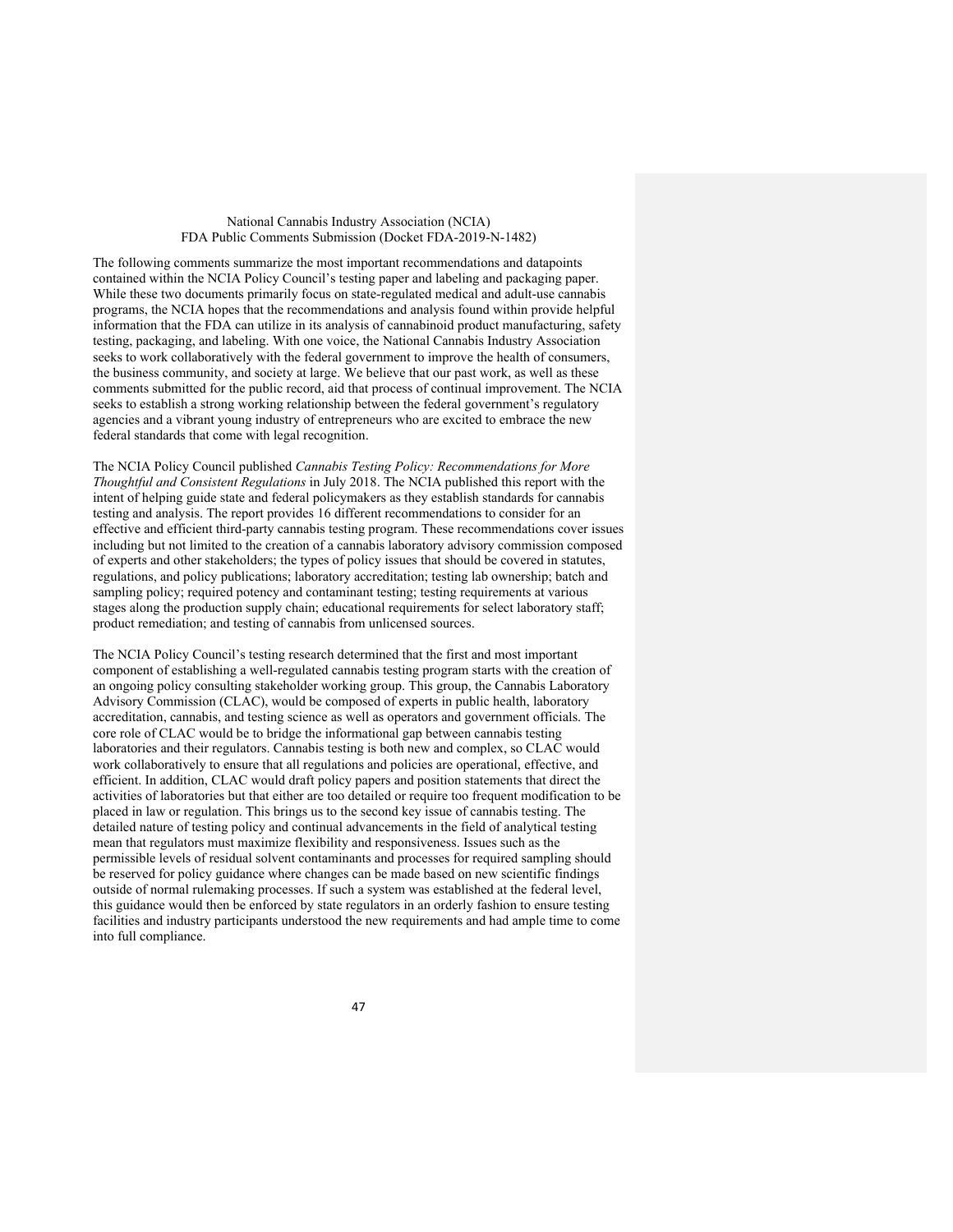Cannabis businesses are still maturing, and at this stage the NCIA Policy Council believes it is important that cannabis testing remain independent. All analyses used to certify products as ready for commercial release should be performed by laboratories audited to internationally recognized standards. To the greatest extent possible, these third-party laboratories must have their processes and results continually updated and validated to ensure that accuracy is maintained. In this area of policy, existing internationally recognized standards applicable to analytical testing facilities generally, such as ISO/IEC 17025 and The NELAC Institute standards, can be applied to licensed cannabis laboratories. Accreditation bodies, such as the American Association for Laboratory Accreditation and the ANSI-ASQ National Accreditation Board, already certify cannabis testing laboratories to ISO/IEC standards. While many other existing industries do not require independent analytical testing for each product batch, this type of public health evaluation is important to reassure the public that cannabis on the regulated market is accurately labeled and free of harmful contaminants. Sample collection and preparation must also be performed by an unbiased third party. If manufacturers or cultivators are permitted to select their own samples for testing, there are risks that the samples collected and prepared would not be truly representative of the production batch. Without representative samples, contaminated or otherwise adulterated cannabis products could be sold to the public. To ensure that test results are accurate, all third-party cannabis testing laboratories must participate in statemandated proficiency testing programs. These programs require state laboratories to test known samples in order to compare the results and identify testing laboratories that may need additional process validation. Without continual state auditing and testing of testing facilities, some operators could seek out labs that would provide them with the most desirable results rather than those that are truly accurate.

When considering how to test cannabis products for health and safety, it is essential to look to the procedures in place for other consumer products. It is not feasible or realistic to test cannabis for every single potentially hazardous compound. Instead, contaminant testing must be targeted to the most likely forms of cannabis contamination that pose the greatest potential health hazards. Typically, states have adopted mandatory contaminant testing in cannabis programs centered around screening for hazardous microbials, heavy metals, residual hydrocarbon solvents used during extraction, foreign particulate matter, and mold and yeasts. As the science and cannabis markets have evolved, certain states have adopted additional requirements for water activity, mycotoxins, pesticide residuals, and cultivation chemicals. These regulatory developments are largely guided by publications from the American Herbal Pharmacopoeia and the United States Pharmacopeia detailing specific lists of contaminants that should be screened. Similarly, required potency testing should target the cannabinoids and other potentially intoxicating substances that are most likely to appear in cannabis. Although THC is the most common and well-studied cannabinoid, it is just one of dozens of different active chemical constituents in the cannabis plant. While other minor cannabinoids and terpenes may have pharmacological effects and act synergistically, most exist in minute and often undetectable levels. At a minimum, most states require the testing and labeling of total THC and CBD. Certain states, such as Alaska, Connecticut, and Maryland, seek to identify a wider array of active constituents and require testing for the cannabinoids cannabinol (CBN) and cannabigerol (CBG), as well as terpenes commonly found in the cannabis plant. Instead of testing for every possible cannabinoid, the NCIA Policy Council believes that state-mandated cannabis potency testing requirements should focus on protecting public health by analyzing psychoactive THC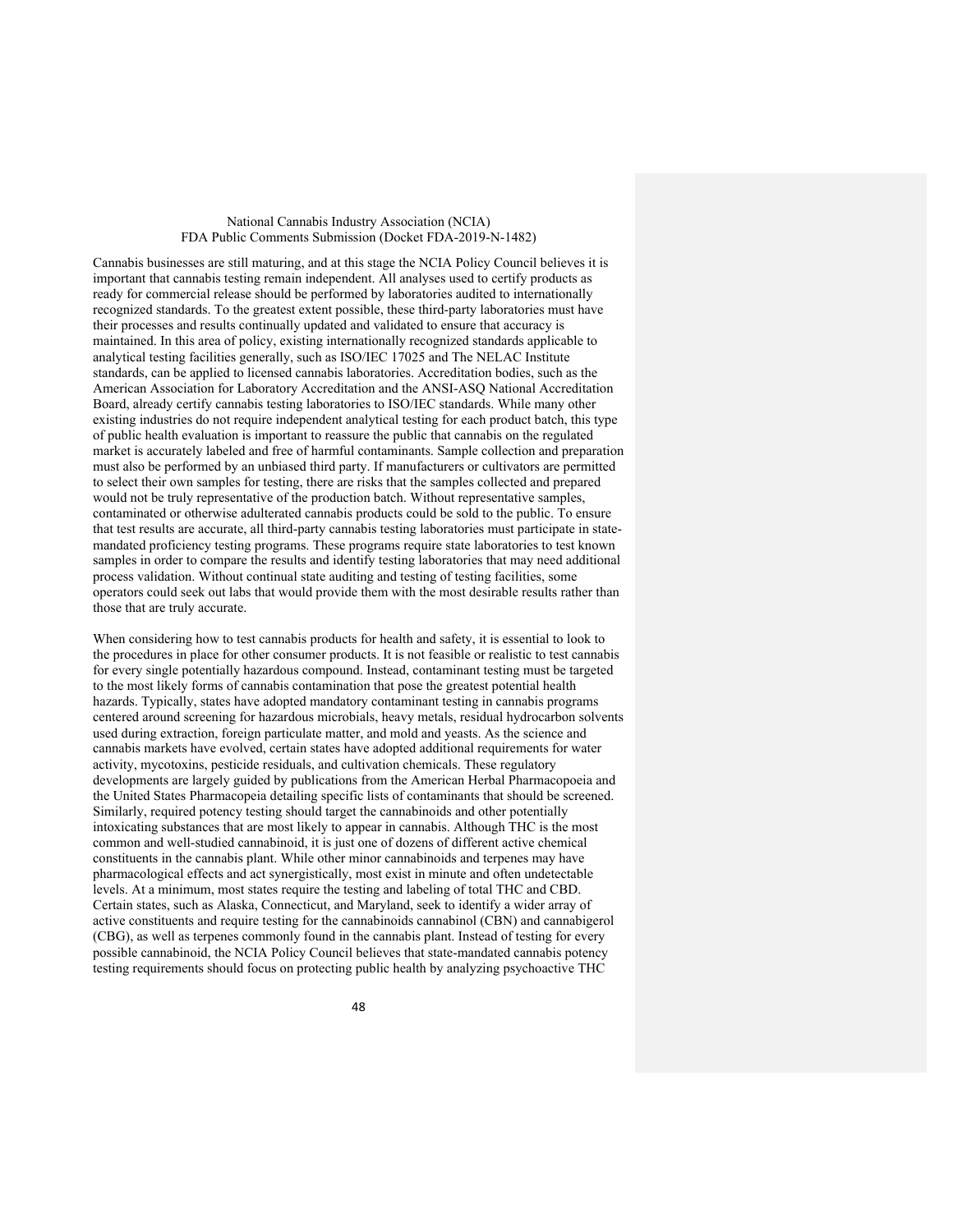levels and ensuring accurate testing and labeling of all other marketed cannabinoids and terpenes.

Cannabis testing provides important public health and safety benefits to consumers and society at large. But it also increases the incremental costs of cannabis products. During this initial phase of cannabis implementation and development, increased costs could push price-conscious consumers back into the illicit market. As such, it is vital that policymakers consider ways to ensure that testing is performed efficiently as well as effectively. The frequency of mandated third-party testing is the most significant driver of testing costs. To reduce the risk of improper sampling error, some states restrict the production lot size of cannabis flower and cannabis products. This means that no matter how a business structures production, cannabis products may still have to be divided into separate five- to ten-pound lots for testing. This increases costs and does not conform to established testing and sampling procedures in other industries. Instead, cultivators and manufacturers should be permitted to produce production batches of any size, with independent samplers then selecting the necessary number of sample increments to ensure that the test sample is representative of the entire batch. In addition to batch size, policymakers should carefully consider when in the production cycle a cannabis product should be tested. In states like Colorado, edible products are tested for potency and contaminants multiple times: when the cannabis flower is harvested, when the oil is extracted, and when the final infused product is produced. If these activities occur in the same vertically integrated facility, additional stages of required testing just increase costs without advancing public health and safety. Instead, third-party testing of cannabis products should be required only after the product is manufactured in its final form, prior to being transferred to retail stores. Businesses may assess their input ingredients to ensure that potency is accurate and contaminants are not present, but the government's role of preventing unsafe products from reaching consumers is satisfied as long as cannabis in its final form is tested.

Although cannabis has been consumed by humans for thousands of years, most cannabis produced over the last century was grown and processed in an era of prohibition without any safety standards for labeling and packaging. Cannabis was sold in plastic baggies with no labels and just a mention of a strain name. Only in the past decade have consumers begun to see carefully packaged and labeled cannabis products with relevant information on potency and ingredients. Since medical and adult-use cannabis products are regulated by the states, and cannabis is not currently permitted at the federal level, all labeling guidance must come from state health agencies. To assist states in this endeavor, the NCIA republished *Cannabis Packaging and Labeling: Recommendations for Sensible and Consistent Regulations Across States and Nations* in February 2019. This comprehensive analysis of cannabis labeling and packaging policy was guided by the following five objectives: (1) to ensure that cannabis packaging and labeling regulations protect public and consumer health and safety; (2) to align state cannabis packaging and labeling regulations with federal laws and regulations for packaging and labeling of products with shared characteristics (e.g., food products, drugs, dietary supplements, cosmetics, alcoholic beverages, and tobacco products), when appropriate; (3) to ensure that cannabis packaging and labeling regulations have a sound legal and empirical basis; (4) to encourage uniformity in state cannabis packaging and labeling regulations; and (5) to identify packaging and labeling requirements for cannabis that are effective and operable, while recommending the elimination of those that are not. To best assist state and federal policymakers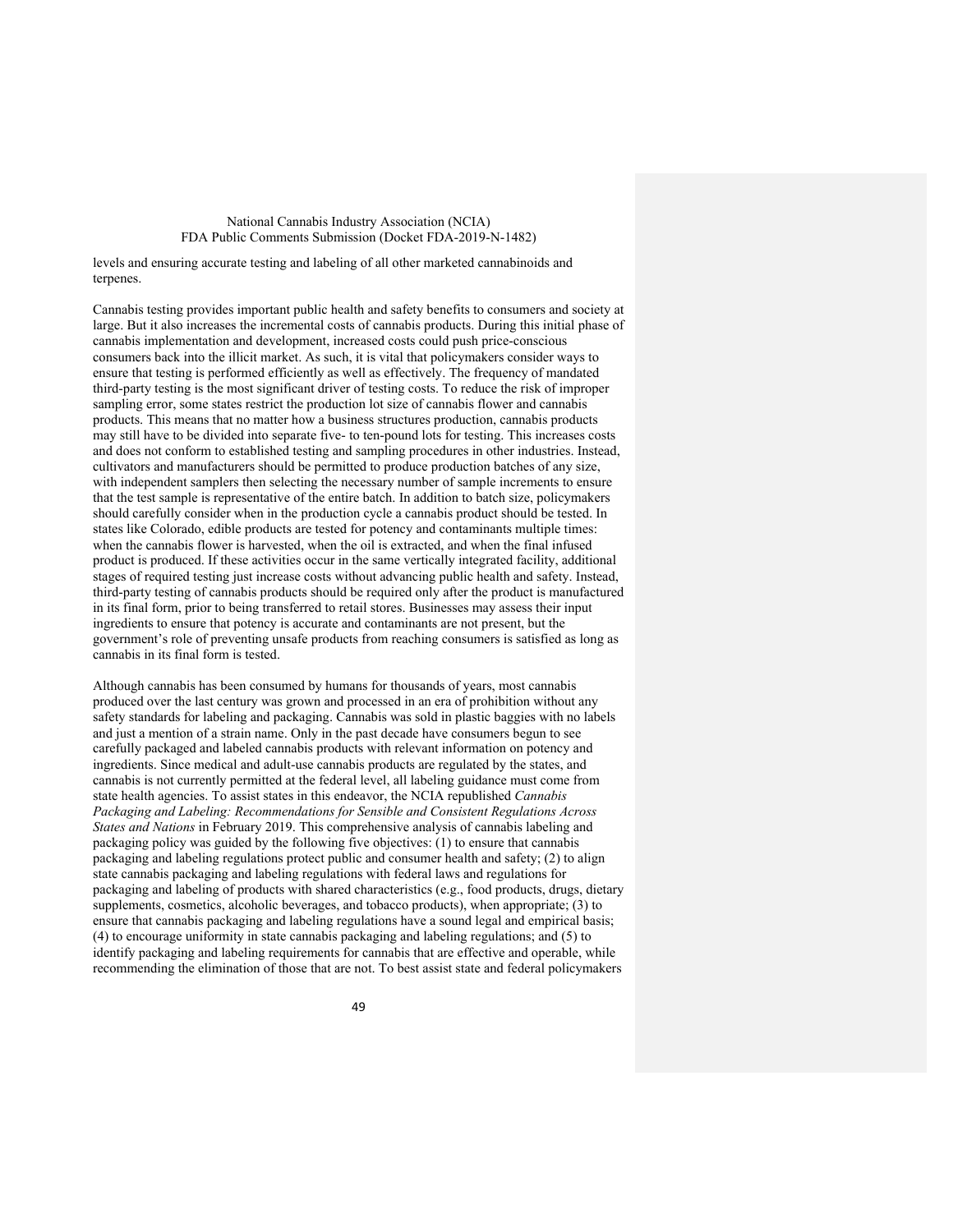in their work developing new cannabis product regulations, the paper is structured into 20 different policy recommendations across both labeling and packaging and concludes with a full set of model regulations.

Product labels are intended to convey important safety and marketing information to consumers. For non-cannabis consumable items, this means informing consumers of product type, brand, ingredients, and nutritional facts. Because of their risks, OTC drug products include additional labeling information for active ingredients and consumer warnings. Cannabis products, which often contain active drug components along with other edible ingredients, must incorporate labeling policies from both the packaged goods and OTC pharmaceutical industries. But it is equally important that labels do not get overcrowded with too much text and information. An overwhelmingly dense label in a tiny font that consumers end up not reading provides only slightly more helpful information than no label at all. To avoid presenting labels as a "wall of text," rules should mandate a minimum text size while balancing the number of warning statements with other requirements. The most important information should be clear and easy to see. The NCIA Policy Council recommends including a "cannabis facts panel," similar to an active ingredients label on an OTC medication, that provides information on the percentage of effective THC and all other marketed cannabinoids. Potency should be presented as a percentage if the product is intended to be smoked or vaporized and by milligrams if the product is intended to be orally or topically consumed. In addition, edible products must—like all other food products—contain information on ingredients, potential allergens, and nutrition facts. To ensure that consumers see and read important warning statements, the font should be enlarged, and the number of statements should be limited to only those essential to public health and safety. Small or otherwise unique product packages should be permitted to fulfill certain labeling requirements with an attached tag, peel-back label, or fold-out accordion label. The NCIA suggests the following warning statements on labels for the specified product types:

For all cannabis products: *"KEEP OUT OF REACH OF CHILDREN AND PETS." "This product may be unlawful outside of the State of [insert state]."* For all adult-use cannabis products: *"For use only by adults twenty-one years of age or older."* For all medical cannabis products: *"For medical use only."* For psychoactive cannabis products: *"This product may have intoxicating effects. Do not drive or operate heavy machinery while under the influence of cannabis."* For all ingestible infused products and activated concentrates intended to be used in cooking, eaten, or otherwise swallowed and digested:

*"Activation times vary but may be up to two (2) hours after this product is eaten or swallowed." (or an alternative statement supported by data from an activation time study and approved by the Department)*

To alert consumers, as well as young children, that cannabis products are restricted to adults, the federal government should consider adopting a universal warning symbol. Currently, many state cannabis programs require a specialized symbol, often a variant of a stop or yield sign with a